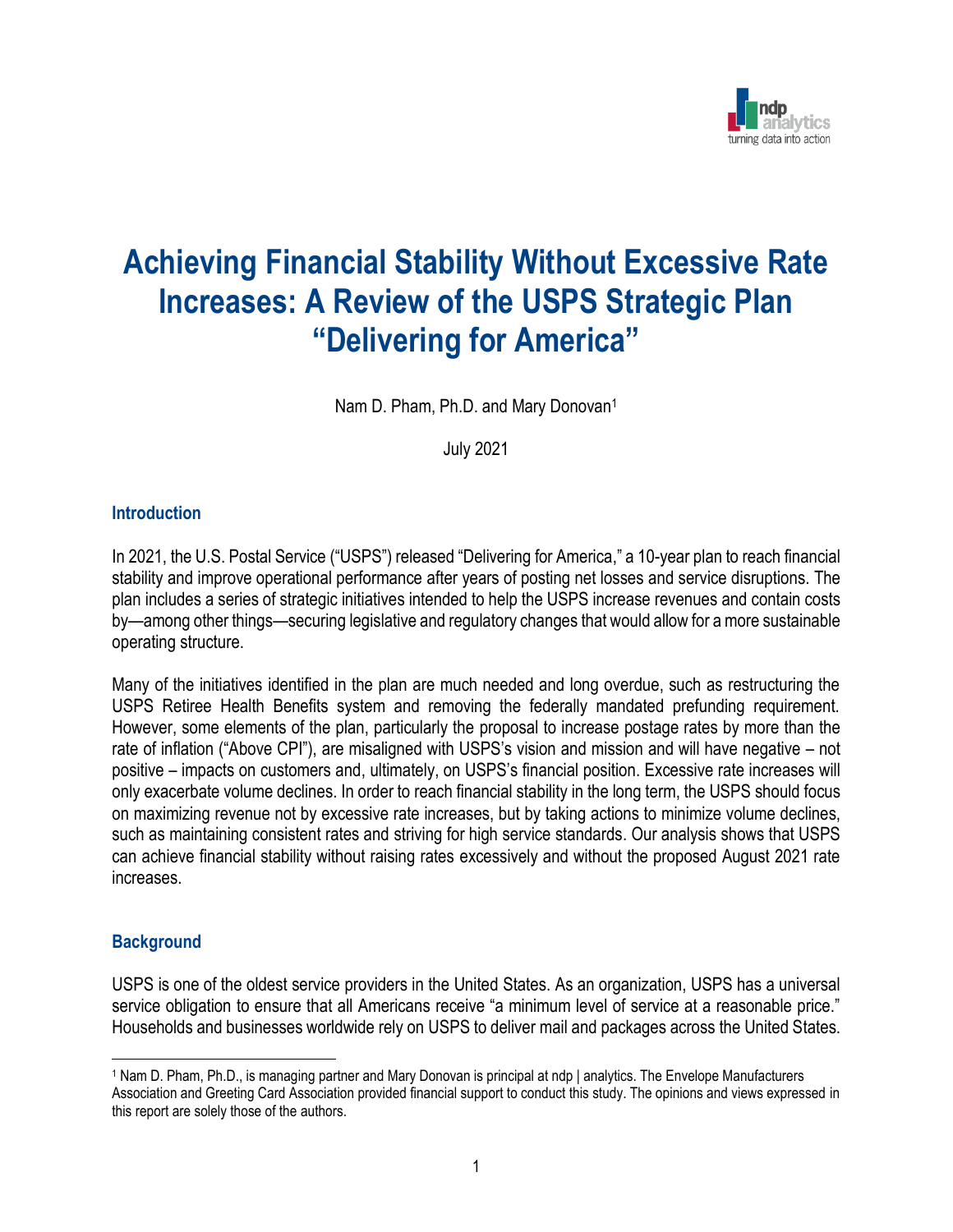

Moreover, the U.S. mailing industry, which centers around USPS, employs 7.3 million Americans across the country. 2 In 2020, USPS delivered 129.2 billion pieces of mail and served 231,579 delivery routes in urban, suburban, and rural communities.<sup>3</sup> However, on account of many factors, including the obligation to prefund retirement benefits, perpetual overrun costs, and declining mail volume, USPS's financial position has deteriorated over time. In fiscal years 2019 and 2020, USPS posted net losses of \$8.8 billion and \$9.2 billion, respectively.

USPS recently published a strategic plan titled "Delivering for America: Our Vision and Ten-Year Plan to Achieve Financial Sustainability and Service Excellence<sup>"</sup> ("10-Year Plan"), which proposes a series of initiatives that fall into three broad categories: revenue improvements; management and cost savings initiatives; and legislative and administrative actions. According to USPS projections, these actions would reverse trends and generate positive net income starting in 2024, which would amount to a total of \$0.2 billion in net income over 10 years. Without implementing the prescribed initiatives, USPS projects net losses of \$9.7 billion in FY2021 which progressively worsen to the tune of \$23.3 billion in FY2030—a period over which USPS projects it will accrue a total of nearly \$160 billion in losses. (Figure 1)



## **USPS 10-Year Base Case & Strategic Plan Net Income Projections 4**

## **Evaluation of USPS Strategic Initiatives & Projections**

The estimates produced in the 10-Year Plan rely on assumptions that are either outdated or contrary to USPS's mission. Accordingly, the USPS projections of its financial performance over the next 10 years are

<sup>2</sup> USPS. "Postal Facts." Accessed July 1, 2021.

<sup>3</sup> USPS. "A Decade of Facts and Figures." Accessed June 10, 2021.

<sup>4</sup> USPS. 2021. "Delivering for America."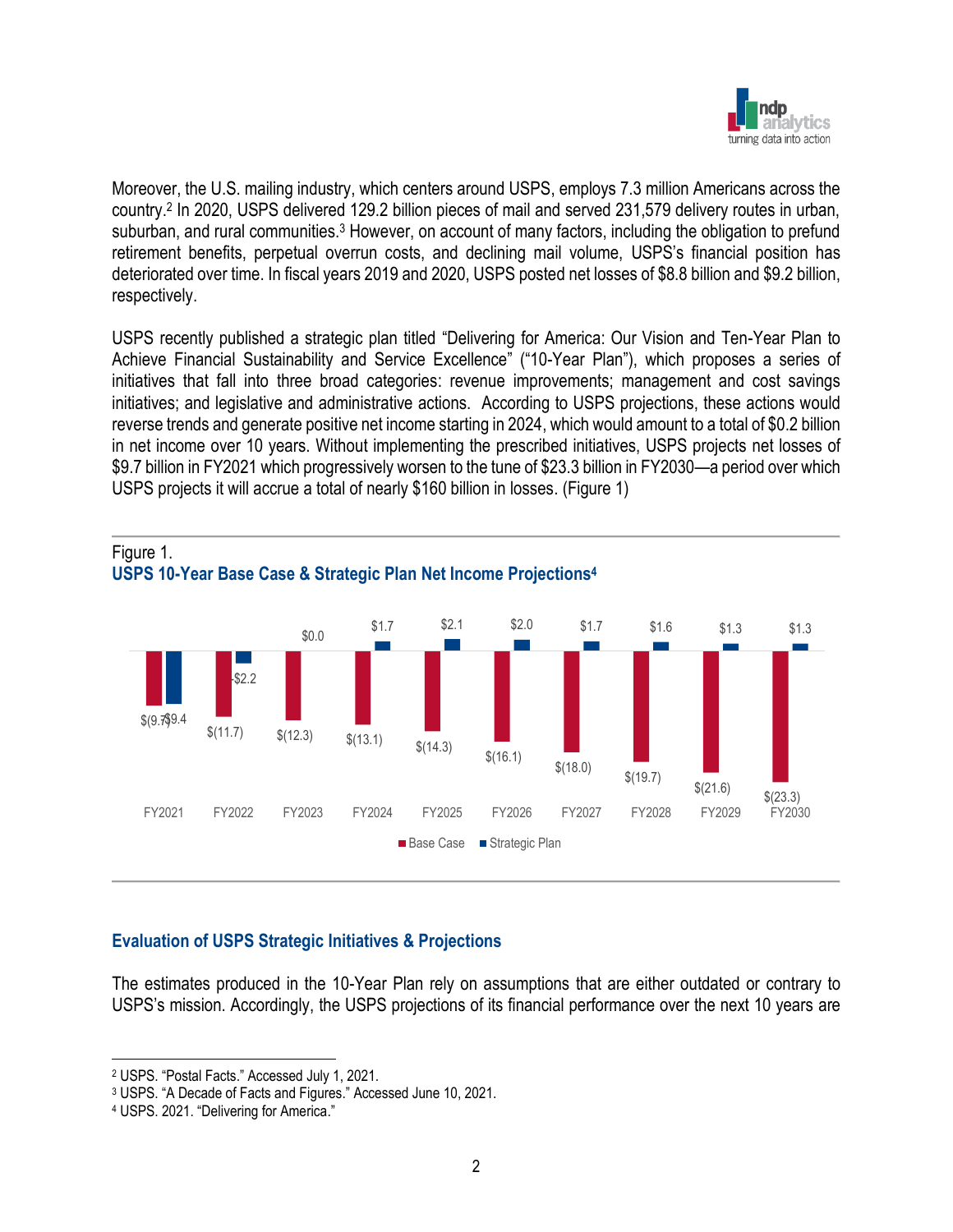

far too pessimistic. The USPS strategic initiative to increase rates above CPI will hurt USPS customers and exacerbate mail volume declines, ultimately worsening its financial position.

#### *USPS Strategic Initiatives Should Align with Its Mission & Vision*

The strategic initiatives set forth in the 10-Year Plan aim to achieve financial stability – an important and necessary goal. However, the mission of the Postal Service is more than simply balancing costs and revenues. The mission requires USPS to remain relevant and innovative to best serve its customers. As Postmaster General Louis DeJoy stated: "My vision is to establish the Postal Service as the preferred delivery service for the American public. I am committed to providing world-class, affordable and dependable service to every American home and business six and seven days a week — today, tomorrow and for generations to come." <sup>5</sup> DeJoy's perspective is consistent with the historic mission of USPS: "To serve the American people and, through the universal service obligation, bind our nation together by maintaining and operating our unique, vital, and resilient infrastructure."

Specifically, USPS identifies several essential components to achieving its mission, which include: 1) providing frequent, reliable, safe and secure delivery of mail and packages to all Americans and 2) operating in a modern, efficient and effective manner that allows USPS to minimize what it charges for services. 6 (See Appendix for full mission).

For USPS to stay true to its mission, it must aim to at least maintain, but preferably grow its customer base by offering reasonable, predictable prices, and striving to provide excellent service. Fulfilling these objectives likely would lead to greater use of USPS services and, subsequently, higher revenues. Indeed, many of the USPS initiatives support long term customer satisfaction as well as financial stability. Of the nine strategic initiatives outlined in the 10-Year Plan, six align well with USPS's mission and vision. Two initiatives, mail processing and transportation, mostly align with the USPS mission, however, reduction in USPS service standards and resetting the 24-hour clock may negatively impact customer service and overall service performance. Only one strategic initiative – market dominant rate increases above Consumer Price Index (CPI) – is completely at odds with the USPS mission. A significant rate increase would reduce the predictability of prices for USPS customers, deter use of USPS services, and lead to further volume decline. These outcomes are inconsistent with the USPS's goals of providing world class service and achieving financial stability. (Table 1)

<sup>5</sup> USPS. 2020. "Postmaster General Highlights Vision to Establish USPS as Preferred Delivery Service for American Public." September 24.

<sup>6</sup> USPS. "About the United States Postal Service." Accessed June 2021.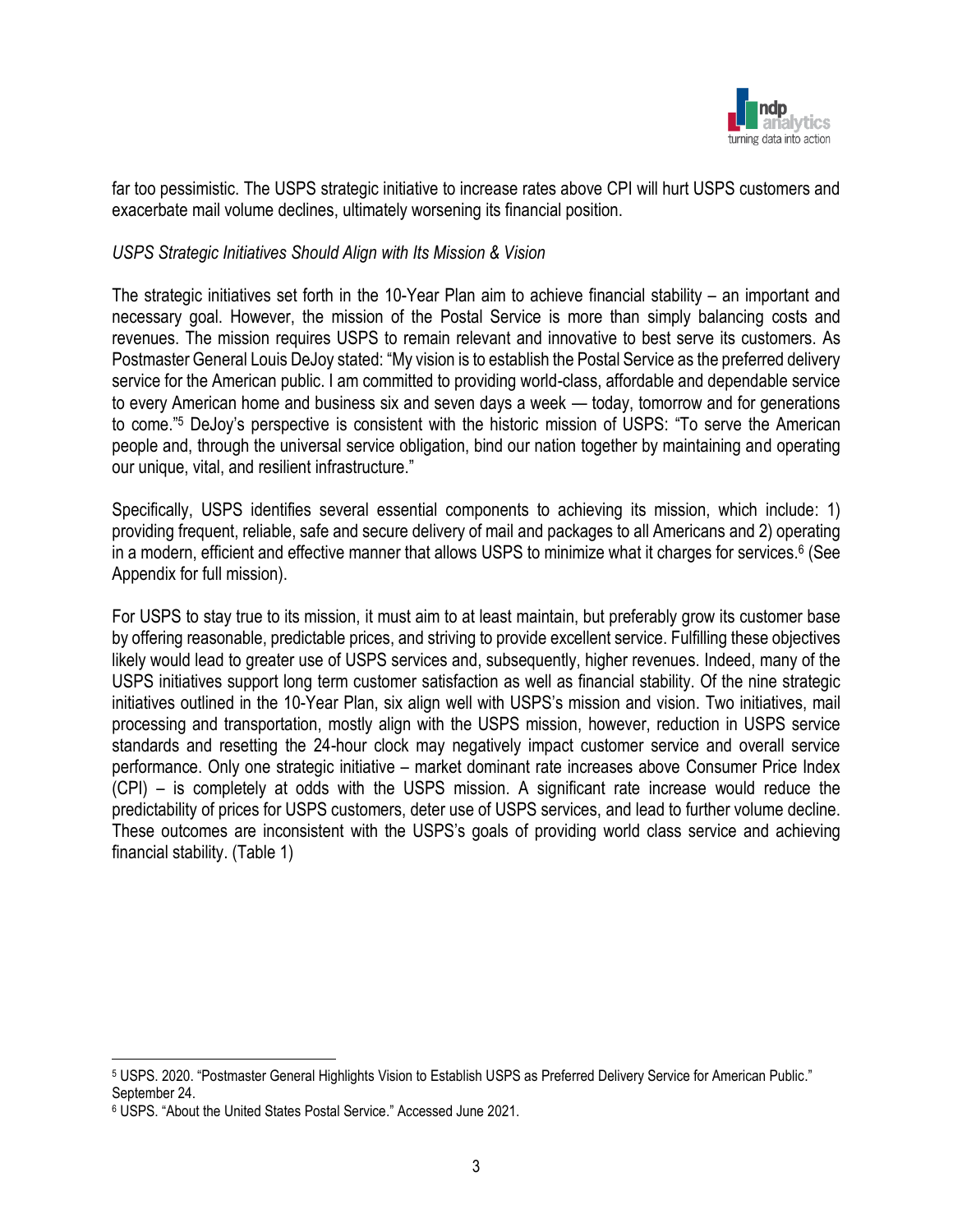

### Table 1. **USPS 10-Year Plan Strategic Initiatives & Alignment with USPS Mission & Vision<sup>7</sup>**

| <b>Strategic Initiatives</b>                    | <b>Description</b>                                                                                                                        | <b>Align with Mission &amp; Vision</b>                               |
|-------------------------------------------------|-------------------------------------------------------------------------------------------------------------------------------------------|----------------------------------------------------------------------|
| <b>REVENUE IMPROVEMENT INITIATIVES</b>          |                                                                                                                                           |                                                                      |
| Competitive revenue growth                      | Offer innovative services; Leverage assets<br>to expand services; Identify ways to improve<br>margins; Align pricing to distance traveled | Yes                                                                  |
| Market dominant rate increase                   | Allow above CPI increases for market<br>dominant and underwater products                                                                  | No - Excessive rate increases<br>hurt customers and USPS             |
| <b>MANAGEMENT COST SAVINGS INITIATIVES</b>      |                                                                                                                                           |                                                                      |
| <b>Delivery</b>                                 | Maintain 6-day mail and 7-day package<br>delivery; replace fleets; optimize efficiencies                                                  | Yes                                                                  |
| <b>Transportation</b>                           | Align service standards, optimize network,<br>minimize redundancies, modernize systems                                                    | Mostly - However, reducing<br>standards degrades customer<br>service |
| <b>Mail processing</b>                          | Reset 24-hour clock; Consolidate<br>operations; modernize equipment and other<br>plant automation                                         | Mostly-However, reducing<br>standards degrades customer<br>service   |
| <b>Administrative functions</b>                 | Realign into 3 national business units;<br>Reduce non-transportation contractor spend                                                     | <b>Yes</b>                                                           |
| <b>Retail</b>                                   | Align hours of operation to customer<br>demands; Rationalize stations/ branches;<br>Modernize retail lobbies                              | Yes                                                                  |
| <b>LEGISLATIVE &amp; ADMINISTRATION ACTIONS</b> |                                                                                                                                           |                                                                      |
| <b>Medicare integration</b>                     | Integrate FEHBP with Medicare, update<br>liability calculation, require enrollment;<br>Eliminate prefunding                               | Yes                                                                  |
| <b>CSRS</b> adjustment                          | Correct the longstanding, unfair allocation of<br><b>CSRS</b> benefits                                                                    | Yes                                                                  |

## *Protecting Mail Volume in the Best Interest of USPS*

Protecting mail volume is in the financial interest of USPS. Both businesses and households use USPS services. Businesses mail customers and vendors invoices, credit cards, sensitive insurance, health and other private information, marketing mail, packages, and other business information. Households send greeting cards, receive magazines and notifications, pay bills, and send and receive packages. (Table 2)

<sup>7</sup> USPS. 2021. Delivering for America.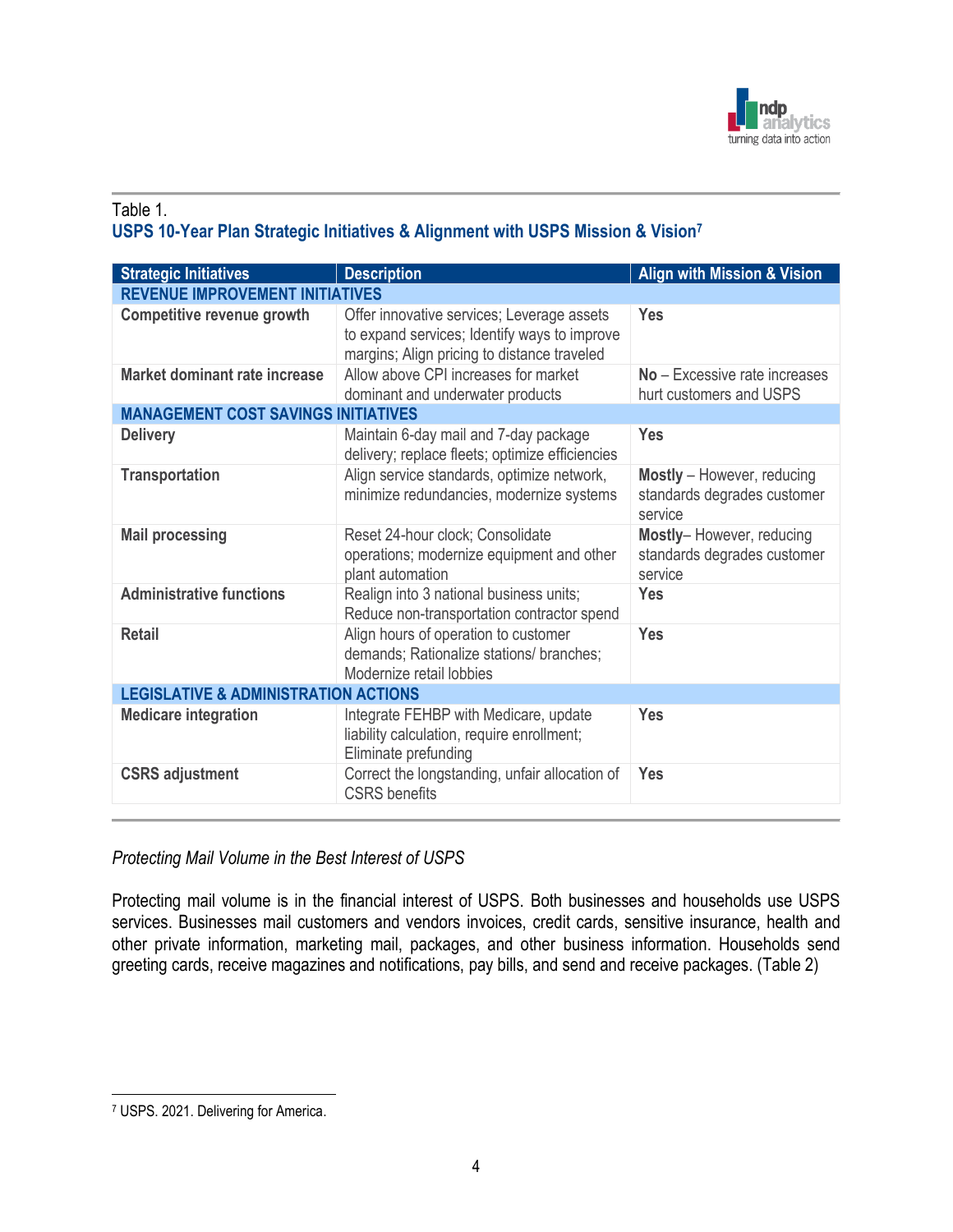

## Table 2. **USPS Customers & Examples of Activities**

|               |                                | <b>Recipient</b>                                                                                                                                |                                                                                                                                                                       |                                                                                                           |
|---------------|--------------------------------|-------------------------------------------------------------------------------------------------------------------------------------------------|-----------------------------------------------------------------------------------------------------------------------------------------------------------------------|-----------------------------------------------------------------------------------------------------------|
|               |                                | <b>Business/Nonprofits</b>                                                                                                                      | <b>Households</b>                                                                                                                                                     | Government                                                                                                |
| <b>Sender</b> | Business/<br><b>Nonprofits</b> | Financial and<br>$\bullet$<br>insurance information<br>Invoices/payments<br>$\bullet$<br>Orders<br>$\bullet$<br>B2B marketing mail<br>$\bullet$ | Coupons/promotions<br>$\bullet$<br>Credit cards<br>$\bullet$<br>Health, financial, and<br>$\bullet$<br>insurance information<br>Orders and subscriptions<br>$\bullet$ | Tax forms/<br>$\bullet$<br>payments<br>Permit/license<br>$\bullet$<br>applications                        |
|               | <b>Households</b>              | Packages (returns)<br>$\bullet$<br>Payments<br>$\bullet$<br>Documents<br>$\bullet$                                                              | Greeting cards<br>$\bullet$<br>Correspondence<br>٠<br>Care packages/gifts<br>$\bullet$                                                                                | Election ballots<br>$\bullet$<br>Tax payments<br>$\bullet$<br>Permit/license<br>$\bullet$<br>applications |
|               | Government                     | Tax/official forms<br>$\bullet$<br>Permits/licenses<br>$\bullet$<br><b>Notifications</b><br>$\bullet$                                           | <b>Notifications</b><br>$\bullet$<br>Permits/licenses<br>٠<br><b>Notifications</b><br>٠                                                                               | Official documents<br>$\bullet$                                                                           |

Despite declines in volume due to electronic diversion, mail is still relevant to millions of households and businesses. For example, about one in every four households continues to use mail for official business and transactions; in 2019, 27% of tax filings were submitted by mail, and 23% of bills were paid by mail.<sup>8</sup> Over the years – before a steep rate increase in 2019 – greeting card volume was growing annually. For magazines, 94% of subscriptions include a print copy.<sup>9</sup> Mail is also crucial to businesses, who rely on it to send invoices and payments, and to market their services to potential customers. In 2019, the Small Business Administration reported that direct mail is "hot" again because "younger consumers don't associate direct mail with 'junk mail' the way older consumers do. They're more likely to attach that label to email."<sup>10</sup>

If USPS's strategic approach to market dominant products, which include First-Class mail, marketing mail, periodicals, package services, and other categories such as certified mail, aligned with its mission and vision, it would support and protect its current customer base to maximize revenue in the short and long term. While above-CPI price increases may boost revenue in the short term, they lead to further volume declines and lost customers in the long term. Indeed, a 2017 survey of major mailers found that the single most important action USPS could take to keep mailers using mail is providing stability in pricing.<sup>11</sup> Similarly, the study found that one of the top barriers for businesses sending communications to customers and prospects via the USPS was concerns about future rate increases. USPS can protect its customer base by implementing predictable and low rates.

<sup>8</sup> IRS. "Returns Filed, Taxes Collected & Refunds Issued." Accessed June 2021; USPS. 2020. Household Diary Study FY2019. <sup>9</sup> Association of Magazine Media. 2020. Factbook 2020. Accessed June 2021.

<sup>10</sup> Lesonsky, Rieva. 2019. "Direct Mail is Hot Again. Here's How to Use It." Small Business Administration.

<sup>11</sup> Envelope Manufacturing Association Foundation and Keypoint Intelligence. 2018. "Assessing the Future of the Mailing Industry." October.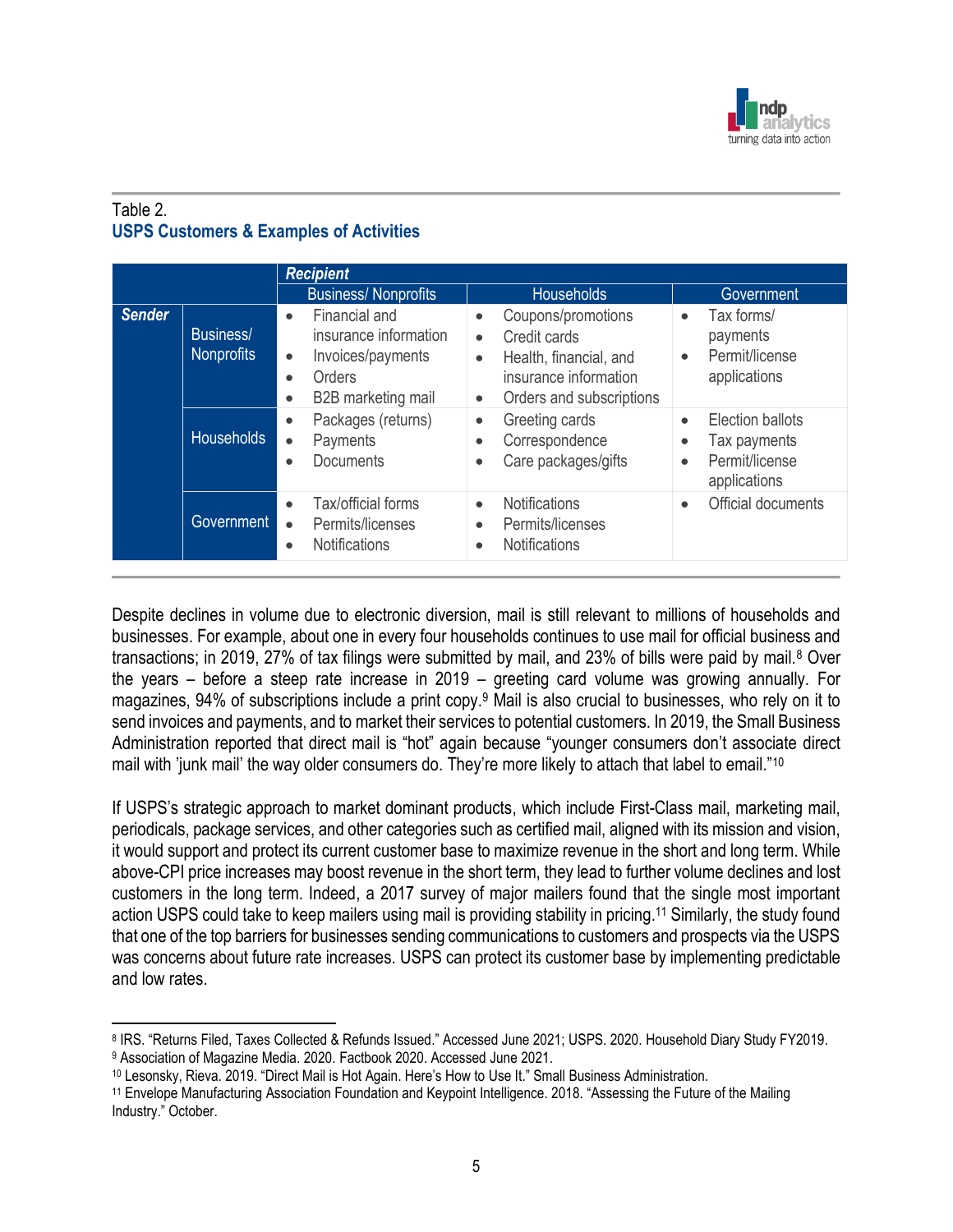

#### *Sharp Rate Increases Result in Steep Volume Declines*

Over the past decade, USPS has largely maintained CPI-only rate increases. However, there are instances where USPS proposed and enacted sharp increases in rates which, subsequently, led to substantial declines in volume. For instance, in January 2019, the rate for first-ounce stamp increased 10% from 50 cents to 55 cents. Before this rate increase was implemented, greeting card volume was growing; between FY2015 and FY2018, volume rose 6.2%. However, after the rate increase in FY2019, all gains were erased and greeting card volume dropped 10% below FY2015 levels. These rate declines cannot be explained by any other significant changes in economic factors or consumer behavior, which implies that the volume decline is most attributable to increased rates (see detailed analysis in Appendix). (Figure 2)

#### Figure 2. **Impact of FY2019 10% Rate Increase on Greeting Card Volume<sup>12</sup>**



Similar patterns are expected across categories of mail if USPS implements rate increase above CPI. In 2017, a survey of major mailers found that volume would decline more rapidly if postal rates increased above CPI. Specifically, the study found that the average expected decline in volume for these mailers would be 2.1% at the CPI inflation rate, 3.2% at CPI plus 2%, to 4.3% at CPI plus 3% (see Appendix for more information). (Figure 3)

<sup>12</sup> USPS. 2020. Household Diary Survey FY2019. June 2.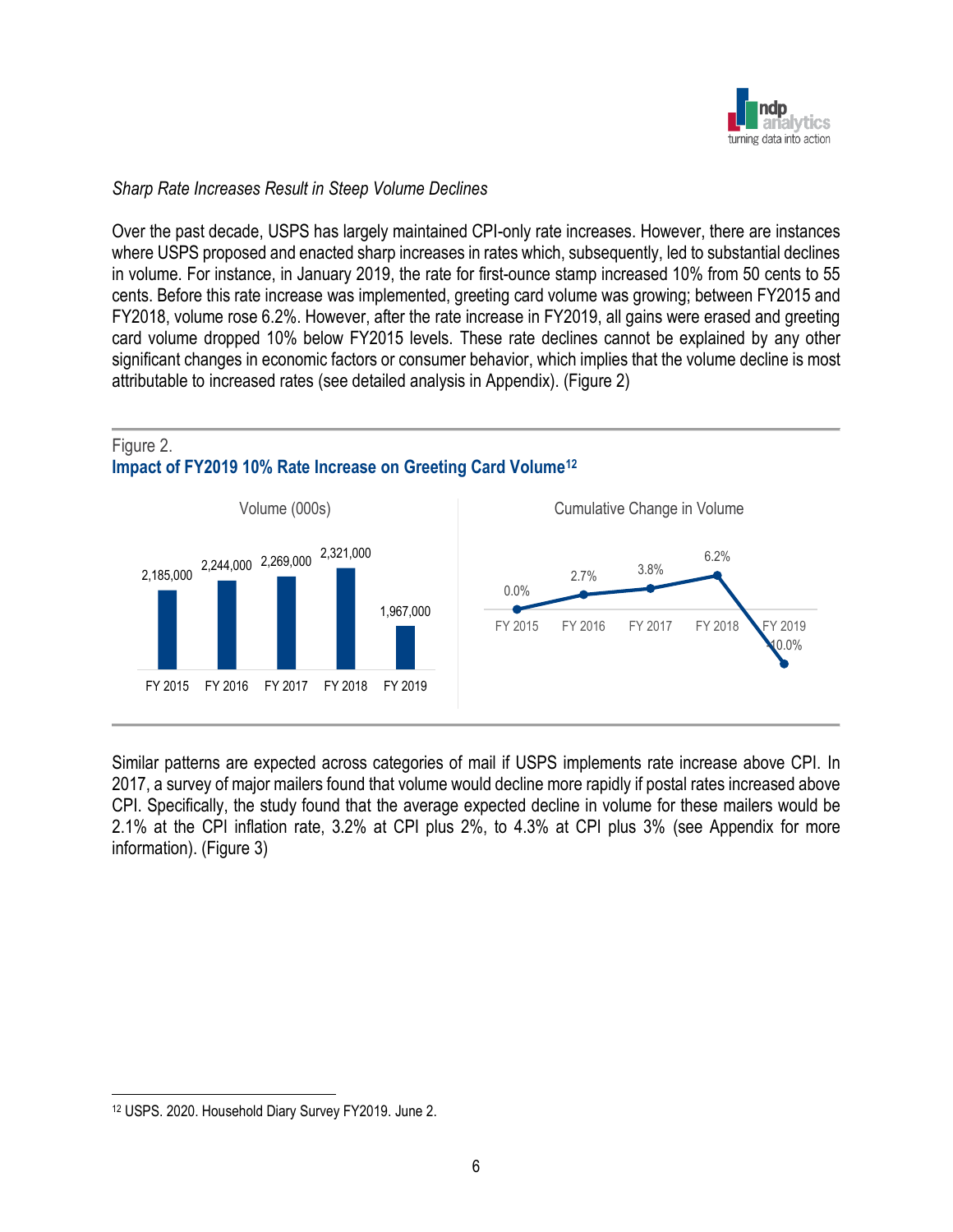

## Figure 3. **Impact of Rate Increases on Bulk Mailer Volume<sup>13</sup>**



Importantly, the impact of steep rate increases extends beyond declines in mail volume. The same 2017 survey of mailers found that above CPI rate increases may result in layoffs in 26% of companies. In total, "over 3,000 firms could be impacted by layoffs, with a potential of over 36,000 mailing-related positions being terminated." 14

## *USPS FY2021 Projection & Market Dominant Mail Assumptions Must be Revised*

USPS states that all of its strategic initiatives, including increasing rates above CPI, are necessary to achieve financial stability. This conclusion is based on its 10-year projections calculated in 2020. Those projections start with the base year forecast for FY2021 published in the USPS Integrated Financial Plan (IFP). When the IFP forecast was created, there was significant uncertainty around economic conditions and USPS performance. Fortunately, both have greatly exceeded expectations to date. The most recent economic and USPS data call into question the accuracy of the USPS projections, which warrant revisions to produce more realistic estimates of future USPS revenues and volumes.

According to the IFP, USPS expected GDP to grow by 0.3% and investment to decline by 1.5% in FY2021. 15 Indeed, these estimates were generated before the approval and distribution of the various COVID-19 vaccines. In that climate of uncertainty, USPS believed that: "Employment, wages and real disposable income, and consumer spending are expected to grow modestly in the wake of the pandemic."<sup>16</sup> But the economic recovery, so far, has exceeded those expectations. GDP, consumer spending, and fixed investment all have performed well in 2021, with annual growth of 6.4%, 11.3%, and 11.3%, respectively. Similar improvements have been seen in job growth since last year. As of May 2021, annual private sector employment growth was 10.4%. (Figure 4)

<sup>15</sup> USPS. 2020. Fiscal Year 2021 Integrated Financial Plan.

<sup>13</sup> InfoTrends. 2017. White Paper: Exploring Mail Volume Impact from the PRC's Proposed Rate Structure. February <sup>14</sup> InfoTrends. 2017. White Paper: Exploring Mail Volume Impact from the PRC's Proposed Rate Structure. February.

<sup>16</sup> USPS. 2020. Fiscal Year 2021 Integrated Financial Plan.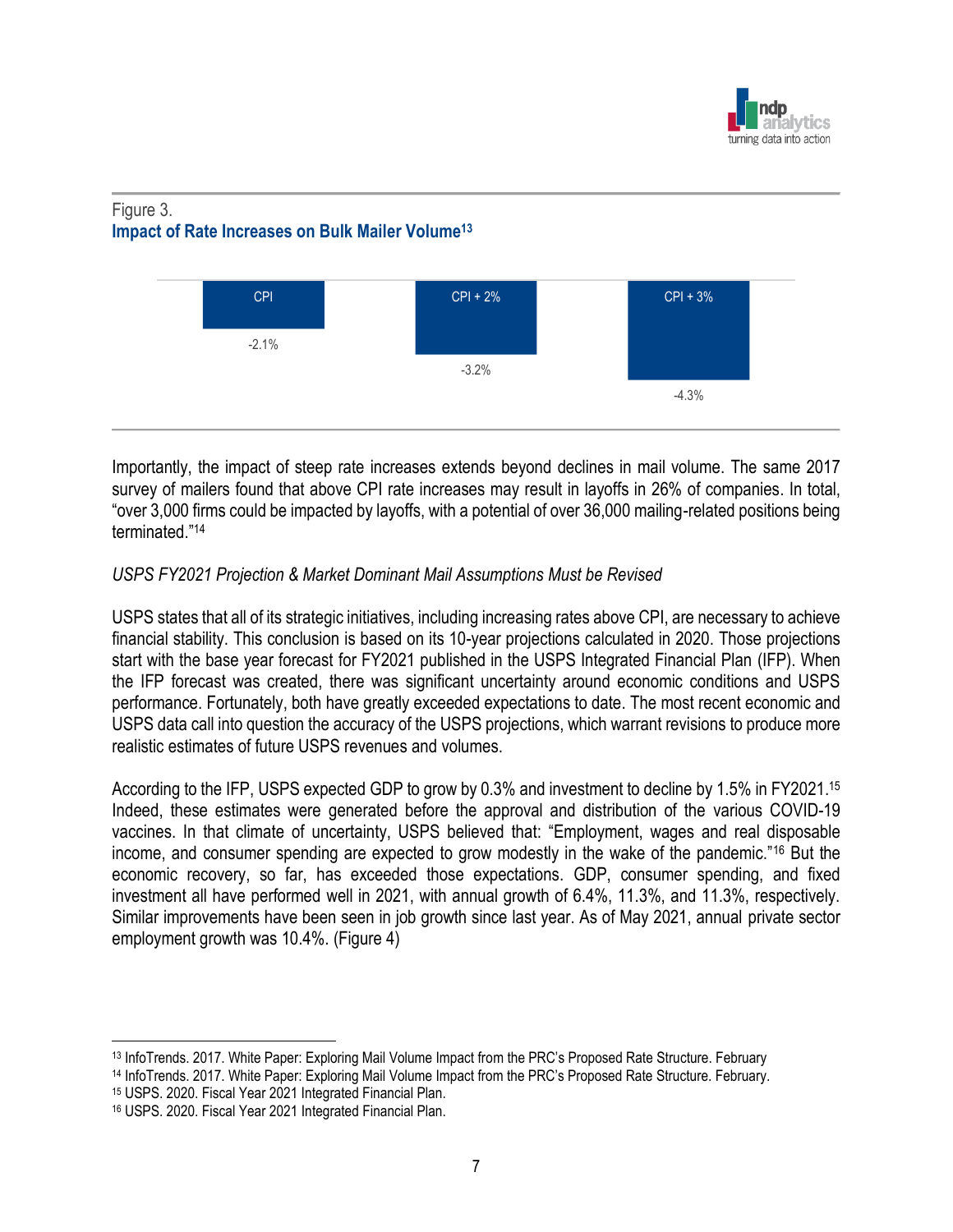

## Figure 4. **Economic Drivers, Annual Growth Rate from Preceding Period<sup>17</sup>**



Additionally, in contrast with USPS expectations, CPI, which measures inflation and is used to calculate allowable rate increases for USPS products, is higher than expected. While the IFP expected "low" inflation for FY2021, CPI has risen about 5% through May 2021, as compared to the year prior, which represents the highest increase in inflation since 2008.<sup>18</sup>

Importantly, improved overall economic conditions have paired with better USPS volume and revenue performance. The most recent USPS fiscal year-to-date (October 2020 – April 2021) data show market dominant mail volume to be 7.7 billion pieces above projection (73.3 billion pieces compared to 65.6 billion projected), a difference of nearly 12%. During this time, actual competitive volume has been on pace with the projection (4.3 billion pieces compared to 4.2 billion projected). (Figure 5)

<sup>17</sup> BEA. National Income and Product Accounts: Table 1.1.1. Percent Change from Preceding Period in Real Gross Domestic Product. Accessed June 2021; BLS. Employment, Hours, and Earnings from the Current Employment Statistics Survey. Accessed June 2021.

<sup>18</sup> BLS. 2021. "Economic News Release: Consumer Price Index Summary." June 10; USPS. 2020. Fiscal Year 2021 Integrated Financial Plan, p. 2.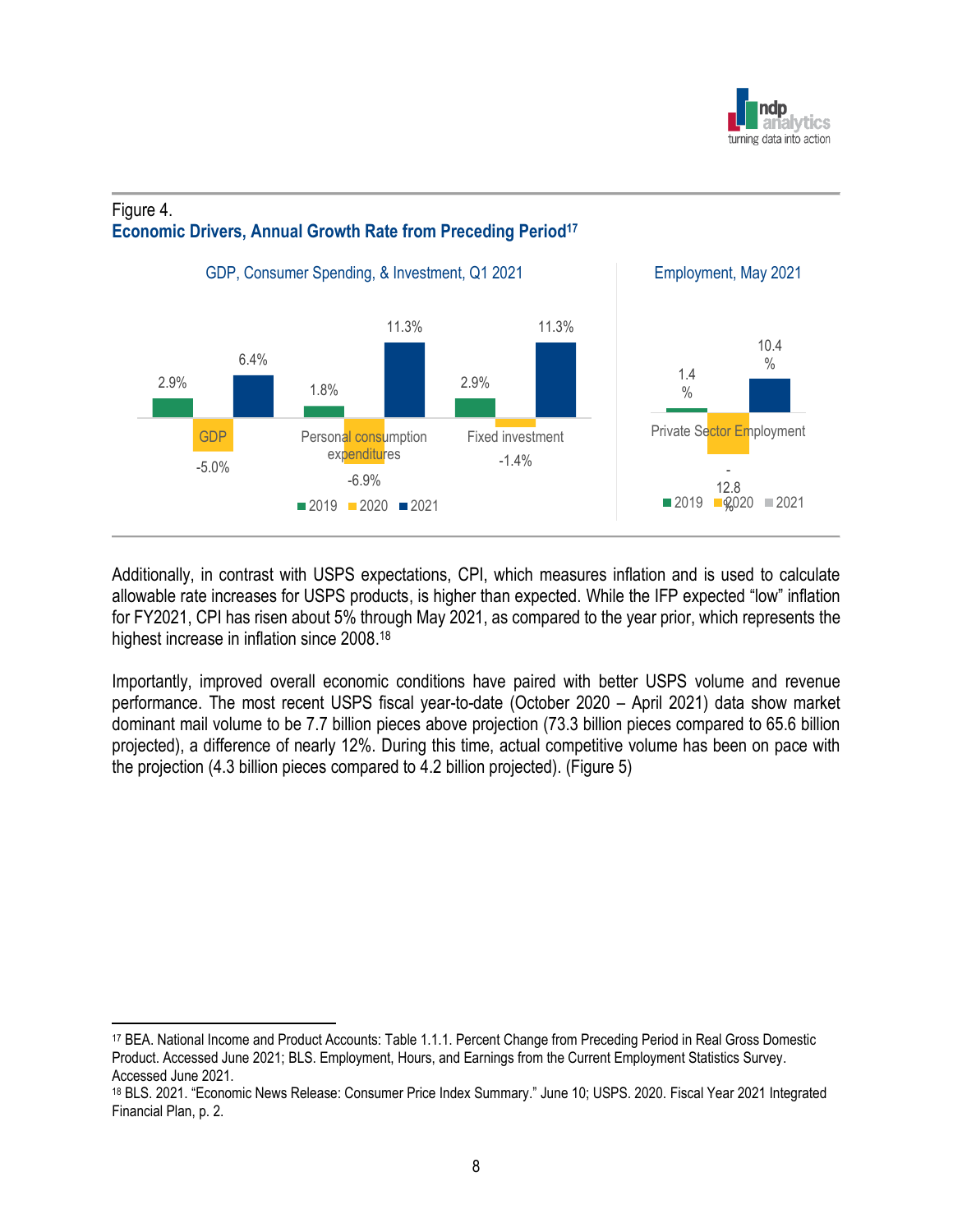

## Figure 5. **USPS Actual & Projected Mail Volume FY 2021, Year to Date<sup>19</sup>**



The outperformance of market dominant mail has contributed to higher operating income. As of April 2021, actual USPS fiscal year-to-date operating revenue was \$3.2 billion higher than projected (\$46.8 billion compared to \$43.6 billion, respectively). This positive revenue has contributed to better overall net income. In its projection, USPS expected net losses starting in October and accumulating to \$4.2 billion by April. Instead, USPS maintained positive net income October to March, and reported it first net loss of \$448 million in April, outperforming the USPS projection by \$3.7 billion (-\$442 million compared to -\$4.2 billion projected). <sup>20</sup> (Figure 6)



<sup>19</sup> USPS. Monthly Unaudited Financial Statements, October 2020 to April 2021.

<sup>20</sup> Actual net income (loss) also includes workers compensation which USPS does not account for in its projections.

<sup>21</sup> USPS. Monthly Unaudited Financial Statements, October 2020 to April 2021.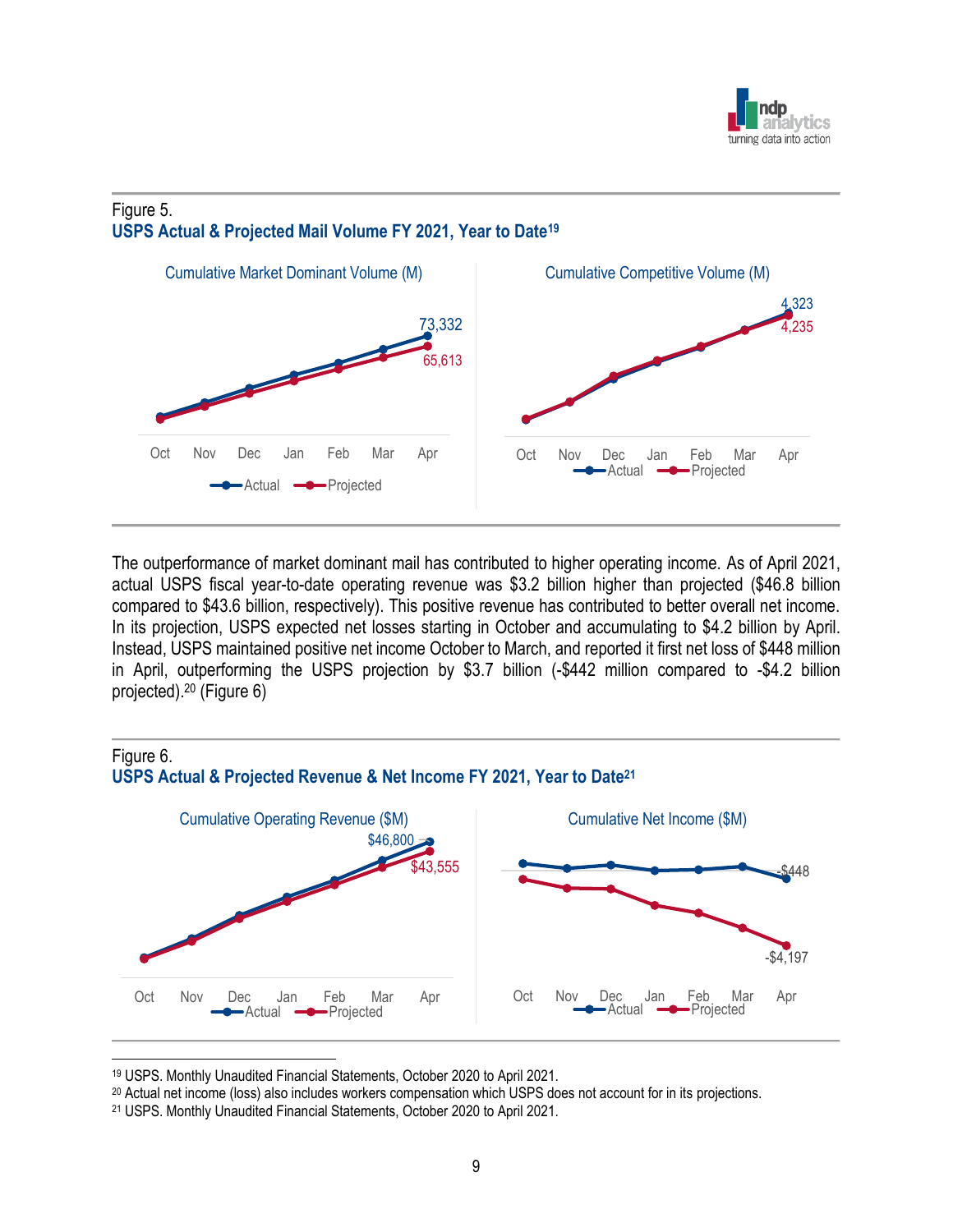

Other metrics, such as total costs have operated on pace or close to projections (see Appendix). Based on the actual performance of the U.S. economy and USPS market dominant mail volumes and revenues, the USPS base year of its 10-year projections is unrealistic, thus impacting the assumptions and calculations. To obtain more realistic estimates of USPS performance over the next decade, these projections need to be revised.

### **Alternative Projections Show Excessive Rate Increases are Not Necessary for Financial Stability**

The disparity between USPS FY2021 projections and performance for the fiscal year to date strongly suggests that reevaluation of the assumptions made about market dominant mail in the 10-year Plan. In this section we use historical USPS volume and revenue data, as well as the underlying USPS 10-year projection data to show that rate increases above CPI for market dominant mail are not necessary to achieve financial stability. Simply put, we assume USPS executes all of its strategic objectives except for raising rates and we create a set of scenarios that project USPS performance using 1.5% annual market dominant rate increases and revised volume assumptions based on historical performance. <sup>22</sup> Our analysis is divided into three steps: 1) estimate a more realistic base year performance of USPS market dominant volume and revenue for FY2021; 2) estimate a more realistic 10-year projection for market dominant products and services, and; 3) generate scenarios to compare with the USPS projections published in "Delivering for America." A detailed methodology is in the Appendix.

#### *FY2021 Base Year Market Dominant Volume & Revenue*

As shown in our analysis above, market dominant volume and revenue have outperformed USPS projections to date in FY 2021 and we expect this to continue for the remainder of the year. To estimate a more realistic FY2021 year-end volume and revenue, we analyzed historical quarterly performance of each category of mail (e.g., First Class Mail and Marketing Mail). We found that, although volume generally declined over time, the quarterly share of volume has remained steady. In other words, from 2015 to 2019, the first quarter of the fiscal year accounted for about 27% of volume, on average, with little variation year over year. So, we use the average historical quarterly share of volume to project volume for the second half of the FY2021 and total overall volume for each category of mail. In total, we expect USPS volume to reach 121.2 billion pieces in FY2021. (Table 3)

<sup>22</sup> Note: this analysis does not include or consider market dominant rate increases proposed for August 2021.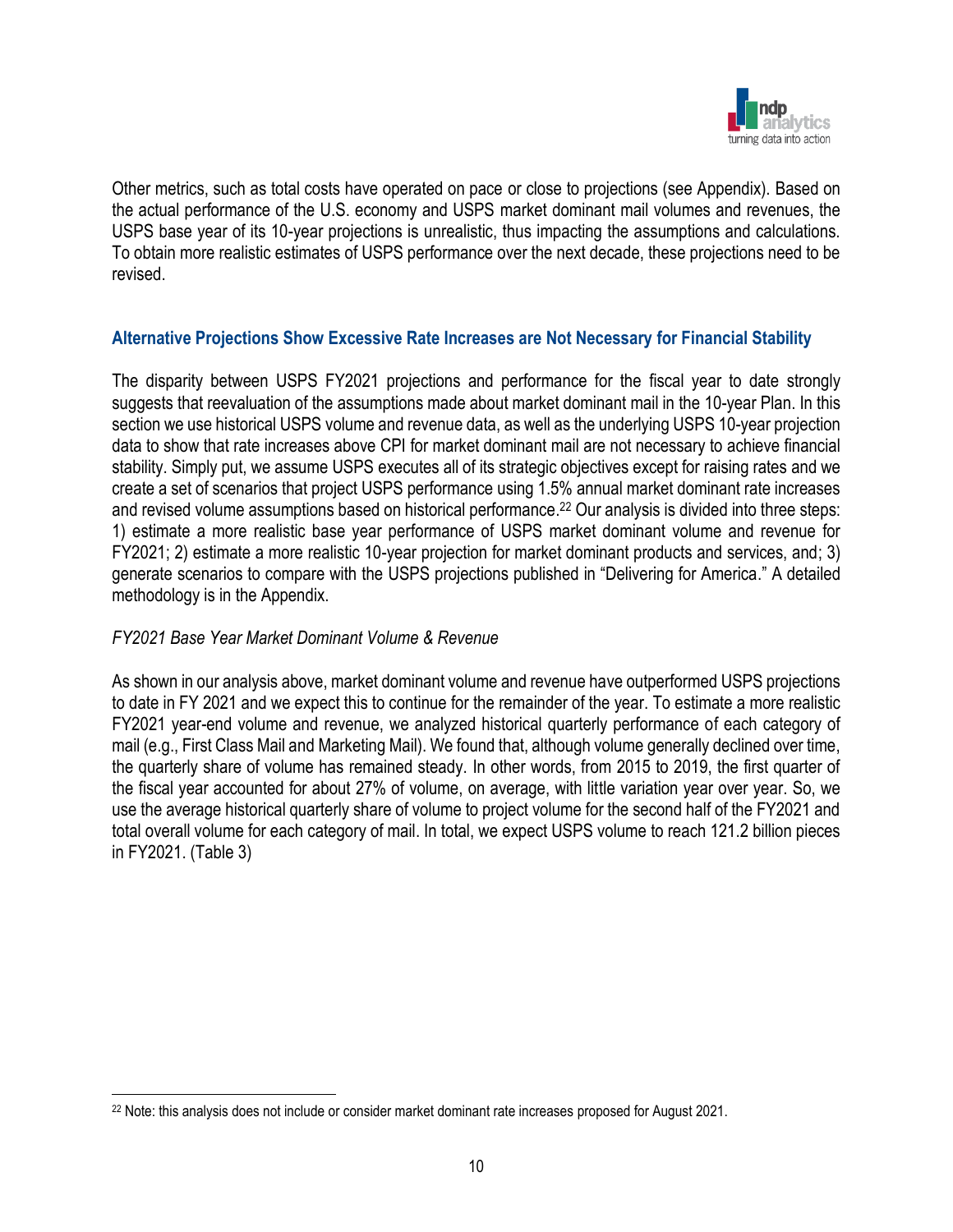

## Table 3. **FY2021 Projection for Market Dominant Mail Volume**

|                                             |       | <b>Average Quarterly Share of Volume</b><br>FY2015-19 |                |       |       |                | FY2021 Volume (B) |                |      |                  |
|---------------------------------------------|-------|-------------------------------------------------------|----------------|-------|-------|----------------|-------------------|----------------|------|------------------|
|                                             |       |                                                       |                |       |       |                | <b>Actual</b>     |                |      | <b>Projected</b> |
|                                             | Q1    | Q2                                                    | Q <sub>3</sub> | Q4    | Total | Q <sub>1</sub> | Q <sub>2</sub>    | Q <sub>3</sub> | Q4   | Total            |
| First-Class Mail                            | 27.0% | 25.8%                                                 | 23.9%          | 23.3% | 100%  | 13.8           | 13.1              | 12.2           | 11.9 | 51.0             |
| <b>Marketing Mail</b>                       | 28.1% | 23.9%                                                 | 23.6%          | 24.4% | 100%  | 19.5           | 14.6              | 15.5           | 16.0 | 65.7             |
| <b>Periodicals</b>                          | 26.0% | 24.6%                                                 | 25.9%          | 23.5% | 100%  | 0.9            | 0.9               | 1.0            | 0.9  | 3.7              |
| Package Services                            | 28.4% | 24.5%                                                 | 21.7%          | 25.3% | 100%  | 0.1            | 0.1               | 0.1            | 0.1  | 0.5              |
| <b>Total Market</b><br><b>Dominant Mail</b> | 27.6% | 24.7%                                                 | 23.8%          | 23.9% | 100%  | 34.5           | 28.9              | 28.9           | 29.0 | 121.2            |
| Note: Totals may not add due to rounding.   |       |                                                       |                |       |       |                |                   |                |      |                  |

Then, we use revenue per piece to estimate the total expected revenue in FY2021. Similar to volume, we examined trends in quarterly revenue per piece by category, as well as variations in revenue per piece from quarter to quarter. Additionally, we examined market dominant services and other sources of revenue that historically contribute to about 6% of total market dominant revenue on average. We estimate that in FY2021, USPS will generate \$42.3 billion from its market dominant products and services. (Table 4)

## Table 4. **FY2021 Projection for Market Dominant Mail Revenue**

|                                           | <b>Projected Volume</b><br>(B) | <b>Revenue Per Piece</b> | <b>Projected Revenue</b><br>(SB) |
|-------------------------------------------|--------------------------------|--------------------------|----------------------------------|
| First-Class Mail                          | 51.0                           | \$0.46                   | \$23.5                           |
| <b>Marketing Mail</b>                     | 65.7                           | \$0.22                   | \$14.4                           |
| <b>Periodicals</b>                        | 3.7                            | \$0.24                   | \$0.9                            |
| Package Services                          | 0.5                            | \$1.51                   | \$0.8                            |
| <b>Total Market Dominant Mail</b>         | 121.2                          | \$0.33                   | \$40.0                           |
| Market Dominant Services & Other          |                                |                          | \$2.4                            |
| <b>Total Market Dominant Revenue</b>      |                                |                          | \$42.3                           |
| Note: Totals may not add due to rounding. |                                |                          |                                  |

Compared to the USPS FY2021 projections in "Delivering for America," our revised FY2021 projection of \$42.3 billion is a \$2.9 billion improvement in revenue from the Base Case FY 2021 scenario, and a \$2.7 billion improvement over USPS estimates associated with the first year after implementation of the strategic plan. (Figure 7)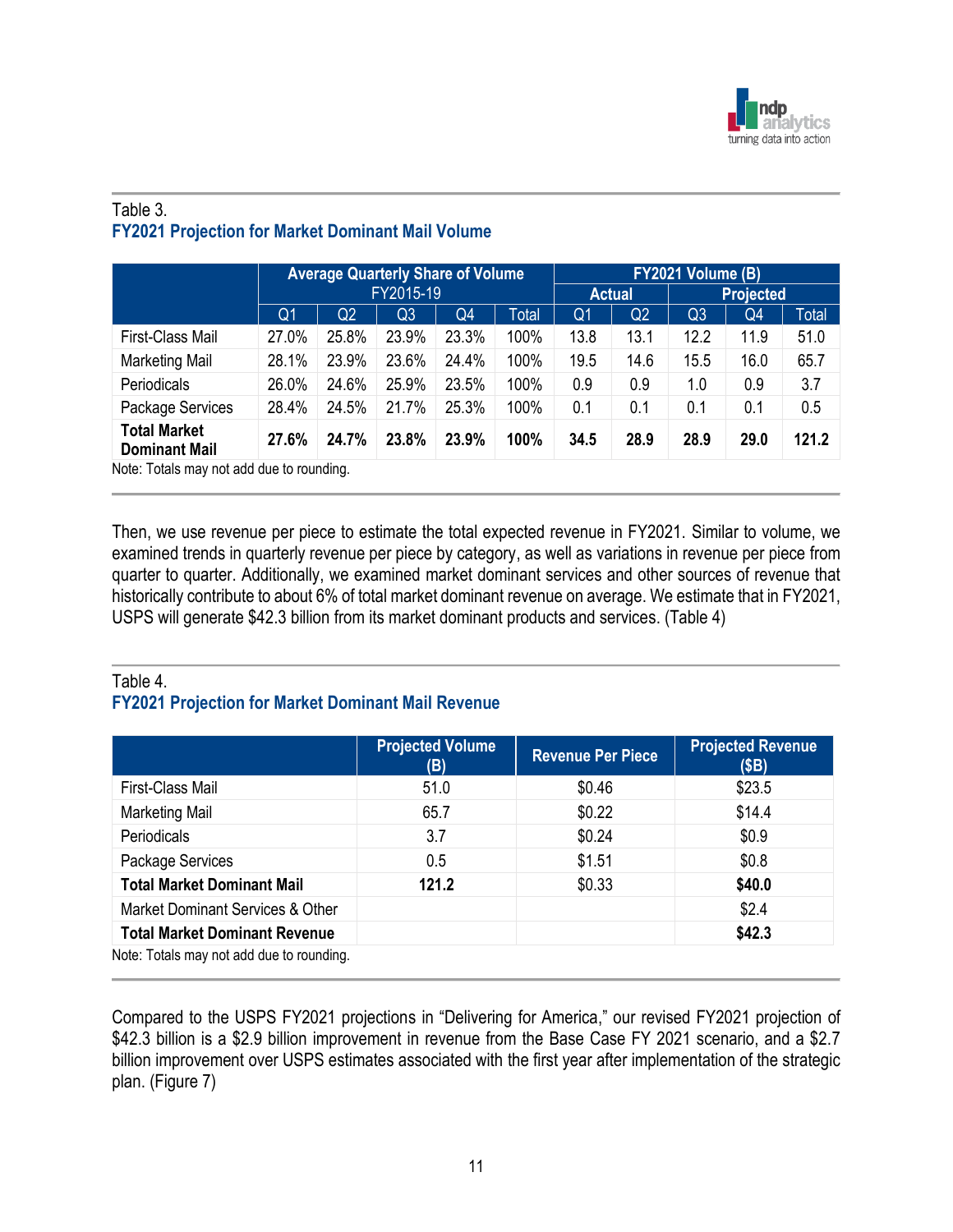



### Figure 7. **New Estimated Revenue Compared to USPS "Delivering for America" Scenarios, FY 2021 (\$B)<sup>23</sup>**

## *10-Year Projection for Market Dominant Volume & Revenue*

In addition to adjusting FY2021 volume and revenue, we examined USPS volume trends over time. In "Delivering for America," USPS expects market dominant volume to decline significantly over the next 10 years. Under the current rate regime (CPI rate increases only), USPS projects that market dominant volume will decline by 37%, a reduction of approximately 45 billion pieces, to 75 billion pieces in FY2030. Under its strategic initiative to increase rates above CPI, the expected volume losses are even greater. As seen by the fiscal year-to-date performance, market dominant volume and revenues are better than expected. As a result, the USPS volume and revenue forecasts are likely too pessimistic. Given the current USPS and economic performance, we estimate a 10-year forecast where volume declines for market dominant products reflect pre-pandemic patterns. If mail volume reflects pre-pandemic performance, above CPI rate increases are not necessary for financial stability.

For our 10-year projection, we start with our estimated FY 2021 market dominant mail volume, 121.2 billion pieces. We calculate volume changes for each category of mail before the pandemic using historical quarterly data (FY2015-19). We use the FY2015-19 average annual volume declines for each quarter (e.g., change in Q1 volume year-over-year) to project volume by category over the next 10 years. Our findings below show that at this rate of change, total market dominant volume in FY2030 is expected to be about 98.5 billion pieces instead of the 75 billion projected by USPS. (Table 5)

<sup>23</sup> USPS. 2021. "Delivering for America.", ndp analytics.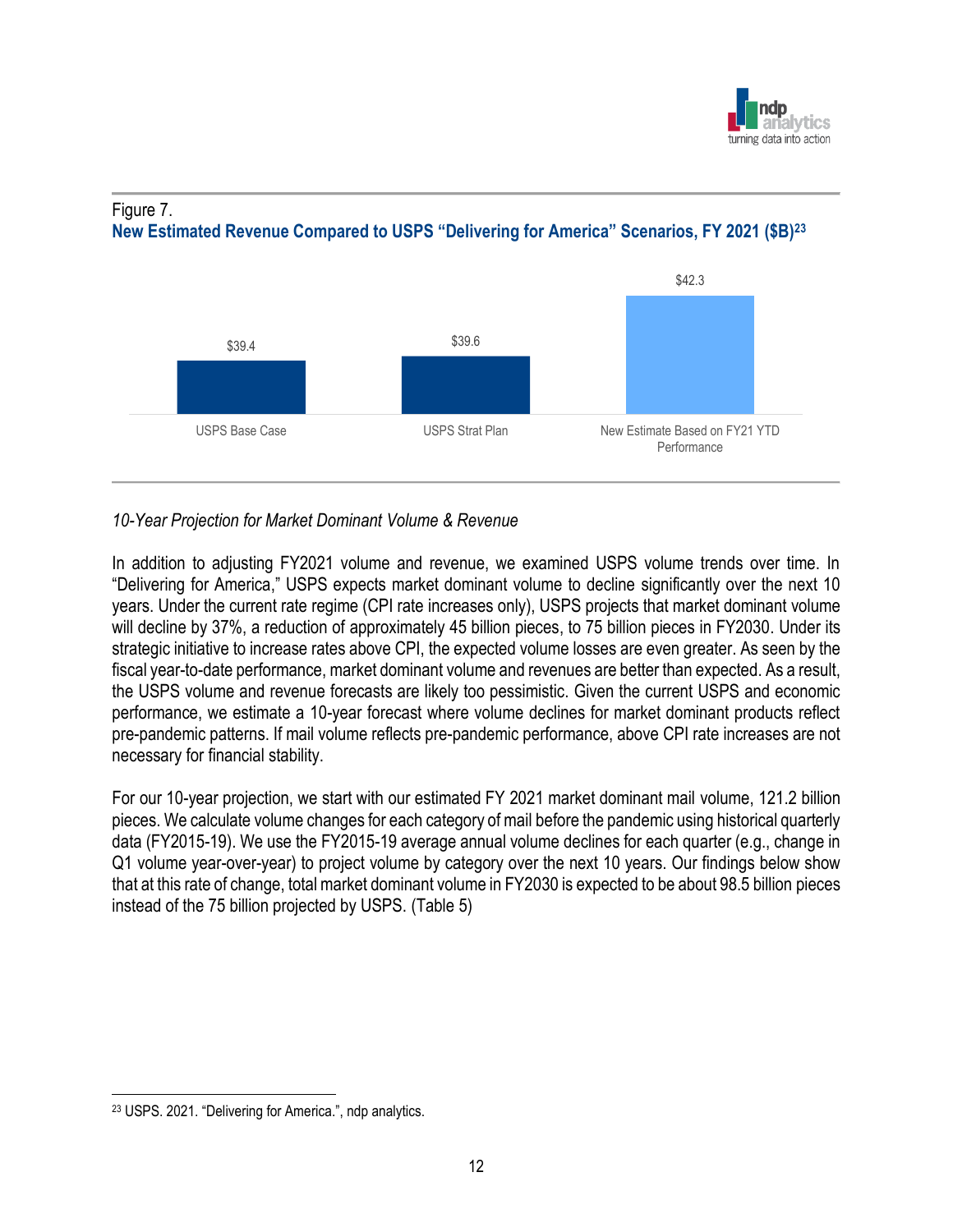

## Table 5. **FY2021-30 Projection for Market Dominant Mail Volume**

|                                           | Avg. Annual<br>Change in<br><b>Volume</b><br>$(2015-29)$ | <b>FY 2021</b><br><b>Projected</b><br>(B) | <b>FY 2030</b><br><b>Projected</b><br>(B) | <b>USPS Base</b><br><b>Case Projection</b><br>(B) |
|-------------------------------------------|----------------------------------------------------------|-------------------------------------------|-------------------------------------------|---------------------------------------------------|
| First-Class Mail                          | $-3.2%$                                                  | 51.0                                      | 38.1                                      |                                                   |
| <b>Marketing Mail</b>                     | $-1.4%$                                                  | 65.7                                      | 57.9                                      |                                                   |
| Periodicals                               | $-5.6%$                                                  | 3.7                                       | 2.2                                       |                                                   |
| Package Services                          | 2.5%                                                     | 0.5                                       | 0.7                                       |                                                   |
| <b>Total Market Dominant Mail</b>         | $-2.3%$                                                  | 121.2                                     | 98.5                                      | 75.0                                              |
| Note: Totals may not add due to rounding. |                                                          |                                           |                                           |                                                   |

To estimate market dominant revenue over 10 years, we use the same 1.5% annual increase in rates assumed by USPS in its Base Case scenario and our calculations for FY2021 revenue per piece. In total, under our volume scenario, we estimate USPS can generate a total of \$414.2 billion over 10 years without above CPI rate increases. (Table 6)

### Table 6. **FY2021-30 Projection for Market Dominant Mail Revenue (\$B)**

|                                           | <b>FY2021</b><br><b>Projected</b> | <b>FY2030</b><br><b>Projected</b> | FY2021-30<br><b>Total Projected</b> |
|-------------------------------------------|-----------------------------------|-----------------------------------|-------------------------------------|
| First-Class Mail                          | \$23.5                            | \$20.0                            | \$217.1                             |
| <b>Marketing Mail</b>                     | \$14.4                            | \$14.0                            | \$142.0                             |
| <b>Periodicals</b>                        | \$0.9                             | \$0.6                             | \$7.8                               |
| Package Services                          | \$0.8                             | \$1.1                             | \$9.6                               |
| <b>Total Market Dominant Mail</b>         | \$40.0                            | \$36.2                            | \$380.1                             |
| Market Dominant Services & Other          | \$2.4                             | \$4.7                             | \$34.0                              |
| <b>Total Market Dominant Revenue</b>      | \$42.3                            | \$40.9                            | \$414.2                             |
| Note: Totals may not add due to rounding. |                                   |                                   |                                     |

Under a more reasonable volume scenario, USPS can generate significantly more revenue than it projects in "Delivering for America." Our revised revenue estimate of \$414.2 billion over 10 years is greater than both the USPS Base Case (\$361.6 billion) and the USPS strategic plan forecast that raises rates above CPI and results in further volume declines (\$392.5 billion). (Figure 8)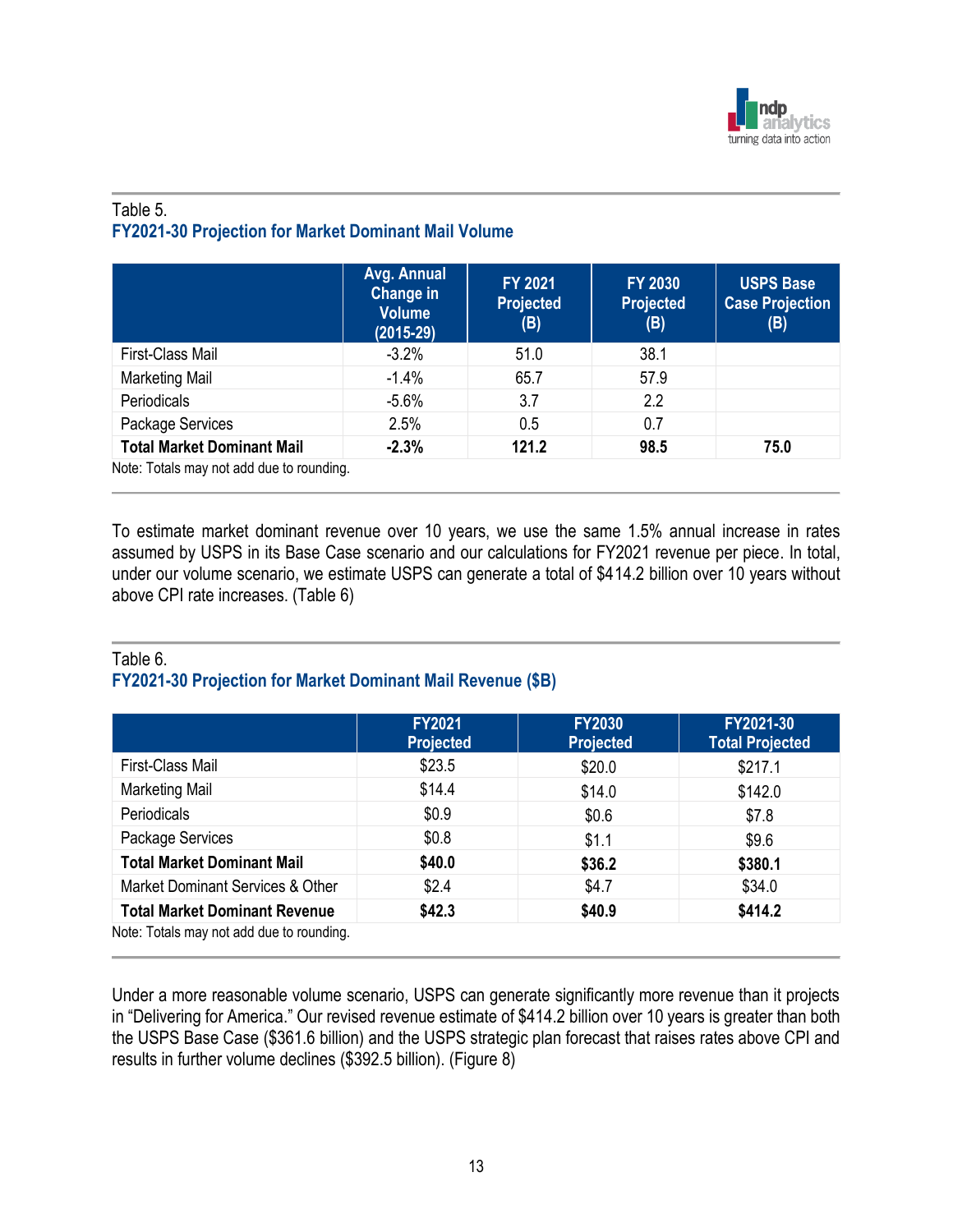



## **New Estimated Revenue Compared to USPS "Delivering for America" Scenarios, FY 2021-30 (\$B)<sup>24</sup>**



## *10-Year Projection for USPS*

As the final step, we input our 10-year market dominant revenue forecast into the USPS net income projection in "Delivering for America." We assume USPS will adopt all strategic initiatives, except adopting rate increases, so we start with the USPS strategic plan projection and adjust revenue and costs as follows:

- In our first scenario, we adjust market dominant revenue and controllable costs. For revenue, we replace the USPS market dominant revenue forecast with our revised projection and use the USPS projection for competitive revenue. For expenditures, we increase USPS projected controllable costs by 3% to reflect increases in personnel expenses.<sup>25</sup>
- In the second scenario, we only adjust market dominant revenue. We use our revised projection for USPS market dominant revenue and keep the USPS competitive revenue forecast. For expenditures, we use the USPS projection for controllable costs.
- Finally, we have the third scenario which adjusts market dominant revenue, competitive revenue, and controllable costs. We use our revised market dominant revenue projection and assume a 5% increase in competitive product revenue above the USPS strategic plan estimate. To account for the increased personnel and transportation costs, we increased controllable costs by 4%.<sup>26</sup> (Table 7)

<sup>24</sup> USPS. 2021. "Delivering for America.", ndp analytics.

<sup>25</sup> While USPS total expenses year-to-date are in line with its FY2021 projection, personnel costs are 2.8% higher than expected. We adjust USPS projected FY2021-30 controllable costs by 3% to account for potential underestimation of these expenses. <sup>26</sup> USPS projected competitive product growth FY2021-30 is conservative compared to its experience over the past several years. From 2015 to 2019, competitive product revenue grew 10.2% on average per year. The USPS projected competitive revenue in its strategic plan (after adjusting for inflated COVID-19 volume in FY2021), grows 4.9% per year on average for FY2022-30. In this final scenario, we increase projected competitive revenue 5% to reflect historical trends. We adjust total controllable cost to account for increased personnel and transportation costs.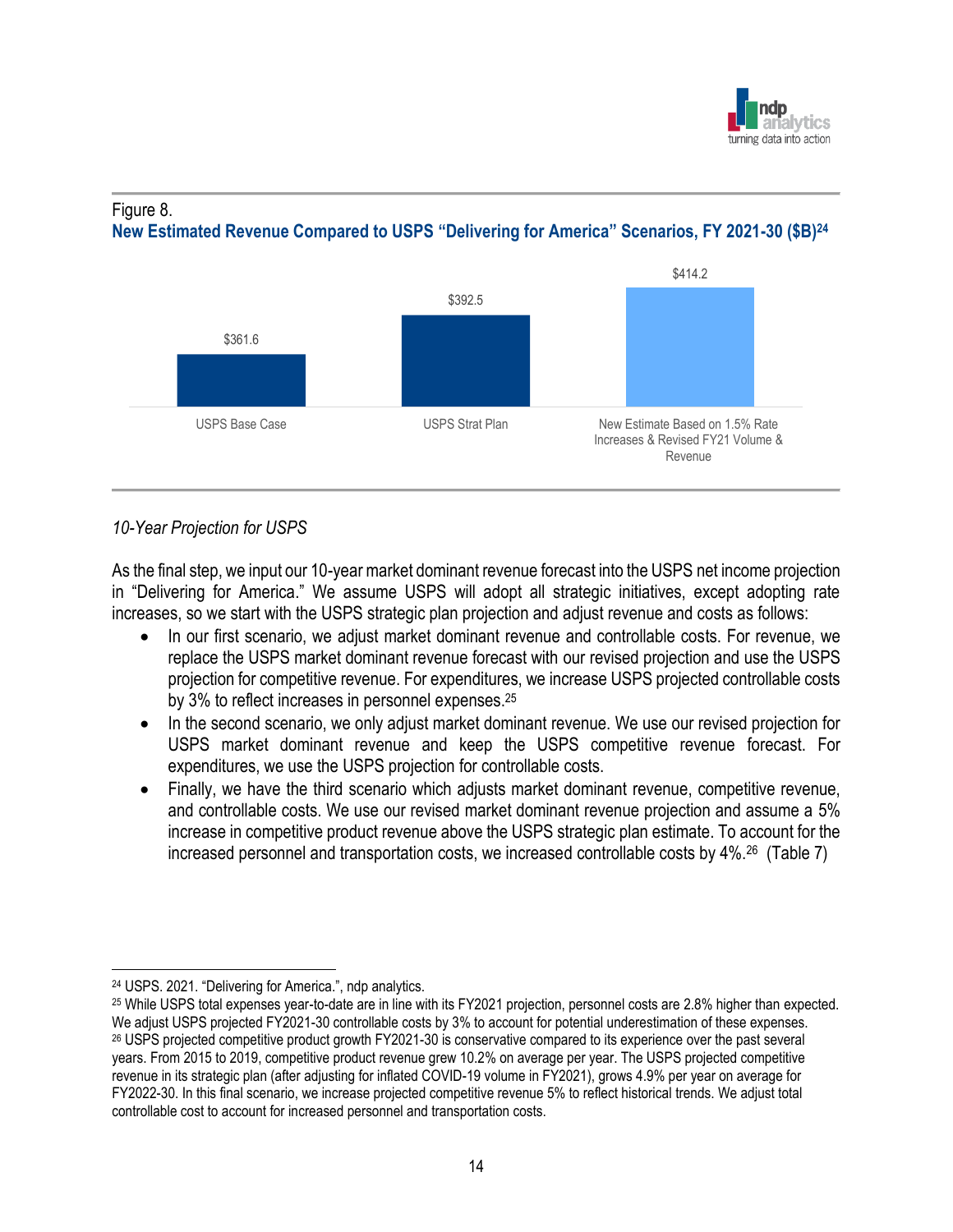

## Table 7. **Alternative 10-Year Projection Scenarios**

|                           | Scenario 1<br><b>Adjusted Market</b><br>Dominant Revenue w/<br><b>Higher Costs</b> | <b>Scenario 2</b><br><b>Adjusted Market</b><br>Dominant Revenue w/<br><b>USPS Projected Costs</b> | <b>Scenario 3</b><br><b>Adjusted Market</b><br>Dominant & Competitive<br>Revenue w/ Higher Costs |  |  |  |  |
|---------------------------|------------------------------------------------------------------------------------|---------------------------------------------------------------------------------------------------|--------------------------------------------------------------------------------------------------|--|--|--|--|
| <b>REVENUE</b>            |                                                                                    |                                                                                                   |                                                                                                  |  |  |  |  |
| <b>Market Dominant</b>    | <b>Revised Estimate</b>                                                            |                                                                                                   |                                                                                                  |  |  |  |  |
| Competitive               | <b>USPS Strategic Plan</b>                                                         | <b>USPS Strategic Plan</b>                                                                        | USPS Strategic Plan +<br>5% Increase                                                             |  |  |  |  |
| <b>EXPENSES</b>           |                                                                                    |                                                                                                   |                                                                                                  |  |  |  |  |
| <b>Controllable Costs</b> | USPS Strategic Plan +<br>3% Increase                                               | <b>USPS Strategic Plan</b>                                                                        | USPS Strategic Plan +<br>4% Increase                                                             |  |  |  |  |
| Non-Controllable Costs    | <b>USPS Strategic Plan</b>                                                         |                                                                                                   |                                                                                                  |  |  |  |  |

For each scenario we calculate net income to compare to the USPS Baseline and Strategic Plan projections in "Delivering for America. Net income is the sum of market dominant and competitive revenue minus expenses (controllable and non-controllable costs). In the first year of the projection, FY2021, our estimates of USPS performance based on year-to-date data and historical trends, is \$6.8 billion in net losses compared to \$9.7 billion and \$9.4 billion in losses projected by USPS in its Base Case and Strategic Plan scenarios, respectively. (Table 8)

## Table 8. **New Estimated FY2021 Net Income Compared to USPS "Delivering for America" Forecasts (\$B)<sup>27</sup>**

|                           | <b>USPS</b><br><b>Base Case</b> | <b>USPS</b><br><b>Strategic Plan</b> | <b>New Scenarios</b><br>(All Same Base Year) |
|---------------------------|---------------------------------|--------------------------------------|----------------------------------------------|
| <b>Revenue</b>            | \$70.9                          | \$71.1                               | \$73.8                                       |
| <b>Market Dominant</b>    | \$39.4                          | \$39.6                               | \$42.3                                       |
| Competitive               | \$31.5                          | \$31.5                               | \$31.5                                       |
| <b>Expenses</b>           | \$80.5                          | \$80.6                               | \$80.6                                       |
| <b>Controllable Costs</b> | \$76.5                          | \$76.5                               | \$76.5                                       |
| Non-Controllable Costs    | \$4.0                           | \$4.1                                | \$4.1                                        |
| <b>Net Income</b>         | \$(9.7)                         | \$(9.4)                              | \$(6.8)                                      |

Note: Totals may not add due to rounding. In the base year, FY2021 our estimates of competitive revenue and expenses are the same as USPS. Scenario variations in revenue and controllable expenses begin in FY2022.

<sup>27</sup> USPS. 2021. "Delivering for America.", ndp analytics.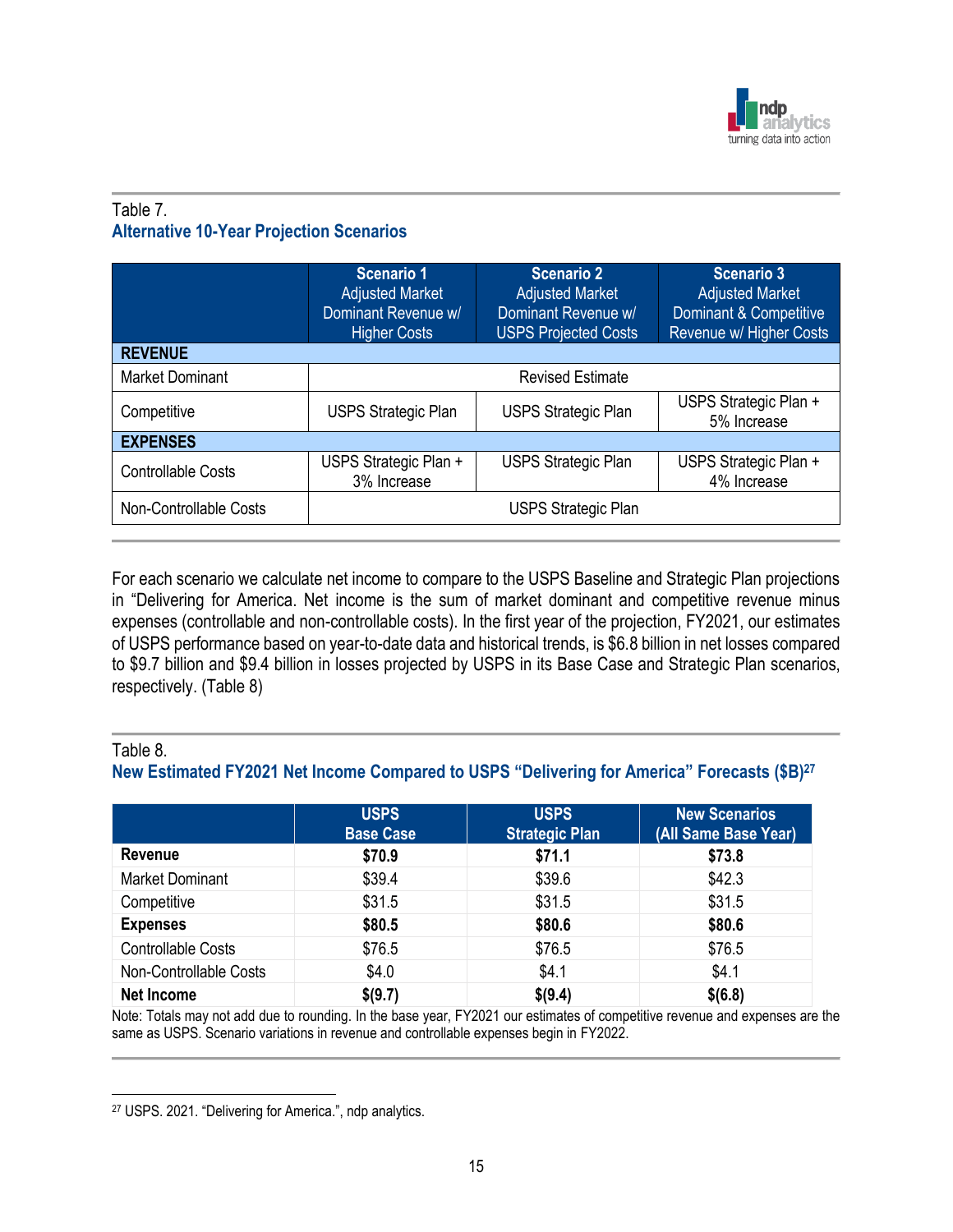

Over time, as USPS retains volume and implements all strategic initiatives except raising rates above CPI, it generates positive net income above its strategic plan projection starting in FY2025 and FY2026, depending on the scenario (see Appendix for underlying data). Ultimately, USPS can reach up to \$5.4 billion in revenue per year by FY2030 with increases in both market dominant and competitive product revenue. (Figure 9)





Over time, USPS can generate a positive net income without increasing costs to its customers. Over 10 years, instead of generating \$0.3 billion with above CPI rate increases, USPS can generate a surplus of \$1.8 billion in the lowest alternative scenario (adjusted market dominant revenue and higher controllable costs). If USPS costs are in line with its projection, USPS could generate \$22.1 billion over 10 years. Finally, if USPS increases market dominant and competitive revenue – but also increases controllable costs, it will generate \$16.6 billion in net income over 10 years. (Figure 10)

<sup>28</sup> USPS. 2021. "Delivering for America.", ndp analytics.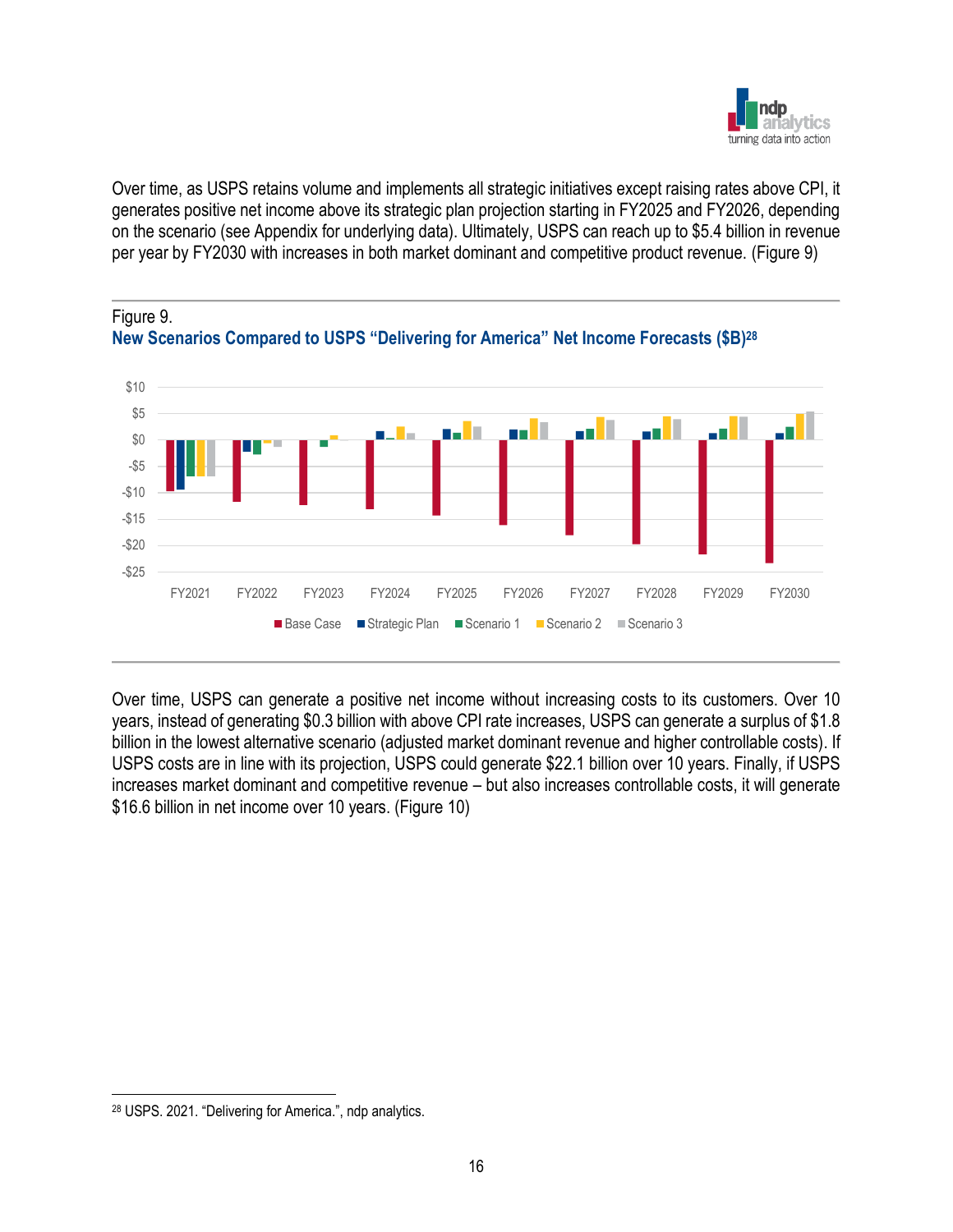

### Figure 10.





## **Closing Remarks**

The USPS strategic plan, "Delivering for America," outlines a number of key initiatives aimed at achieving financial stability. Most of these initiatives align with USPS mission and vision, except its call to raise rates above CPI. Sharp increases in rates deter use of mail and further induce volume declines, and do not better serve USPS customers or support USPS revenue in the long term. Ultimately, USPS will be more financially stable if it can protect market dominant mail volume from further declines. Our analysis shows that CPI level rate increases are sufficient in generating revenue if USPS implements its other strategic initiatives. This exception to its original plan – excluding the strategic initiative for above CPI rate increases – better aligns the USPS strategy to reach financial stability with its mission and vision to deliver high levels of customer service while minimizing prices.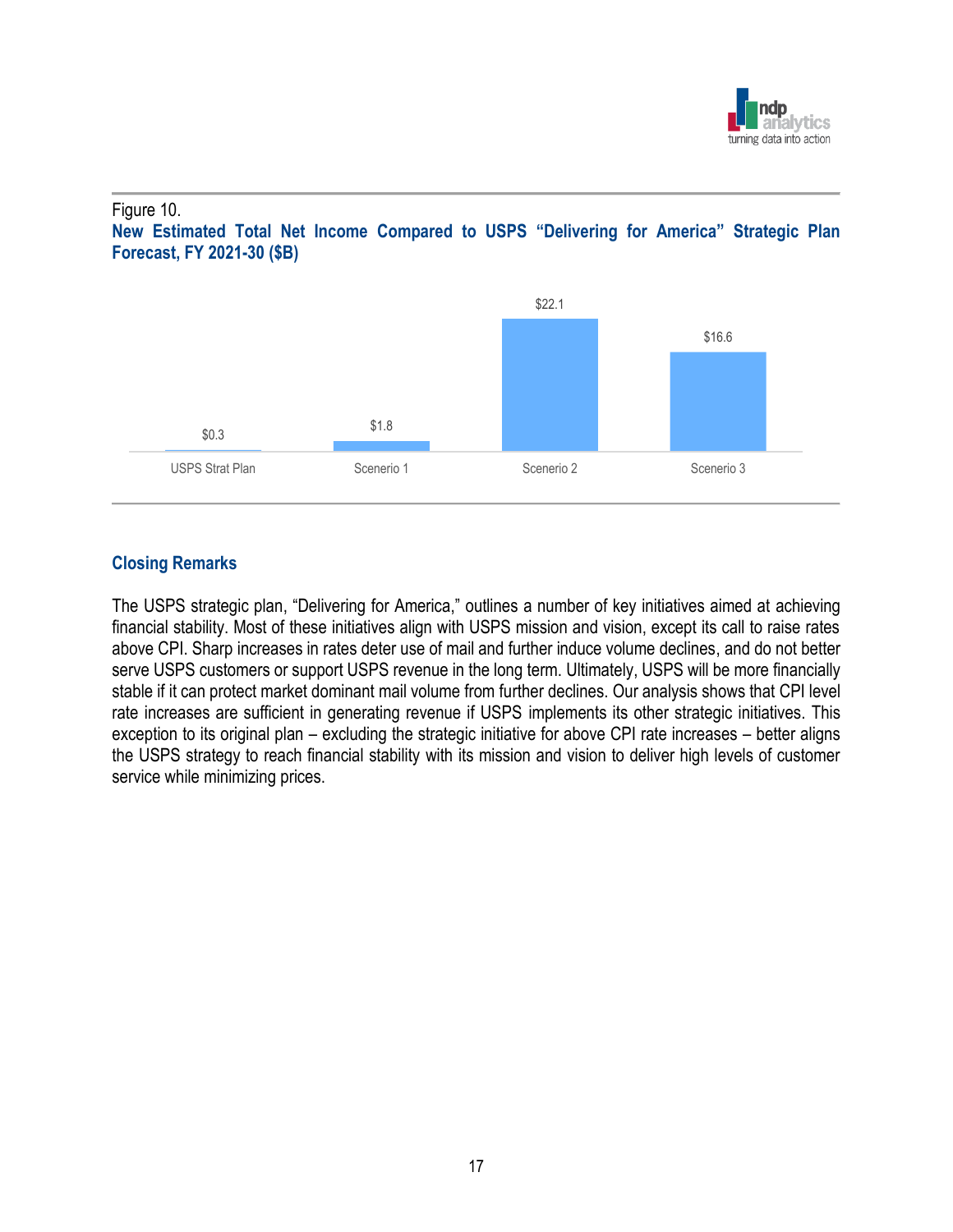

## **REFERENCES**

Association of Magazine Media. 2020. [Factbook 2020.](https://fipp.s3.amazonaws.com/media/documents/MPA_Factbook_2020.pdf)

- Bureau of Economic Analysis. National Income and Product Accounts: [Table 1.1.1. Percent Change From](https://apps.bea.gov/iTable/iTable.cfm?reqid=19&step=3&isuri=1&select_all_years=0&nipa_table_list=1&series=q&first_year=2017&last_year=2021&scale=-99&categories=survey&thetable=)  [Preceding Period in Real Gross Domestic Product.](https://apps.bea.gov/iTable/iTable.cfm?reqid=19&step=3&isuri=1&select_all_years=0&nipa_table_list=1&series=q&first_year=2017&last_year=2021&scale=-99&categories=survey&thetable=)
- Bureau of Labor Statistics. [Employment, Hours, and Earnings from the Current Employment Statistics](https://data.bls.gov/timeseries/CES0500000001)  **Survey**
- Bureau of Labor Statistics. 2021. "[Economic News Release: Consumer Price Index Summary](https://www.bls.gov/news.release/cpi.nr0.htm)." June 10.
- Envelope Manufacturing Association Foundation and Keypoint Intelligence. 2018. "Assessing the Future of the Mailing Industry." October.
- IRS. "[Returns Filed, Taxes Collected & Refunds Issued](https://www.irs.gov/statistics/returns-filed-taxes-collected-and-refunds-issued)."
- InfoTrends. 2017. Exploring Mail Volume Impact from the PRC's Proposed Rate Structure. February.
- Lesonsky, Rieva. 2019. "Direct Ma[il is Hot Again. Here's How to Use It.](https://www.sba.gov/blog/direct-mail-hot-again-heres-how-use-it)" Small Business Administration.
- USPS. "[About the United States Postal Service](https://about.usps.com/who/profile/)."
- USPS. "[A Decade of Facts and Figures](https://facts.usps.com/table-facts/)."
- USPS Billing Determinants for First Class Mail FY2015-19
- USPS. Monthly Unaudited Financial Statements, October 2020 to April 2021
- USPS Quarterly Statistics Reports, FY2015-21.
- USPS. 2021. "[Delivering for America](https://about.usps.com/what/strategic-plans/delivering-for-america/assets/USPS_Delivering-For-America.pdf)."

.

- USPS. 2020. Rates for Domestic Letters Since 1863.
- USPS. 2020. [Fiscal Year 2021 Integrated Financial Plan.](https://about.usps.com/what/financials/integrated-financial-plans/fy2021.pdf)
- USPS. 2020. [Household Diary Study FY2019.](https://www.prc.gov/docs/113/113300/2019%20Household%20Diary%20Study_Final.pdf)
- USPS. 2020. "[Postmaster General Highlights Vision to Establish USPS as Preferred Delivery Service for](https://about.usps.com/newsroom/national-releases/2020/0924-pmg-highlights-vision-usps-as-preferred-delivery.htm)  [American Public](https://about.usps.com/newsroom/national-releases/2020/0924-pmg-highlights-vision-usps-as-preferred-delivery.htm)." September 24.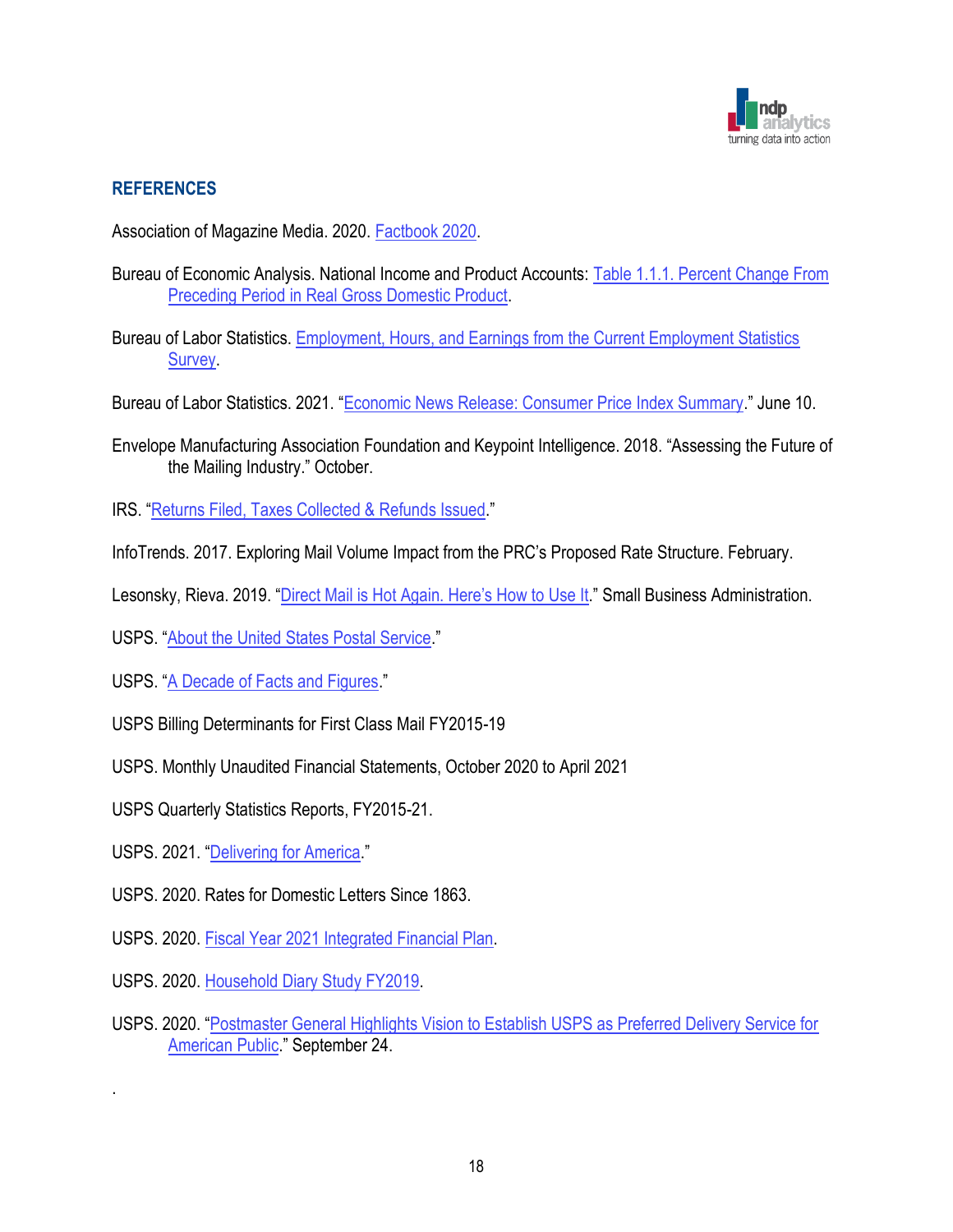

## **APPENDICES**

- 1. USPS Mission
- 2. Methodology Used for Revised FY2021 & 10-Year Projections
- 3. Data Tables: USPS Fiscal-Year-to-Date Performance (October-April)
- 4. Data Tables: USPS Historical Volume & Quarterly Shares of Volume by Category
- 5. Data Tables: USPS Revenue Per Piece by Category
- 6. Data Tables: USPS 10 Year Projections & Alternative Scenarios Underlying Data
- 7. Supplemental Information: Stamped Letter Volume Before & After Rate Changes & Factors Influencing Greeting Card Volume
- 8. Supplemental Information: White Pape Executive Summary: Exploring Mail Volume Impact from the PRC's Proposed Rate Structure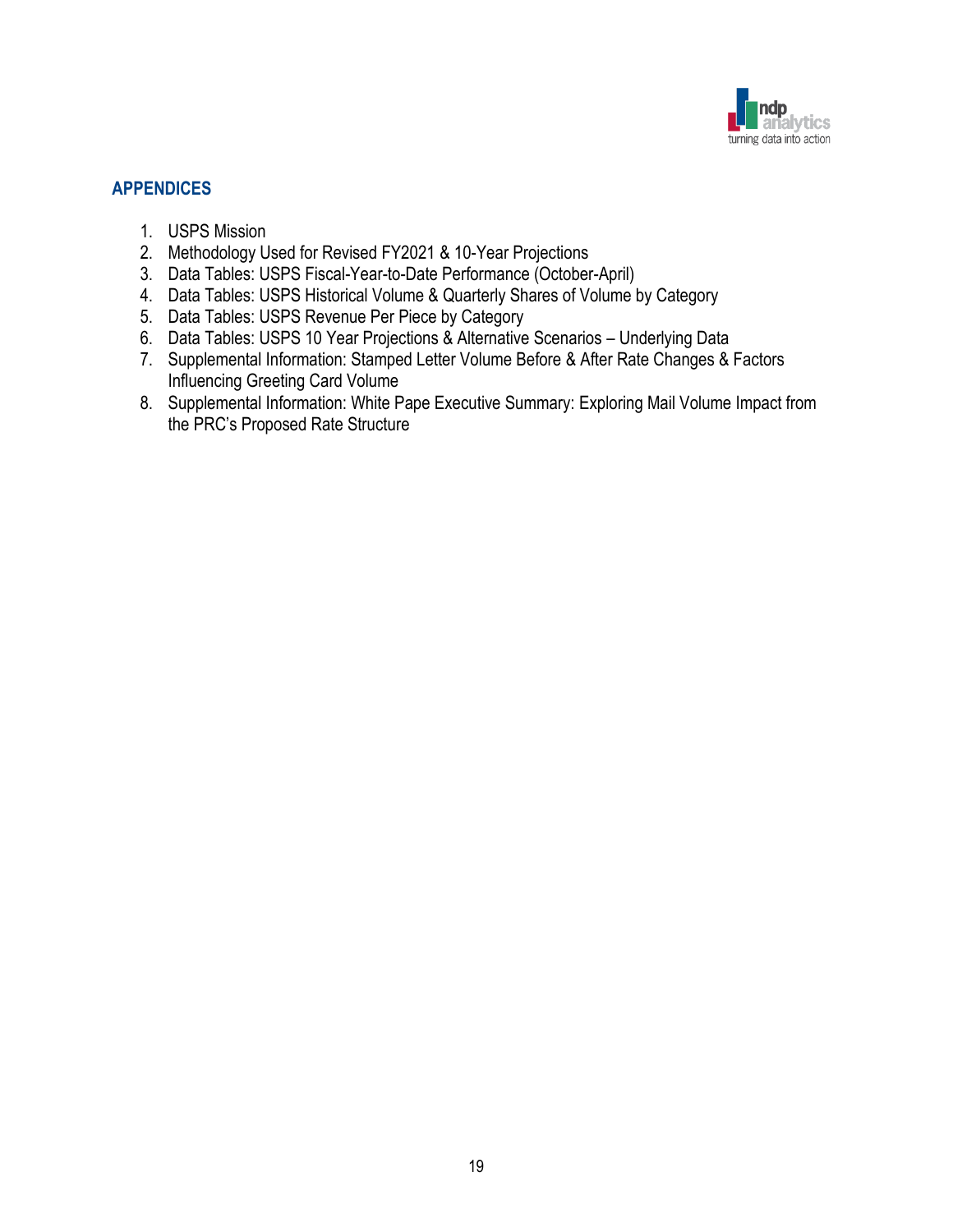

## **APPENDIX 1. USPS Mission & Strategic Objectives**

USPS mission as written on USPS "[About Us](https://about.usps.com/who/profile/)" Webpage (Accessed June 2021).

### **Our mission**

- To serve the American people and, through the universal service obligation, bind our nation together by maintaining and operating our unique, vital and resilient infrastructure.
- To provide trusted, safe and secure communications and services between our Government and the American people, businesses and their customers, and the American people with each other.
- To serve all areas of our nation, making full use of evolving technologies.

### **Carrying out our mission**

To meet this Mission we will:

- Remain an integral part of the United States Government, providing all Americans with universal and open access to our unrivalled delivery and storefront network.
- Maintain and enhance our reputation and role as a trusted face of the federal government in every community and provide all levels of government with access to our network and services.
- Provide frequent, reliable, safe and secure delivery of mail, packages and other communications to all Americans.
- Use technology, innovation and where appropriate private sector partnerships, to optimize and adapt our network, operations and business model to meet the changing needs of our customers and delivery recipients, while maintaining our core mission.
- Operate in a modern, efficient and effective manner that allows us to minimize what we charge for our services, consistent with meeting, in a fair way, our obligations to our current and retired employees and other stakeholders.
- Remain an employer of choice, able to attract, retain and develop high quality employees that possess the skills necessary to excel in a rapidly changing business environment.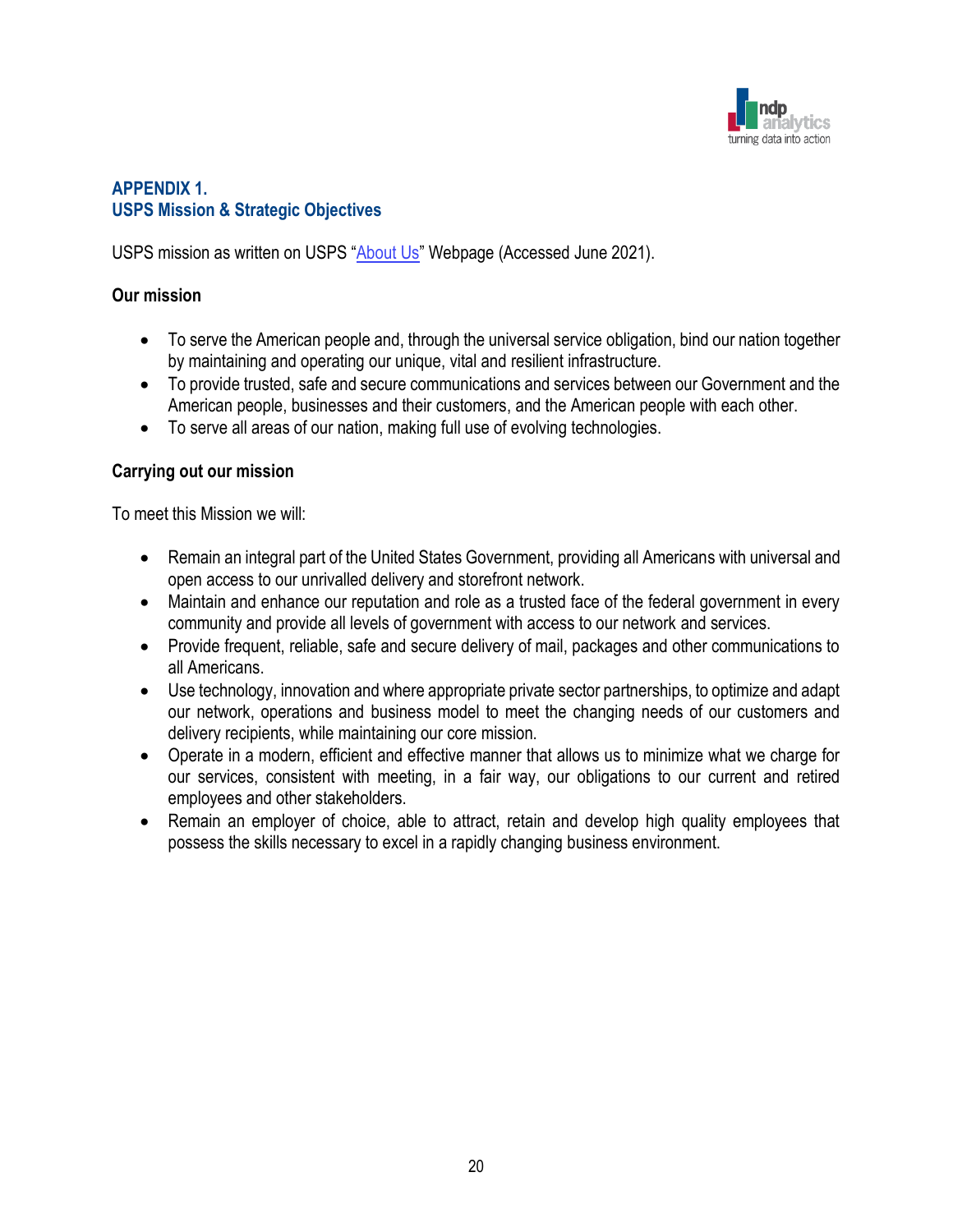

## **APPENDIX 2. Methodology Used for Revised FY2021 & 10-Year Projections**

This section provides detailed methodology of used for our 10-year (FY2021-30) estimates. Our estimate is comprised of two parts: first we estimate volume and revenue for the base year (FY2021), then we project volume and revenue until FY2030).

### *Estimating FY2021 Volume and Revenue*

### **First, we estimated FY2021 volume for market dominant mail and services.**

- 1. We compiled quarterly data for market dominant products and services from Q1 FY2015 to Q2 FY2021 using USPS Quarterly Statistics Reports.
- 2. For each quarter during FY2015 to FY2020, we calculated the quarterly volume as a share of total annual volume for each category of market dominant products and services (e.g., First-Class Mail, Marketing Mail).
- 3. For each quarter, we calculated the average share of volume for FY2015-FY2019. We excluded FY2020 because of the COVID-19 pandemic.
- 4. We used actual volume data for Q1 and Q2 FY2021 and the average quarterly share of volume to estimate Q3, Q4, and total FY2021 volume for each category of market dominant mail.
- 5. We summed total volume by category to estimate total FY2021 volume.

## **Then, we estimated FY2021 revenue per piece for market dominant mail and services.**

- 1. We compiled quarterly volume and revenue data for market dominant products and services from Q1 FY2015 to Q2 FY2021 using USPS Quarterly Statistics Reports.
- 2. For each quarter during FY2015-20, we calculated revenue per piece (revenue/volume) for each category of market dominant products and services (e.g., First-Class Mail, Marketing Mail).
- 3. For each quarter, we calculated changes revenue per piece compared to the previous quarter of that year to examine variations in weight.
- 4. For each quarter, we calculated the average change in revenue per piece for FY2015-19. We excluded FY2020 because of the COVID-19 pandemic.
- 5. We used actual revenue per piece for Q1 and Q2 FY2021 and the average quarterly change in revenue per piece to estimate Q3 and Q4 FY2021 revenue per piece for each category of market dominant products and services.

## **Finally, we estimated FY2021 revenue for market dominant mail and services.**

- 1. We calculate FY2021 revenue by multiplying volume by revenue per piece for each category of market dominant mail and services.
- 2. In addition to revenue from market dominant products and services, USPS reports some additional revenue under the category of "other." This type of revenue does not have volume data. So, we calculated the ratio of "other" revenue to total market dominant product and services revenue for using quarterly revenue from USPS Quarterly Statistics Reports FY2015 to FY2021.
- 3. We calculated the average quarterly ratio of "other" revenue to market dominant product and services revenue during FY2015-19 (again, we exclude FY2020 because of COVID-19) to estimate "other" revenue for FY 2021.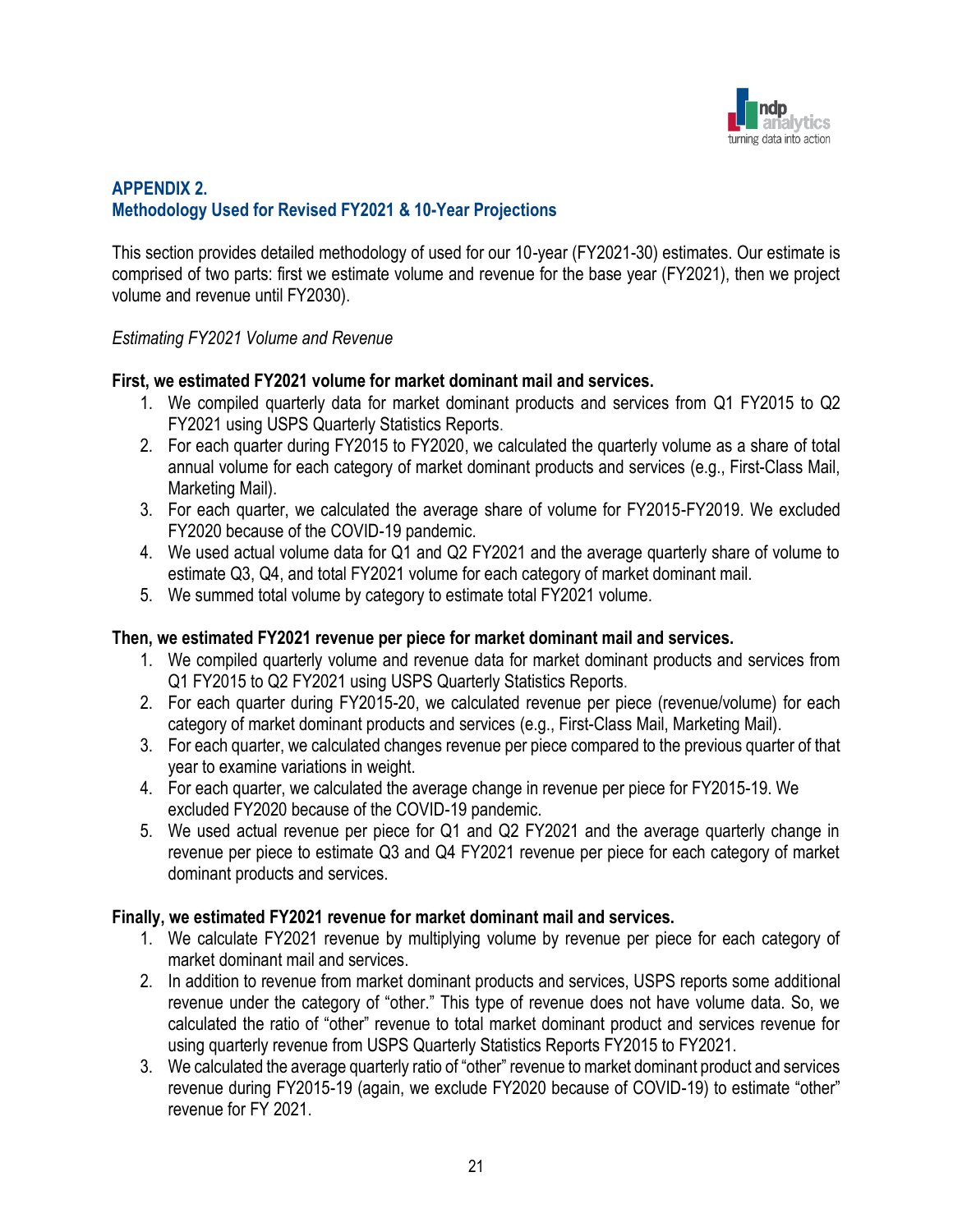

4. We summed total revenue for each category of market dominant mail and services and "other" revenue to estimate FY2021 revenue.

### *Projecting Volume and Revenue Through FY2030*

#### **First, we estimated volume for market dominant mail and services through FY2030.**

- 1. We compiled quarterly data for market dominant products and services from Q1 FY2015 to Q2 FY2021 using USPS Quarterly Statistics Reports.
- 2. For each quarter during FY2015-20, we calculated the year-over-year change in volume for each category of market dominant products and services (e.g., First-Class Mail, Marketing Mail).
- 3. We calculated the average year-over-year volume change for each quarter and each category of mail for FY2015-19 (we exclude FY2020 because of the COVID-19 pandemic).
- 4. We use FY2021 quarterly volume data (Q1-2 actual, Q3-4 estimated), and apply the average volume decline for each quarter and category of market dominant mail to estimate FY2022 volume. We assume a linear change in volume and, therefore, we apply the same average annual change to all years FY2022-30.
- 5. We summed total volume by quarter and category to estimate annual and total volume FY2022-30.
- 6. Total 10-year volume is the sum of FY2021-30 volume.

#### **Then, we estimated revenue per piece for market dominant mail and services through FY2030.**

1. We use FY2021 revenue per piece data (Q1-2 actual, Q3-4 estimated), and apply 1.5% rate increase each year for category of market dominant mail and services to estimate FY2022-30 revenue per piece.

#### **Finally, we estimated revenue for all market dominant mail and services through FY2030.**

- 1. We estimate revenue through FY2030 by multiplying our FY2022-30 projections for volume and revenue per piece for each category of market dominant mail and services.
- 2. Then, to estimate FY2022-30 "other" revenue, we use the same average ratio of "other" revenue to total market dominant product and services revenue that we used to estimate FY2021 "other" revenue.
- 3. We summed total revenue for each category of market dominant mail and services and "other" revenue to estimate FY2022-30 revenue.
- 4. Total 10-year revenue is the sum of FY2021-30 revenue.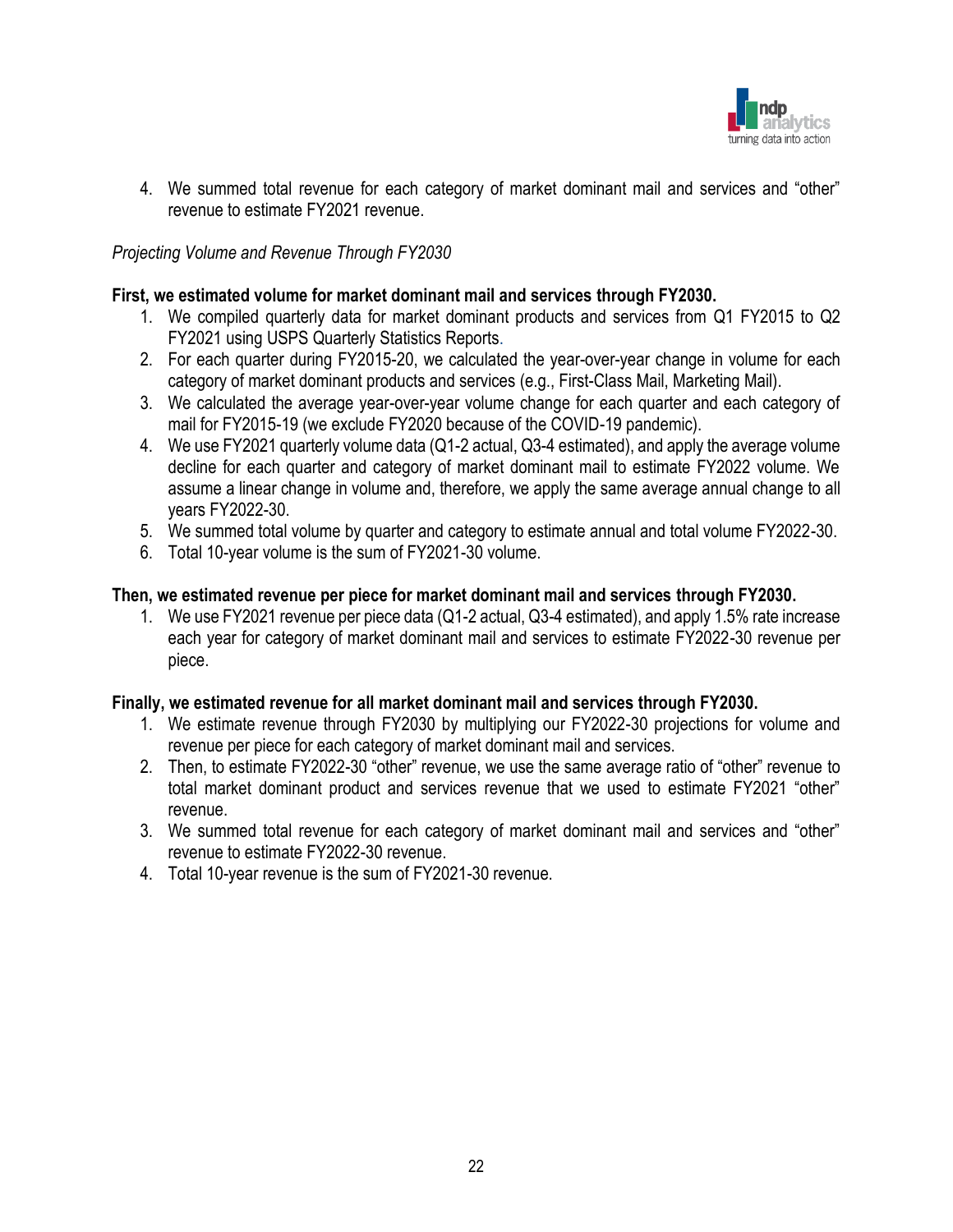

## **APPENDIX 3. USPS Fiscal-Year-to-Date FY2021 Actual & Projected Performance<sup>29</sup>**

| <b>Actual (\$Millions)</b>           | Oct            | <b>Nov</b> | <b>Dec</b>    | Jan           | Feb      | <b>Mar</b> | Apr            |
|--------------------------------------|----------------|------------|---------------|---------------|----------|------------|----------------|
| Revenue                              |                |            |               |               |          |            |                |
| <b>Operating Revenue</b>             | 6,988          | 13,553     | 21,495        | 27,831        | 33,559   | 40,385     | 46,782         |
| <b>Other Revenue</b>                 | $\overline{2}$ | 1          | 3             | 3             | 3        | 18         | 18             |
| <b>Total Revenue</b>                 | 6,990          | 13,554     | 21,498        | 27,834        | 33,562   | 40,403     | 46,800         |
| <b>Operating Expenses</b>            |                |            |               |               |          |            |                |
| Personnel Compensation and Benefits  | 5,058          | 10,321     | 15,992        | 20,998        | 25,111   | 30,042     | 35,498         |
| Transportation                       | 694            | 1,457      | 2,601         | 3,409         | 4,128    | 4,945      | 5,748          |
| Supplies and Services                | 260            | 513        | 810           | 1,043         | 1,293    | 1,553      | 1,781          |
| <b>Other Expenses</b>                | 561            | 1,108      | 1,744         | 2,332         | 2,925    | 3,562      | 4,145          |
| <b>Total Operating Expenses</b>      | 6,573          | 13,399     | 21,147        | 27,782        | 33,457   | 40,102     | 47,172         |
| <b>Net Operating Loss</b>            | 417            | 155        | 351           | 52            | 105      | 301        | (372)          |
| Interest Income                      | 3              | 5          | 8             | 11            | 13       | 15         | 16             |
| Interest Expense                     | 15             | 28         | 41            | 55            | 66       | 80         | 92             |
| <b>Net Loss</b>                      | 405            | 132        | 318           | 8             | 52       | 236        | (448)          |
| <b>Other Operating Statistics</b>    |                |            |               |               |          |            |                |
| <b>Mail Volume (Millions)</b>        |                |            |               |               |          |            |                |
| Market Dominant Products Volume      | 13,454         | 23,791     | 34,434        | 44,239        | 53,024   | 63,283     | 73,332         |
| <b>Competitive Products Volume</b>   | 590            | 1,208      | 2,020         | 2,607         | 3,121    | 3,735      | 4,323          |
| <b>International Products Volume</b> | 37             | 73         | 131           | 166           | 200      | 230        | 262            |
| <b>Total Mail Volume</b>             | 14,081         | 25,072     | 36,585        | 47,012        | 56,345   | 67,248     | 77,917         |
| <b>Total Workhours (Millions)</b>    | 105            | 201        | 316           | 416           | 506      | 610        | 708            |
| <b>Projection (\$Millions)</b>       | Oct            | <b>Nov</b> | <b>Dec</b>    | Jan           | Feb      | <b>Mar</b> | Apr            |
| <b>Revenue</b>                       |                |            |               |               |          |            |                |
| <b>Operating Revenue</b>             | 6,547          | 12,599     | 20,427        | 26,287        | 32,011   | 37,996     | 43,555         |
| <b>Other Revenue</b>                 |                | 1          | 1             | 1             | 2        | 2          | $\overline{2}$ |
| <b>Total Revenue</b>                 | 6,547          | 12,600     | 20,428        | 26,288        | 32,013   | 37,998     | 43,557         |
| <b>Operating Expenses</b>            |                |            |               |               |          |            |                |
| Personnel Compensation and Benefits  | 5,475          | 10,421     | 16,351        | 21,542        | 26,197   | 31,480     | 36,517         |
| Transportation                       | 736            | 1,497      | 2,551         | 3,315         | 3,990    | 4,715      | 5,381          |
| Supplies and Services                | 214            | 462        | 720           | 953           | 1,170    | 1,396      | 1,642          |
| <b>Other Expenses</b>                | 589            | 1,172      | 1,788         | 2,376         | 2,974    | 3,551      | 4,140          |
| <b>Total Operating Expenses</b>      | 7,014          | 13,552     | 21,410        | 28,186        | 34,331   | 41,142     | 47,680         |
| <b>Net Operating Loss</b>            | (467)          | (952)      | (982)         | (1,898)       | (2,318)  | (3, 144)   | (4, 123)       |
| Interest Income                      | 4              | 7          | 9             | 12            | 15       | 17         | 20             |
| Interest Expense                     | 15             | 28         | 42            | 56            | 68       | 82         | 94             |
| <b>Net Loss</b>                      | (478)          | (973)      | (1,015)       | (1, 942)      | (2, 371) | (3,209)    | (4, 197)       |
| <b>Other Operating Statistics</b>    |                |            |               |               |          |            |                |
| <b>Mail Volume (Millions)</b>        |                |            |               |               |          |            |                |
| Market Dominant Products Volume      | 11,435         | 21,066     | 30,623        | 39,861        | 48,636   | 57,232     | 65,613         |
| <b>Competitive Products Volume</b>   | 621            | 1,222      | 2,121         | 2,665         | 3,158    | 3,718      | 4,235          |
| <b>International Products Volume</b> | 45             | 91         | 152           | 186           | 232      | 276        | 297            |
| <b>Total Mail Volume</b>             |                |            |               |               |          |            |                |
| <b>Total Workhours (Millions)</b>    | 12,101<br>104  | 22,379     | 32,896<br>317 | 42,712<br>409 | 52,026   | 61,226     | 70,145<br>689  |

<sup>29</sup> USPS Monthly Unaudited Financial Statements, October -April.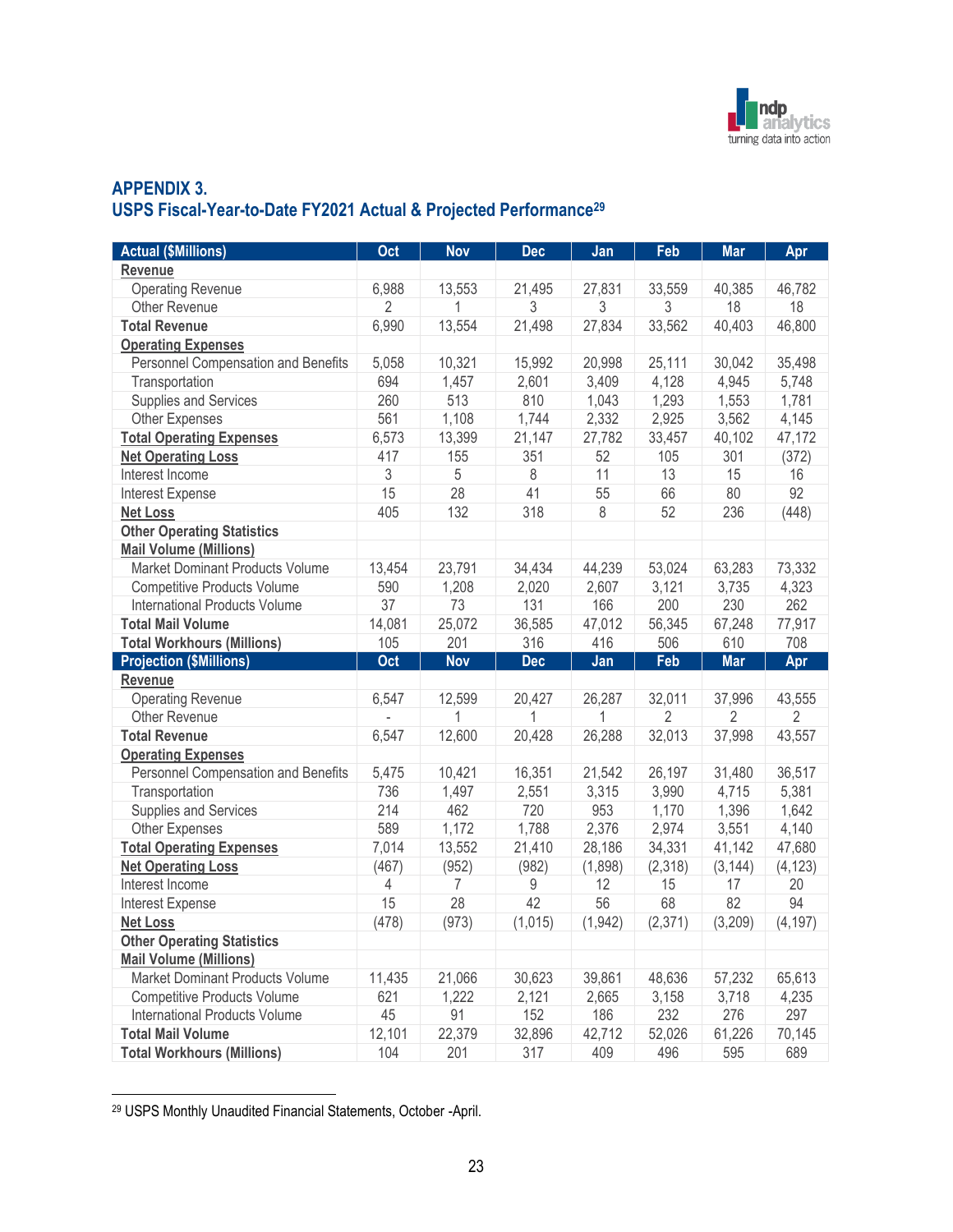

## **APPENDIX 4.1. FY2015-21 Historical & Projected Market Dominant Volume by Category (Thousands)<sup>30</sup>**

| <b>Fiscal Year</b>    | 2015        | 2016        | 2017              | 2018        | 2019        | 2020        | 2021         |
|-----------------------|-------------|-------------|-------------------|-------------|-------------|-------------|--------------|
|                       |             |             | Q1 OCT-DEC        |             |             |             |              |
| First-Class Mail      | 16,985,319  | 16,712,339  | 16, 177, 288      | 15,512,422  | 15,102,743  | 14,515,399  | 13,793,834   |
| <b>Marketing Mail</b> | 22,784,652  | 22,087,194  | 22,373,242        | 21,055,165  | 22,054,872  | 20,313,444  | 19,526,165   |
| Periodicals           | 1,507,412   | 1,465,530   | 1,369,447         | 1,314,364   | 1,198,058   | 1,109,478   | 943,576      |
| Package Svs           | 157,114     | 174,036     | 177,928           | 180,154     | 173,921     | 153,958     | 141,619      |
| <b>Total Mail</b>     | 41,587,994  | 40,630,430  | 40,201,998        | 38,153,001  | 38,619,945  | 36,186,340  | 34,493,436   |
| <b>Total Services</b> | 1,091,464   | 1,329,433   | 1,538,342         | 1,640,698   | 1,743,625   | 1,690,825   | 105,855      |
|                       |             |             | <b>Q2 JAN-MAR</b> |             |             |             |              |
| First-Class Mail      | 16,010,521  | 16,130,507  | 15,461,268        | 14,987,987  | 14,409,112  | 14,255,575  | 13,117,552   |
| <b>Marketing Mail</b> | 19,119,073  | 19,474,398  | 18,792,344        | 18,610,644  | 17,652,326  | 17,049,120  | 14,624,697   |
| Periodicals           | 1,446,780   | 1,365,710   | 1,315,206         | 1,184,867   | 1,163,044   | 1,020,818   | 935,736      |
| Package Svs           | 140,922     | 137,396     | 151,960           | 156,469     | 158,623     | 141,807     | 137,151      |
| <b>Total Mail</b>     | 36,791,911  | 37,182,043  | 35,793,936        | 35,010,789  | 33,453,530  | 32,540,458  | 28,890,129   |
| <b>Total Services</b> | 995,787     | 1,182,172   | 1,321,707         | 1,403,048   | 1,401,897   | 116,927     | 106,181      |
|                       |             |             | <b>Q3 APR-JUN</b> |             |             |             |              |
| First-Class Mail      | 15,318,489  | 14,849,895  | 14, 152, 141      | 13,643,782  | 13,265,361  | 12,041,514  | 12,165,709*  |
| <b>Marketing Mail</b> | 18,804,982  | 19,127,349  | 18,458,252        | 18,553,916  | 17,681,521  | 11,247,373  | 15,504,504*  |
| Periodicals           | 1,484,271   | 1,427,255   | 1,363,470         | 1,355,160   | 1,182,523   | 980,473     | 961,102*     |
| Package Svs           | 120,780     | 125,256     | 134,131           | 145,035     | 135,818     | 140,962     | 114,473*     |
| <b>Total Mail</b>     | 35,825,522  | 35,645,948  | 34,216,475        | 33,794,147  | 32,350,743  | 24,485,517  | 28,852,624*  |
| <b>Total Services</b> | 986,314     | 1,157,198   | 1,310,431         | 1,396,808   | 1,379,839   | 98,391      | 97,039*      |
|                       |             |             | Q4 JUL-SEP        |             |             |             |              |
| First-Class Mail      | 14,990,823  | 14,557,420  | 13,942,762        | 13,323,952  | 12,855,264  | 12,127,030  | 11,897,416*  |
| <b>Marketing Mail</b> | 19,381,566  | 20,240,993  | 18,746,005        | 19,083,632  | 18,301,327  | 15,570,187  | 16,025,652*  |
| Periodicals           | 1,399,712   | 1,327,687   | 1,252,622         | 1,138,937   | 1,090,993   | 895,310     | 874,710*     |
| Package Svs           | 145,760     | 154,485     | 155,870           | 158,767     | 153,333     | 134,078     | 133,256*     |
| <b>Total Mail</b>     | 35,992,512  | 36,365,380  | 34,174,655        | 33,779,854  | 32,473,309  | 28,830,639  | 29,008,248*  |
| <b>Total Services</b> | 1,035,788   | 1,196,932   | 1,313,495         | 1,397,417   | 1,397,576   | 106,385     | 98,987*      |
|                       |             |             | <b>Full Year</b>  |             |             |             |              |
| First-Class Mail      | 63,305,152  | 62,250,161  | 59,733,459        | 57,468,143  | 55,632,480  | 52,939,518  | 50,974,511*  |
| <b>Marketing Mail</b> | 80,090,273  | 80,929,934  | 78,369,843        | 77,303,357  | 75,690,046  | 64,180,124  | 65,681,018*  |
| Periodicals           | 5,838,175   | 5,586,182   | 5,300,745         | 4,993,328   | 4,634,618   | 4,006,079   | 3,715,124*   |
| Package Svs           | 564,576     | 591,173     | 619,889           | 640,425     | 621,695     | 570,805     | 526,499*     |
| <b>Total Mail</b>     | 150,197,939 | 149,823,801 | 144,387,064       | 140,737,791 | 136,897,527 | 122,042,954 | 121,244,437* |
| <b>Total Svs</b>      | 4,109,353   | 4,865,735   | 5,483,975         | 5,837,971   | 5,922,937   | 2,012,528   | 408,062*     |
| *Projected            |             |             |                   |             |             |             |              |

<sup>30</sup> USPS Quarterly Statistics Reports, FY2015-21; projections by ndp analytics.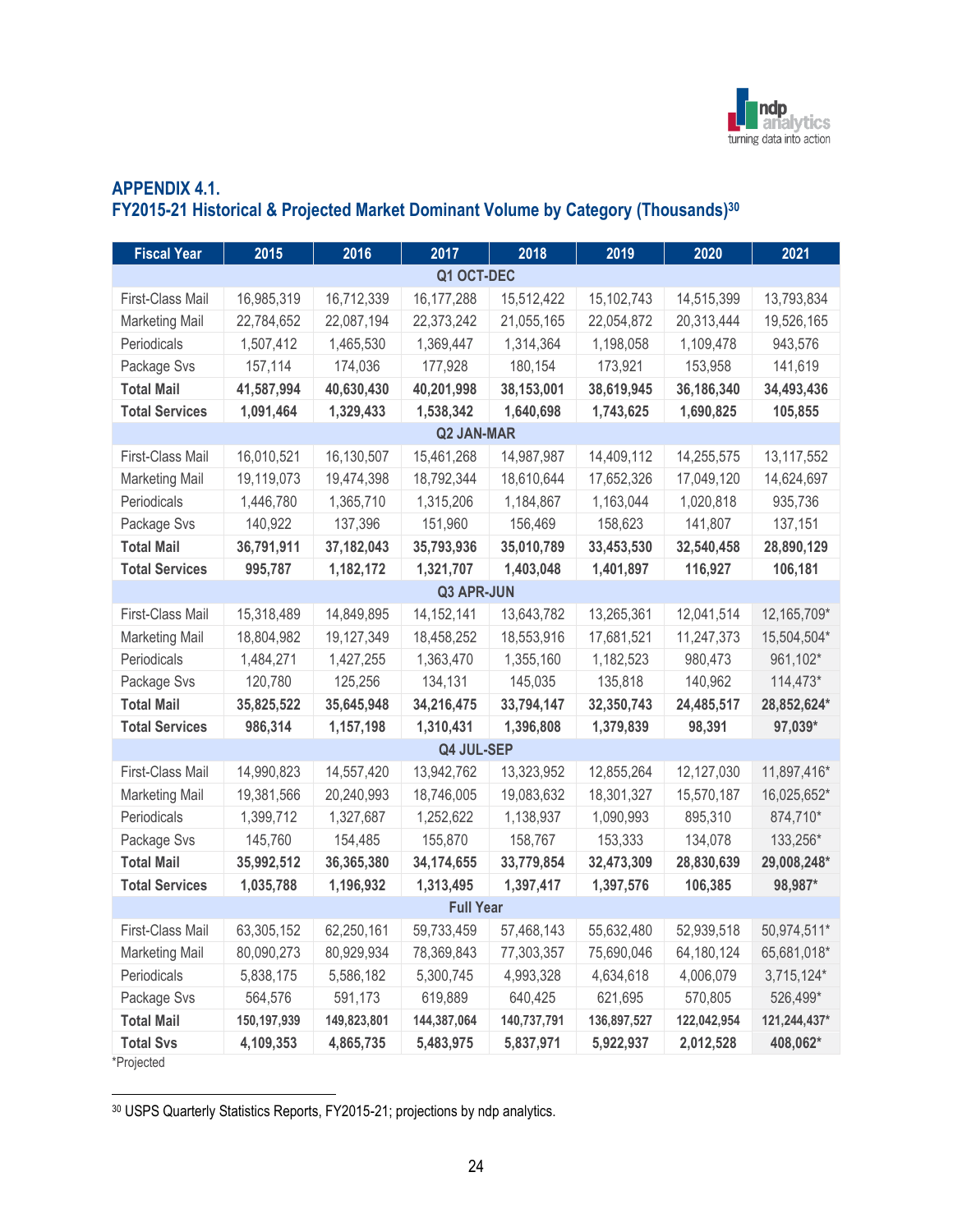

## **APPENDIX 4.2. FY2015-20 Historical Quarterly Shares of Market Dominant Volume by Category<sup>31</sup>**

| <b>Fiscal Year</b>    | 2015   | 2016   | 2017              | 2018   | 2019   | 2020   | Avg.<br>2015-19 |
|-----------------------|--------|--------|-------------------|--------|--------|--------|-----------------|
|                       |        |        | Q1 OCT-DEC        |        |        |        |                 |
| First-Class Mail      | 26.8%  | 26.8%  | 27.1%             | 27.0%  | 27.1%  | 27.4%  | 27.0%           |
| <b>Marketing Mail</b> | 28.4%  | 27.3%  | 28.5%             | 27.2%  | 29.1%  | 31.7%  | 28.1%           |
| Periodicals           | 25.8%  | 26.2%  | 25.8%             | 26.3%  | 25.9%  | 27.7%  | 26.0%           |
| Package Svs           | 27.8%  | 29.4%  | 28.7%             | 28.1%  | 28.0%  | 27.0%  | 28.4%           |
| <b>Total Mail</b>     | 27.7%  | 27.1%  | 27.8%             | 27.1%  | 28.2%  | 29.7%  | 27.6%           |
| <b>Total Services</b> | 26.6%  | 27.3%  | 28.1%             | 28.1%  | 29.4%  | 84.0%  | 27.9%           |
|                       |        |        | <b>Q2 JAN-MAR</b> |        |        |        |                 |
| First-Class Mail      | 25.3%  | 25.9%  | 25.9%             | 26.1%  | 25.9%  | 26.9%  | 25.8%           |
| <b>Marketing Mail</b> | 23.9%  | 24.1%  | 24.0%             | 24.1%  | 23.3%  | 26.6%  | 23.9%           |
| Periodicals           | 24.8%  | 24.4%  | 24.8%             | 23.7%  | 25.1%  | 25.5%  | 24.6%           |
| Package Svs           | 25.0%  | 23.2%  | 24.5%             | 24.4%  | 25.5%  | 24.8%  | 24.5%           |
| <b>Total Mail</b>     | 24.5%  | 24.8%  | 24.8%             | 24.9%  | 24.4%  | 26.7%  | 24.7%           |
| <b>Total Services</b> | 24.2%  | 24.3%  | 24.1%             | 24.0%  | 23.7%  | 5.8%   | 24.1%           |
|                       |        |        | Q3 APR-JUN        |        |        |        |                 |
| First-Class Mail      | 24.2%  | 23.9%  | 23.7%             | 23.7%  | 23.8%  | 22.7%  | 23.9%           |
| <b>Marketing Mail</b> | 23.5%  | 23.6%  | 23.6%             | 24.0%  | 23.4%  | 17.5%  | 23.6%           |
| Periodicals           | 25.4%  | 25.5%  | 25.7%             | 27.1%  | 25.5%  | 24.5%  | 25.9%           |
| Package Svs           | 21.4%  | 21.2%  | 21.6%             | 22.6%  | 21.8%  | 24.7%  | 21.7%           |
| <b>Total Mail</b>     | 23.9%  | 23.8%  | 23.7%             | 24.0%  | 23.6%  | 20.1%  | 23.8%           |
| <b>Total Services</b> | 24.0%  | 23.8%  | 23.9%             | 23.9%  | 23.3%  | 4.9%   | 23.8%           |
|                       |        |        | Q4 JUL-SEP        |        |        |        |                 |
| First-Class Mail      | 23.7%  | 23.4%  | 23.3%             | 23.2%  | 23.1%  | 22.9%  | 23.3%           |
| <b>Marketing Mail</b> | 24.2%  | 25.0%  | 23.9%             | 24.7%  | 24.2%  | 24.3%  | 24.4%           |
| Periodicals           | 24.0%  | 23.8%  | 23.6%             | 22.8%  | 23.5%  | 22.3%  | 23.5%           |
| Package Svs           | 25.8%  | 26.1%  | 25.1%             | 24.8%  | 24.7%  | 23.5%  | 25.3%           |
| <b>Total Mail</b>     | 24.0%  | 24.3%  | 23.7%             | 24.0%  | 23.7%  | 23.6%  | 23.9%           |
| <b>Total Services</b> | 25.2%  | 24.6%  | 24.0%             | 23.9%  | 23.6%  | 5.3%   | 24.3%           |
|                       |        |        | <b>Full Year</b>  |        |        |        |                 |
| First-Class Mail      | 100.0% | 100.0% | 100.0%            | 100.0% | 100.0% | 100.0% | 100.0%          |
| <b>Marketing Mail</b> | 100.0% | 100.0% | 100.0%            | 100.0% | 100.0% | 100.0% | 100.0%          |
| Periodicals           | 100.0% | 100.0% | 100.0%            | 100.0% | 100.0% | 100.0% | 100.0%          |
| Package Svs           | 100.0% | 100.0% | 100.0%            | 100.0% | 100.0% | 100.0% | 100.0%          |
| <b>Total Mail</b>     | 100.0% | 100.0% | 100.0%            | 100.0% | 100.0% | 100.0% | 100.0%          |
| <b>Total Svs</b>      | 100.0% | 100.0% | 100.0%            | 100.0% | 100.0% | 100.0% | 100.0%          |

<sup>31</sup> USPS Quarterly Statistics Reports, FY2015-20.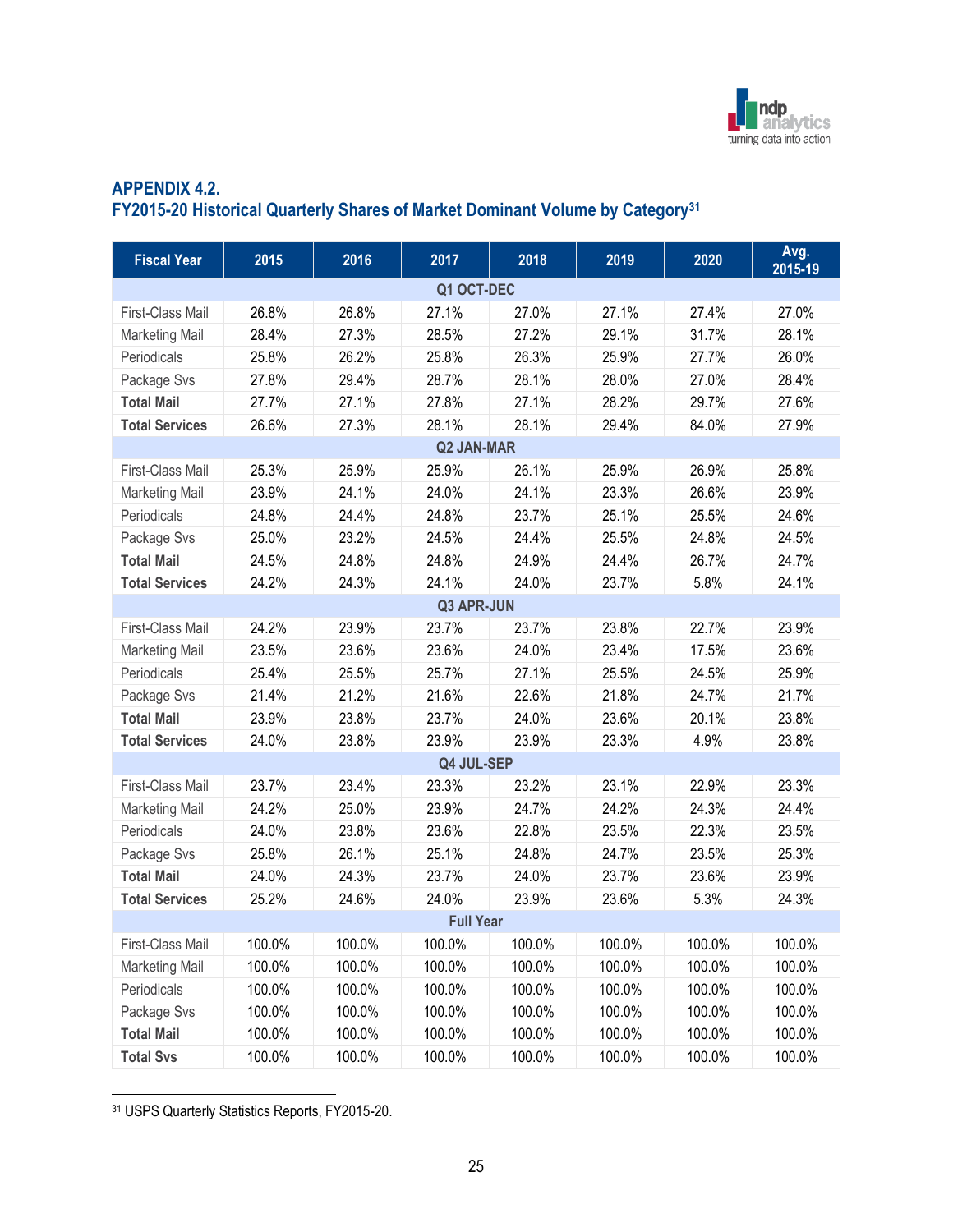

## **APPENDIX 5. FY2015-21 Historical & Projected Market Dominant Revenue Per Piece by Category (\$)<sup>32</sup>**

| <b>Fiscal Year</b>    | 2015  | 2016  | 2017              | 2018  | 2019  | 2020  | 2021     |
|-----------------------|-------|-------|-------------------|-------|-------|-------|----------|
|                       |       |       | Q1 OCT-DEC        |       |       |       |          |
| First-Class Mail      | 0.469 | 0.476 | 0.458             | 0.452 | 0.459 | 0.467 | 0.461    |
| <b>Marketing Mail</b> | 0.219 | 0.223 | 0.211             | 0.212 | 0.212 | 0.218 | 0.214    |
| Periodicals           | 0.274 | 0.279 | 0.264             | 0.256 | 0.259 | 0.258 | 0.259    |
| Package Svs           | 1.379 | 1.305 | 1.216             | 1.241 | 1.260 | 1.339 | 1.570    |
| <b>Total Mail</b>     | 0.327 | 0.333 | 0.316             | 0.315 | 0.314 | 0.323 | 0.319    |
| <b>Total Services</b> | 0.435 | 0.346 | 0.296             | 0.252 | 0.255 | 0.263 | 3.891    |
|                       |       |       | <b>Q2 JAN-MAR</b> |       |       |       |          |
| First-Class Mail      | 0.464 | 0.472 | 0.452             | 0.451 | 0.454 | 0.450 | 0.460    |
| <b>Marketing Mail</b> | 0.221 | 0.223 | 0.214             | 0.215 | 0.218 | 0.220 | 0.222    |
| Periodicals           | 0.269 | 0.274 | 0.259             | 0.257 | 0.256 | 0.260 | 0.251    |
| Package Svs           | 1.455 | 1.439 | 1.333             | 1.326 | 1.332 | 1.414 | 1.584    |
| <b>Total Mail</b>     | 0.333 | 0.337 | 0.322             | 0.322 | 0.326 | 0.327 | 0.337    |
| <b>Total Services</b> | 0.491 | 0.393 | 0.335             | 0.313 | 0.310 | 3.720 | 3.849    |
|                       |       |       | <b>Q3 APR-JUN</b> |       |       |       |          |
| First-Class Mail      | 0.467 | 0.463 | 0.455             | 0.455 | 0.460 | 0.458 | $0.462*$ |
| <b>Marketing Mail</b> | 0.221 | 0.213 | 0.213             | 0.215 | 0.219 | 0.217 | $0.220*$ |
| Periodicals           | 0.269 | 0.259 | 0.255             | 0.251 | 0.255 | 0.250 | $0.246*$ |
| Package Svs           | 1.448 | 1.358 | 1.325             | 1.306 | 1.362 | 1.522 | $1.565*$ |
| <b>Total Mail</b>     | 0.332 | 0.323 | 0.318             | 0.318 | 0.324 | 0.344 | $0.332*$ |
| <b>Total Services</b> | 0.507 | 0.392 | 0.349             | 0.319 | 0.320 | 3.848 | $3.947*$ |
|                       |       |       | Q4 JUL-SEP        |       |       |       |          |
| First-Class Mail      | 0.470 | 0.455 | 0.451             | 0.453 | 0.458 | 0.453 | $0.459*$ |
| <b>Marketing Mail</b> | 0.224 | 0.213 | 0.214             | 0.215 | 0.219 | 0.215 | $0.221*$ |
| Periodicals           | 0.277 | 0.267 | 0.260             | 0.260 | 0.260 | 0.253 | $0.253*$ |
| Package Svs           | 1.438 | 1.324 | 1.312             | 1.306 | 1.344 | 1.574 | $1.548*$ |
| <b>Total Mail</b>     | 0.333 | 0.316 | 0.317             | 0.315 | 0.320 | 0.322 | $0.329*$ |
| <b>Total Services</b> | 0.445 | 0.376 | 0.333             | 0.305 | 0.323 | 3.903 | $3.753*$ |
|                       |       |       | <b>Full Year</b>  |       |       |       |          |
| First-Class Mail      | 0.468 | 0.466 | 0.454             | 0.453 | 0.458 | 0.457 | $0.461*$ |
| <b>Marketing Mail</b> | 0.221 | 0.218 | 0.213             | 0.214 | 0.217 | 0.217 | $0.219*$ |
| Periodicals           | 0.272 | 0.270 | 0.259             | 0.256 | 0.258 | 0.255 | $0.252*$ |
| Package Svs           | 1.430 | 1.356 | 1.296             | 1.295 | 1.324 | 1.462 | $1.567*$ |
| <b>Total Mail</b>     | 0.331 | 0.327 | 0.318             | 0.317 | 0.321 | 0.329 | $0.329*$ |
| <b>Total Svs</b>      | 0.470 | 0.377 | 0.328             | 0.297 | 0.302 | 2.933 | $3.860*$ |
| *Projected            |       |       |                   |       |       |       |          |

32 USPS Quarterly Statistics Reports, FY2015-21; projections by ndp analytics.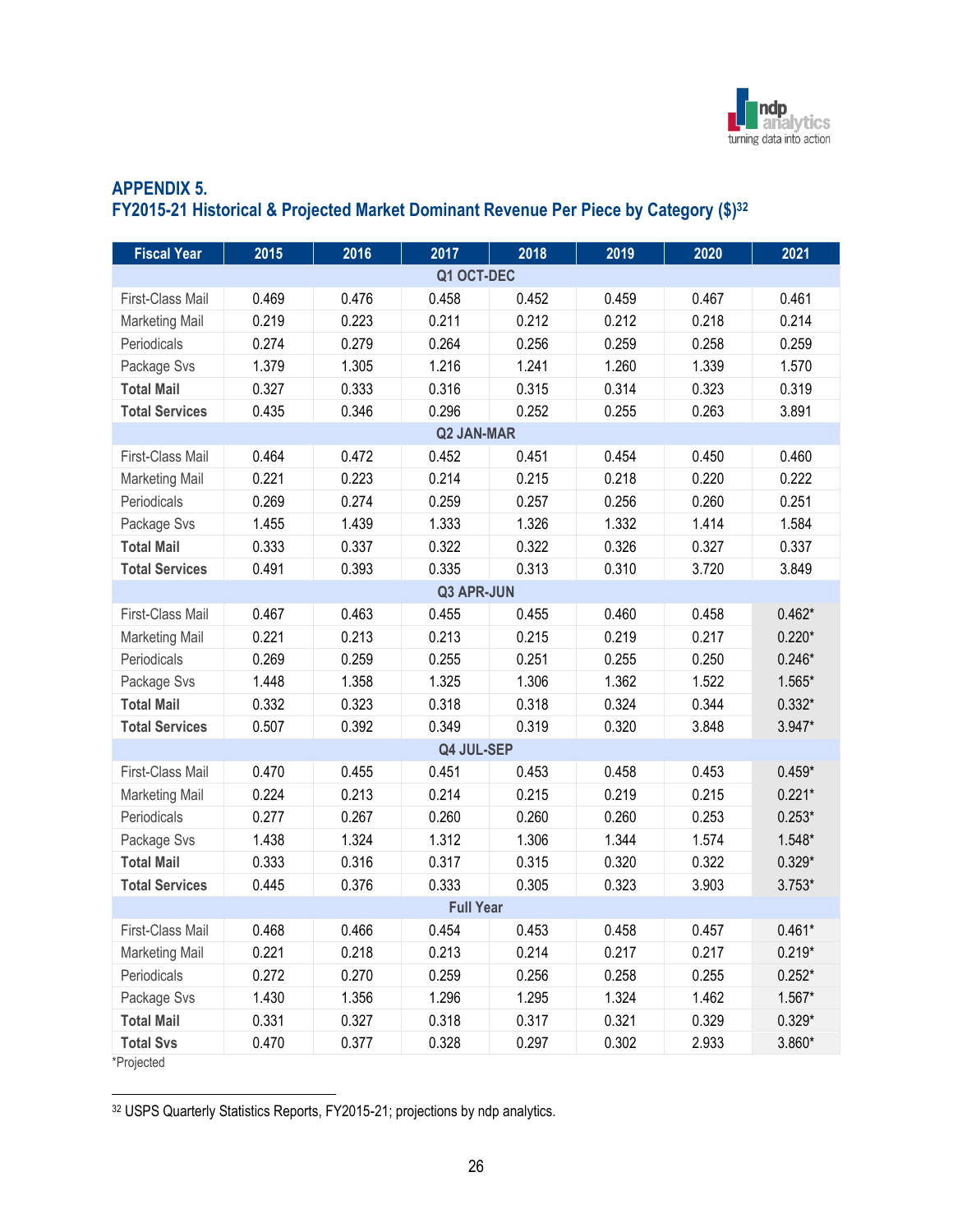

## **APPENDIX 6. FY2021-30 Projections Underlying Data (\$Billions)**

| <b>Fiscal Year</b>     | 2021    | 2022     | 2023     | 2024                                                               | 2025                       | 2026     | 2027     | 2028     | 2029     | 2030     | <b>Total</b> |
|------------------------|---------|----------|----------|--------------------------------------------------------------------|----------------------------|----------|----------|----------|----------|----------|--------------|
|                        |         |          |          |                                                                    | <b>USPS Base Case</b>      |          |          |          |          |          |              |
| Revenue                | \$70.9  | \$68.8   | \$69.7   | \$70.4                                                             | \$70.5                     | \$70.4   | \$70.7   | \$71.2   | \$71.5   | \$71.6   | \$705.7      |
| <b>Market Dominant</b> | \$39.4  | \$38.9   | \$38.6   | \$37.9                                                             | \$36.9                     | \$35.7   | \$34.9   | \$34.0   | \$33.1   | \$32.2   | \$361.6      |
| Competitive            | \$31.5  | \$29.9   | \$31.1   | \$32.5                                                             | \$33.6                     | \$34.7   | \$35.9   | \$37.3   | \$38.4   | \$39.4   | \$344.3      |
| <b>Expenses</b>        | \$80.5  | \$80.5   | \$82.1   | \$83.5                                                             | \$84.8                     | \$86.5   | \$88.7   | \$90.9   | \$93.1   | \$94.9   | \$865.5      |
| Controllable           | \$76.5  | \$76.3   | \$77.8   | \$79.2                                                             | \$80.4                     | \$82.0   | \$84.0   | \$86.1   | \$88.2   | \$89.9   | \$820.4      |
| Non-Controllable       | \$4.0   | \$4.2    | \$4.3    | \$4.3                                                              | \$4.4                      | \$4.5    | \$4.7    | \$4.8    | \$4.9    | \$5.0    | \$45.1       |
| <b>Net Income</b>      | \$(9.6) | \$(11.7) | \$(12.4) | \$(13.1)                                                           | \$(14.3)                   | \$(16.1) | \$(18.0) | \$(19.7) | \$(21.6) | \$(23.3) | \$(159.8)    |
|                        |         |          |          |                                                                    | <b>USPS Strategic Plan</b> |          |          |          |          |          |              |
| <b>Total Revenue</b>   | \$71.1  | \$71.3   | \$73.7   | \$75.5                                                             | \$76.4                     | \$77.2   | \$78.3   | \$79.9   | \$81.2   | \$82.5   | \$767.1      |
| <b>Market Dominant</b> | \$39.6  | \$40.5   | \$40.9   | \$40.8                                                             | \$40.0                     | \$39.2   | \$38.5   | \$38.1   | \$37.7   | \$37.2   | \$392.5      |
| Competitive            | \$31.5  | \$30.9   | \$32.8   | \$34.8                                                             | \$36.4                     | \$38.0   | \$39.8   | \$41.8   | \$43.5   | \$45.2   | \$374.7      |
| <b>Total Expenses</b>  | \$80.6  | \$73.5   | \$73.7   | \$73.8                                                             | \$74.2                     | \$75.1   | \$76.5   | \$78.3   | \$79.9   | \$81.2   | \$766.8      |
| Controllable           | \$76.5  | \$72.2   | \$72.4   | \$72.6                                                             | \$73.0                     | \$73.9   | \$75.3   | \$77.1   | \$78.7   | \$80.0   | \$751.7      |
| Non-Controllable       | \$4.1   | \$1.3    | \$1.3    | \$1.2                                                              | \$1.2                      | \$1.2    | \$1.2    | \$1.2    | \$1.2    | \$1.2    | \$15.1       |
| <b>Net Income</b>      | \$(9.5) | \$(2.2)  | $$-$     | \$1.7                                                              | \$2.2                      | \$2.1    | \$1.8    | \$1.6    | \$1.3    | \$1.3    | \$0.3        |
|                        |         |          |          | <b>Scenario 1 - Adjusted Market Dominant &amp; Increased Costs</b> |                            |          |          |          |          |          |              |
| <b>Total Revenue</b>   | \$73.8  | \$72.9   | \$74.6   | \$76.4                                                             | \$77.8                     | \$79.2   | \$80.9   | \$82.8   | \$84.4   | \$86.1   | \$788.9      |
| <b>Market Dominant</b> | \$42.3  | \$42.0   | \$41.8   | \$41.6                                                             | \$41.4                     | \$41.2   | \$41.1   | \$41.0   | \$40.9   | \$40.9   | \$414.2      |
| Competitive            | \$31.5  | \$30.9   | \$32.8   | \$34.8                                                             | \$36.4                     | \$38.0   | \$39.8   | \$41.8   | \$43.5   | \$45.2   | \$374.7      |
| <b>Total Expenses</b>  | \$80.6  | \$75.7   | \$75.9   | \$76.0                                                             | \$76.4                     | \$77.3   | \$78.8   | \$80.6   | \$82.3   | \$83.6   | \$787.1      |
| Controllable           | \$76.5  | \$74.4   | \$74.6   | \$74.8                                                             | \$75.2                     | \$76.1   | \$77.6   | \$79.4   | \$81.1   | \$82.4   | \$772.0      |
| Non-Controllable       | \$4.1   | \$1.3    | \$1.3    | \$1.2                                                              | \$1.2                      | \$1.2    | \$1.2    | \$1.2    | \$1.2    | \$1.2    | \$15.1       |
| <b>Net Income</b>      | \$(6.8) | \$(2.8)  | \$(1.3)  | \$0.4                                                              | \$1.4                      | \$1.9    | \$2.1    | \$2.2    | \$2.2    | \$2.5    | \$1.8        |
|                        |         |          |          | Scenario 2 - Adjusted Market Dominant & USPS Projected Costs       |                            |          |          |          |          |          |              |
| <b>Total Revenue</b>   | \$73.8  | \$72.9   | \$74.6   | \$76.4                                                             | \$77.8                     | \$79.2   | \$80.9   | \$82.8   | \$84.4   | \$86.1   | \$788.9      |
| <b>Market Dominant</b> | \$42.3  | \$42.0   | \$41.8   | \$41.6                                                             | \$41.4                     | \$41.2   | \$41.1   | \$41.0   | \$40.9   | \$40.9   | \$414.2      |
| Competitive            | \$31.5  | \$30.9   | \$32.8   | \$34.8                                                             | \$36.4                     | \$38.0   | \$39.8   | \$41.8   | \$43.5   | \$45.2   | \$374.7      |
| <b>Total Expenses</b>  | \$80.6  | \$73.5   | \$73.7   | \$73.8                                                             | \$74.2                     | \$75.1   | \$76.5   | \$78.3   | \$79.9   | \$81.2   | \$766.8      |
| Controllable           | \$76.5  | \$72.2   | \$72.4   | \$72.6                                                             | \$73.0                     | \$73.9   | \$75.3   | \$77.1   | \$78.7   | \$80.0   | \$751.7      |
| Non-Controllable       | \$4.1   | \$1.3    | \$1.3    | \$1.2                                                              | \$1.2                      | \$1.2    | \$1.2    | \$1.2    | \$1.2    | \$1.2    | \$15.1       |
| <b>Net Income</b>      | \$(6.8) | \$(0.6)  | \$0.9    | \$2.6                                                              | \$3.6                      | \$4.1    | \$4.4    | \$4.5    | \$4.5    | \$4.9    | \$22.1       |
|                        |         |          |          | <b>Scenario 3 - Adjusted Market Dominant &amp; Competitive</b>     |                            |          |          |          |          |          |              |
| <b>Total Revenue</b>   | \$73.8  | \$75.1   | \$76.5   | \$78.0                                                             | \$79.7                     | \$81.4   | \$83.3   | \$85.3   | \$87.5   | \$89.8   | \$810.4      |
| <b>Market Dominant</b> | \$42.3  | \$42.0   | \$41.8   | \$41.6                                                             | \$41.4                     | \$41.2   | \$41.1   | \$41.0   | \$40.9   | \$40.9   | \$414.2      |
| Competitive            | \$31.5  | \$33.1   | \$34.7   | \$36.5                                                             | \$38.3                     | \$40.2   | \$42.2   | \$44.3   | \$46.5   | \$48.9   | \$396.2      |
| <b>Total Expenses</b>  | \$80.6  | \$76.4   | \$76.6   | \$76.7                                                             | \$77.1                     | \$78.1   | \$79.5   | \$81.4   | \$83.0   | \$84.4   | \$793.8      |
| Controllable           | \$76.5  | \$75.1   | \$75.3   | \$75.5                                                             | \$75.9                     | \$76.9   | \$78.3   | \$80.2   | \$81.8   | \$83.2   | \$778.7      |
| Non-Controllable       | \$4.1   | \$1.3    | \$1.3    | \$1.2                                                              | \$1.2                      | \$1.2    | \$1.2    | \$1.2    | \$1.2    | \$1.2    | \$15.1       |
| <b>Net Income</b>      | \$(6.8) | \$(1.3)  | \$(0.1)  | \$1.3                                                              | \$2.5                      | \$3.4    | \$3.8    | \$3.9    | \$4.4\$  | \$5.4    | \$16.6       |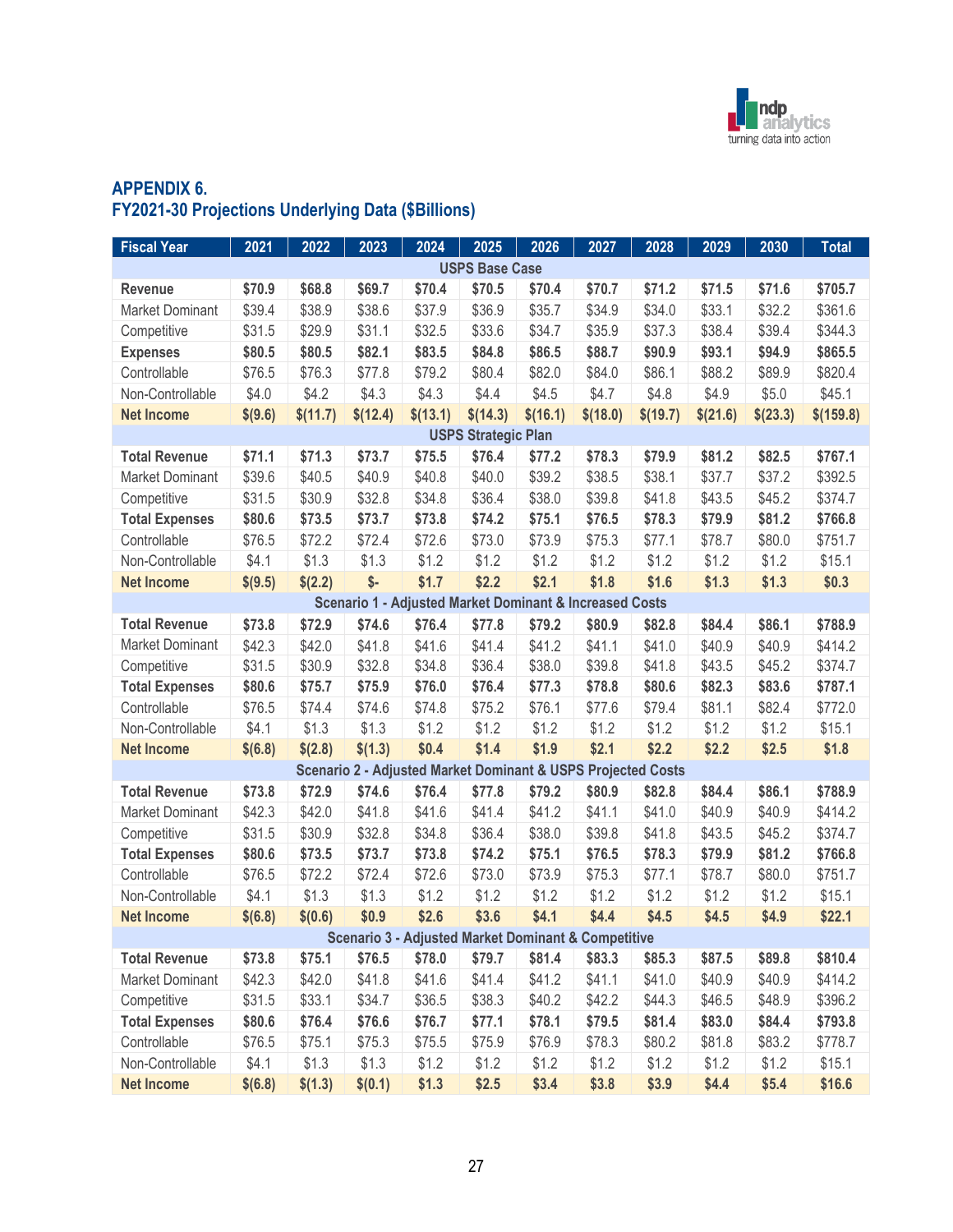

## **APPENDIX 7. Stamped Letter Volume Before and After Rate Changes & Factors Influencing Greeting Card Volume**

This appendix is divided into two sections. Section 1 analyzes volume trends for stamped letters before and after rate increases to compare performance after the latest 10% increase to prior years. Section 2 analyzes greeting card volume and the factors that positively and negatively impact growth. Note for the purposes of this memo "greeting card volume" refers to the volume of greeting cards mailed via USPS. Key findings of these two sets of analyses are below.

### **Stamped Letter Volume Before and After Rate Changes Key Findings:**

- Over the last five years (USPS FY 2015-19) stamped letter volume has been declining. While the decline is largely attributed to changes in technology and demographics, it has also been impacted by stamp prices. The relative effects of these factors differ between greeting cards and stamped letters as a whole.
- During FY 2015-19, USPS increased the price of a first ounce stamp three times during the second quarter of the fiscal year. We compared stamped letter volume before and after rate increases during this period. We analyzed volume patterns during Q2 (when the rate was implemented), during the full fiscal year, and in peak letter season (Q1) after new rates were implemented. In all cases, the greatest volume declines occurred after the 10% rate increase in FY 2019.
- Stamped letter volume peaks in Q1 of USPS fiscal year from October to December. The volume during this period accounts for about one third of total annual volume. Volume decline from Q1 FY 2019 to Q1 FY 2020, the first peak season with a 55-cent stamp, was 11% compared to less than 2% the year before.

## **Factors Influencing Greeting Card Volume Key Findings:**

- Unlike the stamped letter category overall, greeting cards experienced growth from FY 2015-18. However, in FY 2019, greeting card volume suddenly declined more than 15%.
- This decline in volume in FY 2019 cannot be explained by common drivers of greeting card industry growth such as personal income, consumer spending, and holiday spending. However, these factors, in combination with USPS marketing efforts, are likely to have contributed to positive greeting card growth from FY 2015-18, and potentially have curbed further decline in FY 2019.
- The timing of the decline in greeting card volume parallels the 10% increase in first-ounce stamp prices. It is the only factor that appears to align with the change in greeting card volume. While other factors, such as electronic diversion, contribute to steady decreases in physical greeting card volume, they cannot explain the sudden decline in FY 2019.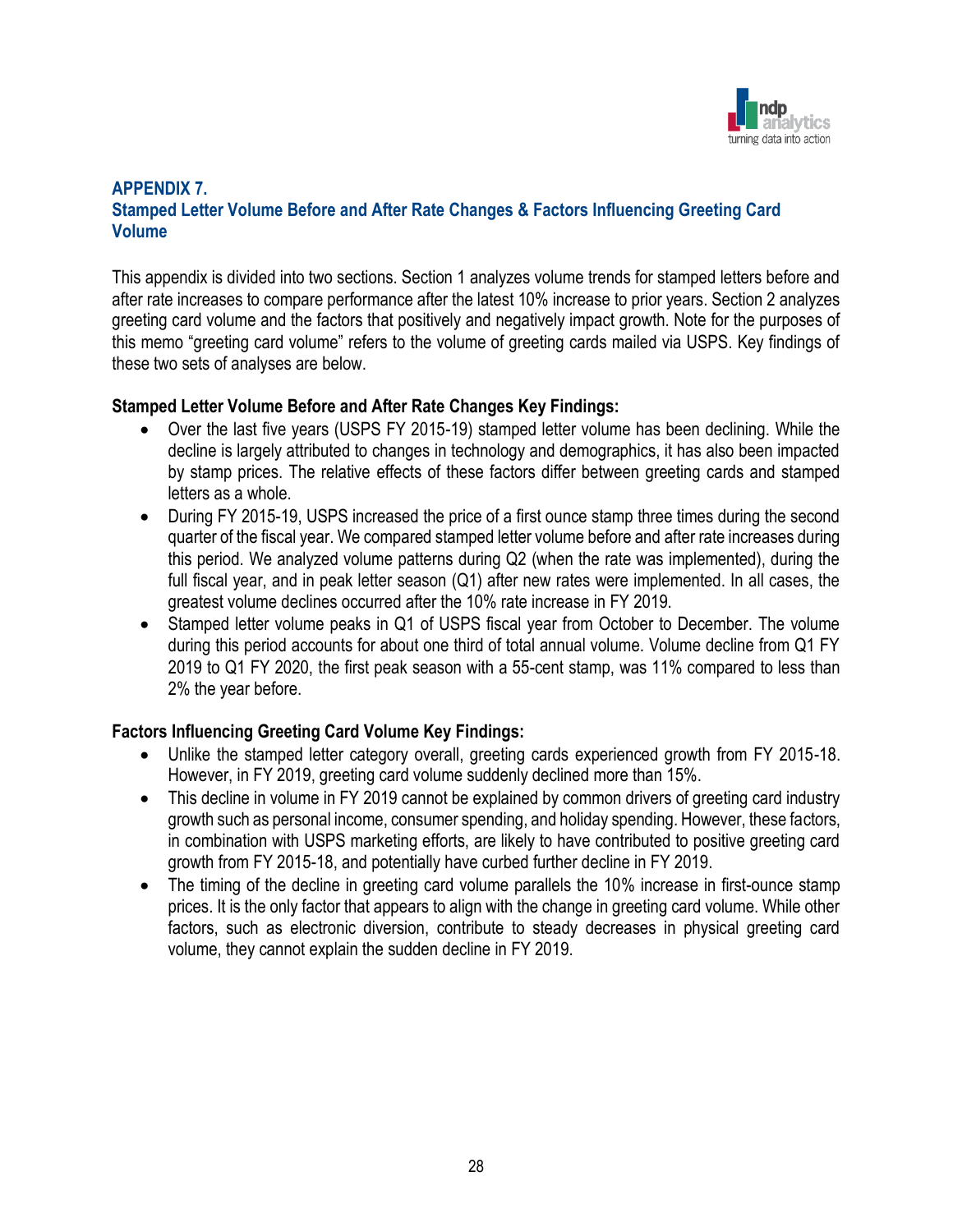

## **Section 1. USPS Stamped Letter Volume Before and After Rate Changes**

USPS stamped letter volume is cyclical. It typically peaks during USPS Q1 (October through December) and declines throughout the period between January and September.<sup>33</sup> On average, volume increased 44.3% from the July-September period (USPS Q4) to October-December (USPS Q1) during FY 2015-19. However, total stamped letter volume has been declining over time. During peak season, October through December, stamped letter volume decreased from over 3.6 million in FY 2015 (CY Oct-Dec 2014) to 3.1 million in FY 2019 (CY Oct-Dec 2018). (Figure A7.1)



Overall, this decline in stamped letter volume is largely attributed to electronic diversion and changing household demographics. Recent years have shown a steady decline in mailed bill payments.<sup>35</sup> However, price is also a factor. In January 2019, the price of a first-ounce stamp increased by 10%, the largest price increase implemented by USPS in recent years. This section includes the following sets of analyses to examine the impact of this price increase on stamped letter volume:

- 1. Changes in Q2 stamped letter volume before and after rate increases.
- 2. Changes in total fiscal year stamped letter volume before and after rate increases.
- 3. Changes in Q1 stamped letter volume following a rate increase the fiscal year prior.

#### *Changes in Q2 Stamped Letter Volume Before and After Rate Increases*

To examine the impact of the FY 2019 first-ounce stamp rate increase, we compared patterns in USPS stamped letter volume before and after comparable rate changes over the past five years. During FY 2015- 19, USPS raised the price of a first-ounce stamp three times in the second quarter of the USPS fiscal year

<sup>33</sup> The USPS fiscal year runs from October 1 – September 30.

<sup>34</sup> USPS Billing Determinants for First Class Mail FY2015 to FY2019; ndp analytics.

<sup>35</sup> USPS Household Diary Study Reports, Table 4.1.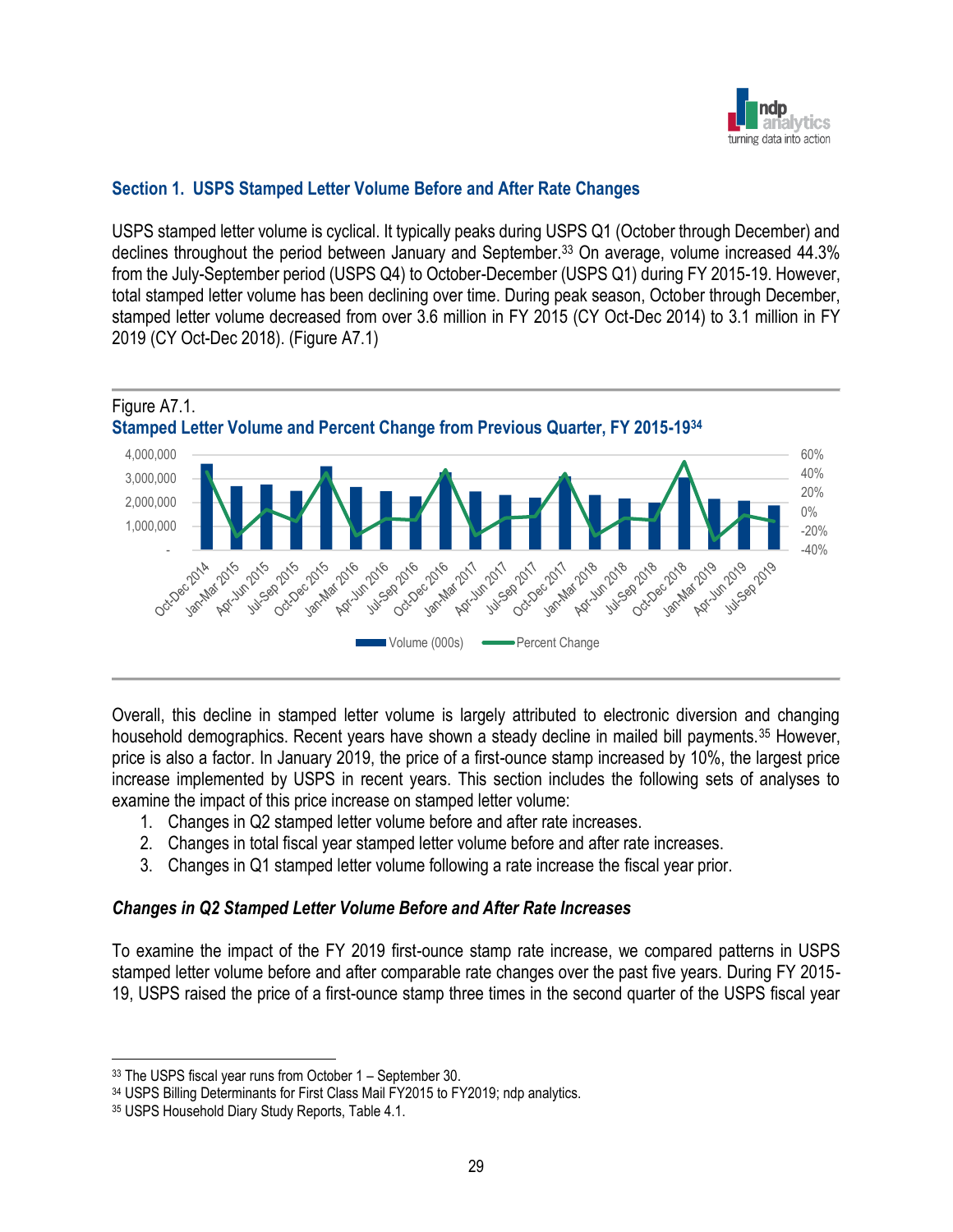

(January to March).<sup>36</sup> On January 22, 2017, stamp rates were raised 4.3% from \$0.47 to \$0.49. Then, on January 21, 2018 rates were raised 2.0% to \$0.50. Finally, on January 27, 2019 rates were raised 10.0% to \$0.55. (Table A7.1)

## Table A7.1. **Q2 Rate Increases for First-Ounce Stamps, FY 2017-19<sup>37</sup>**

|         | Day of Rate Change | Rate Before | <b>Rate After</b> | Rate Increase |
|---------|--------------------|-------------|-------------------|---------------|
| FY 2017 | January 22         | \$0.47      | \$0.49            | 4.3%          |
| FY 2018 | January 21         | \$0.49      | \$0.50            | 2.0%          |
| FY 2019 | January 27         | \$0.50      | \$0.55            | 10.0%         |

We calculated the percentage change in volume before and after rate changes in the second quarter of each fiscal year.<sup>38</sup> Changes in volume were similar in FY 2017 and FY 2018 but significantly smaller in FY 2019 after the 10% rate increase. In other words, stamped letter volume after the rate change in 2019 underperformed compared to prior years. (Table A7.2)

- Total volume was 279.0% higher in Q2 FY 2017 after the rate increase compared to Q2 FY 2017 before the rate increase (1.953 billion pieces compared to 515.3 million pieces).
- Total volume was 229.5% higher in Q2 FY 2018 after the rate increase compared to Q2 FY 2018 before the rate increase (1.787 billion pieces compared to 542.4 million pieces).
- Total volume was 98.1% higher in Q2 FY 2019 after the rate increase compared to Q2 FY 2019 before the rate increase (1.429 billion pieces compared to 721.7 million pieces).

### Table A7.2. **Change in Stamped Letter Volume Before and After Rate Increases During Q2 FY 2017-19<sup>39</sup>**

|         | Percentage Increase | Q2 Volume (000s)   |                   | Percentage Change |  |
|---------|---------------------|--------------------|-------------------|-------------------|--|
|         | in Rate             | Before Rate Change | After Rate Change | in Volume         |  |
| FY 2017 | 4.3%                | 515,347            | 1,953,217         | 279.0%            |  |
| FY 2018 | 2.0%                | 542,352            | 1,787,129         | 229.5%            |  |
| FY 2019 | 10.0%               | 721,658            | 1,429,255         | 98.1%             |  |

<sup>36</sup> USPS also implemented a rate change from \$0.49 to \$0.47 Q3 FY 2016. This change was due to the expiration of the "exigent" rate increase earlier authorized by PRC to alleviate the financial damage to USPS from the 2008-09 recession, We did not include this rate change in analysis because mail volume is cyclical and volume patterns in Q3 may not be comparable to  $Q2$ .

<sup>37</sup> USPS. 2020. Rates for Domestic Letters Since 1863.

<sup>38</sup> Total volume before the rate change is smaller than after because the period is much shorter, e.g., for FY 2017 the period before the rate change was January 1-21, and the period after was from January 22 – March 31.

<sup>39</sup> USPS. Billing Determinants, FY 2017-19.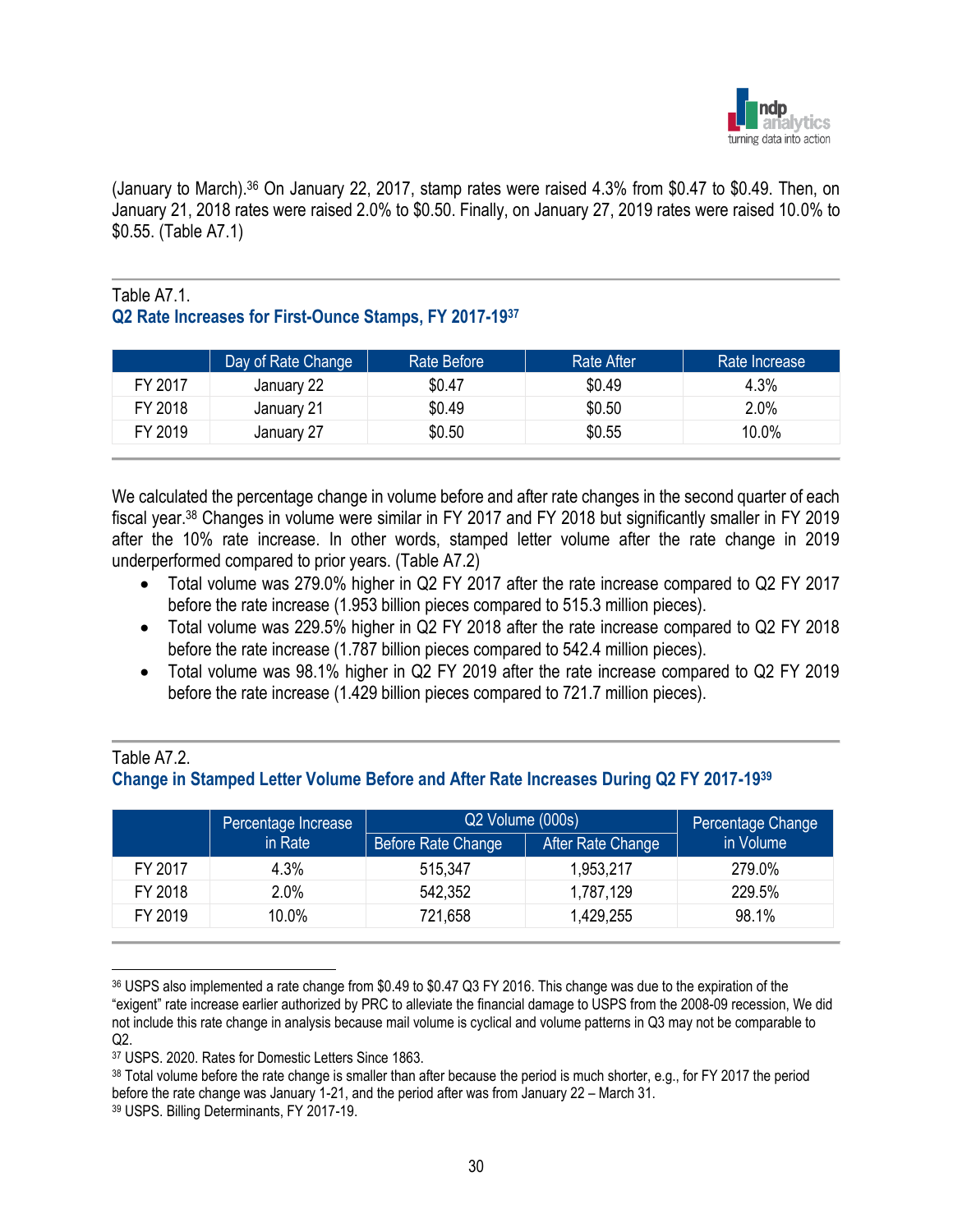

The percentage volume change before and after rate increases is also apparent by daily delivery volume. Daily delivery volume comparisons account for differences in the timing of rate changes as well as working days per quarter. To calculate the average delivery volume, we divided the total volume by the number of working days per period (all days except Sundays and federal holidays). The average daily volume of stamped letters after the rate increase in FY 2019 declined substantially more the previous fiscal years. (Figure A7.2)

- Daily volume during Q2 FY 2017 increased 2.8% from 32.2 million before the rate increase to 33.1 million after the rate increase.
- Daily volume during Q2 FY 2018 decreased 16.2% from 36.2 million before the rate increase to 30.3 million after the rate increase.
- Daily volume during Q2 FY 2019 decreased 26.6% from 36.0 million before the rate increase to 26.5 million after the rate increase.

## Figure A7.2. **Average Daily Stamped Letter Volume During the Second Quarter (000s), FY 2017-19<sup>40</sup>**



## *Changes in Total Fiscal Year Stamped Letter Volume Before and After Rate Increases*

In addition to the immediate impact on second quarter stamped letter volume, we analyzed changes in total fiscal year volume before and after rate increases. The period before the rate increase includes Q1 and Q2 volume up until the rate increase (October to late January). The period after the rate increase includes Q2 volume from the day the new rate was implemented through Q4 (late January to September). Because the rate increase occurs towards the beginning of the fiscal year, total volume after the increase is higher than before.

Similar to the pattern observed with Q2 volume, the percentage change in total stamped letter volume after the rate change was smaller in FY 2019 compared to FY 2017 and FY 2018. (Table A7.3)

• Total volume was 71.1% higher in FY 2017 after the rate increase compared to FY 2017 before the rate increase (6.484 billion pieces compared to 3.790 billion pieces).

<sup>40</sup> USPS Billing Determinants, FY 2017-19. ndp analytics.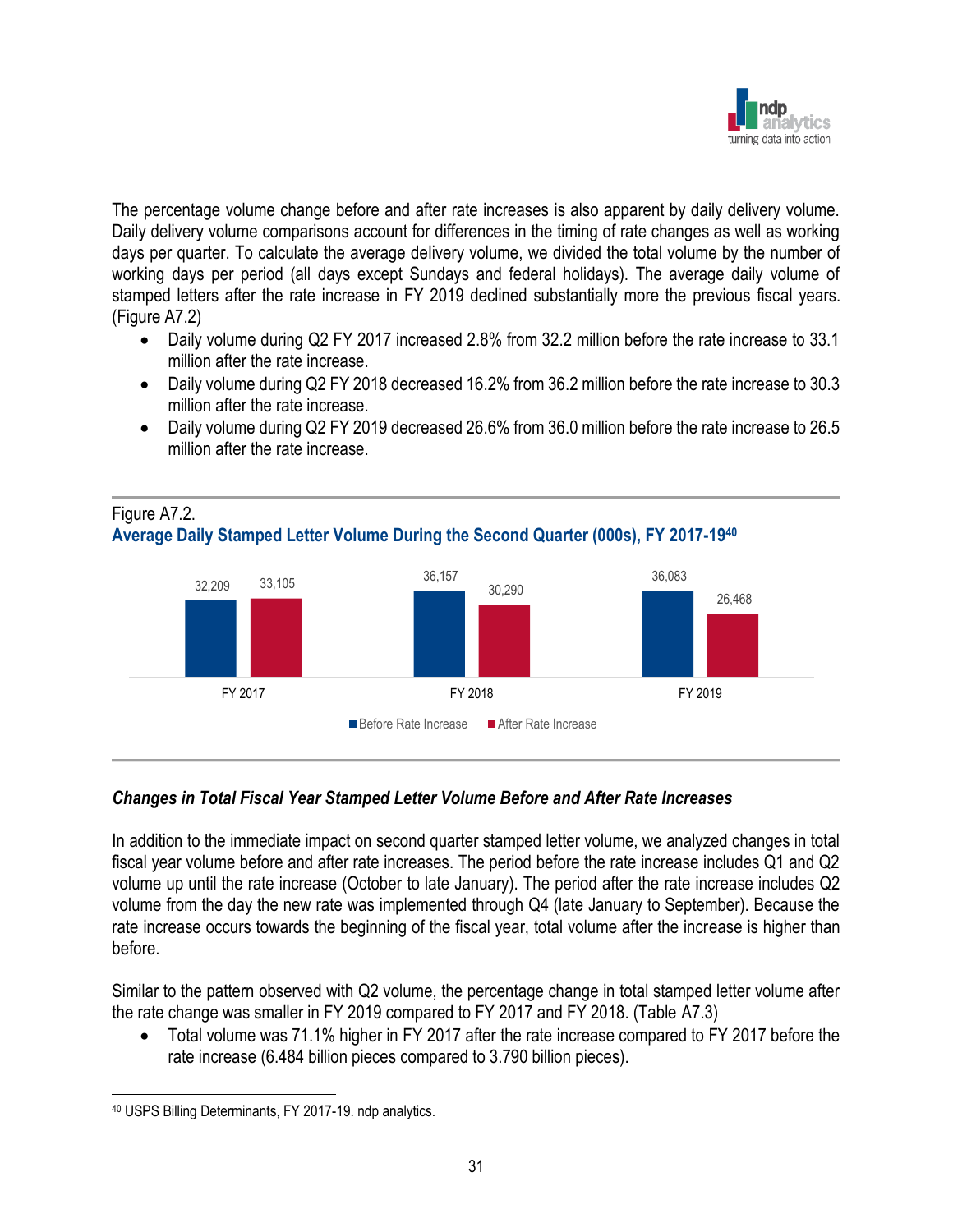

- Total volume was 63.3% higher in FY 2018 after the rate increase compared to FY 2018 before the rate increase (5.963 billion pieces compared to 3.651 billion pieces).
- Total volume was 42.7% higher in FY 2019 after the rate increase compared to FY 2019 before the rate increase (5.390 billion pieces compared to 3.776 billion pieces).

## Table A7.3.

## **Change in Stamped Letter Volume Before and After Rate Increases During the Year, FY 2017-19<sup>41</sup>**

|         | Percentage Increase | FY Volume (000s)   | Percentage Change |           |
|---------|---------------------|--------------------|-------------------|-----------|
|         | in Rate             | Before Rate Change | After Rate Change | in Volume |
| FY 2017 | 4.3%                | 3,790,324          | 6,483,518         | 71.1%     |
| FY 2018 | 2.0%                | 3,651,446          | 5,963,114         | 63.3%     |
| FY 2019 | 10.0%               | 3,775,781          | 5,389,567         | 42.7%     |

The impact of rates changes on stamped letter volume also apparent when analyzed by daily delivery volume. Again, to calculate the average delivery volume, we divided the total volume by the number of working days per period (all days except Sundays and federal holidays). The decline in average daily volume of stamped letters after the rate increase in FY 2019 was more pronounced than previous years. (Figure A7.3)

- Daily volume during FY 2017 declined 27.4% from 42.1 million pieces per day before the rate increase to 30.6 million pieces per day after the rate increase.
- Daily volume during FY 2018 declined 31.0% from 40.6 million pieces per day before the rate increase to 28.0 million pieces per day after the rate increase.
- Daily volume during FY 2019 declined 34.8% from 39.7 million pieces per day before the rate increase to 25.9 million pieces per day after the rate increase.





<sup>41</sup> USPS Billing Determinants, FY 2017-19. ndp analytics.

<sup>42</sup> USPS Billing Determinants, FY 2017-2019.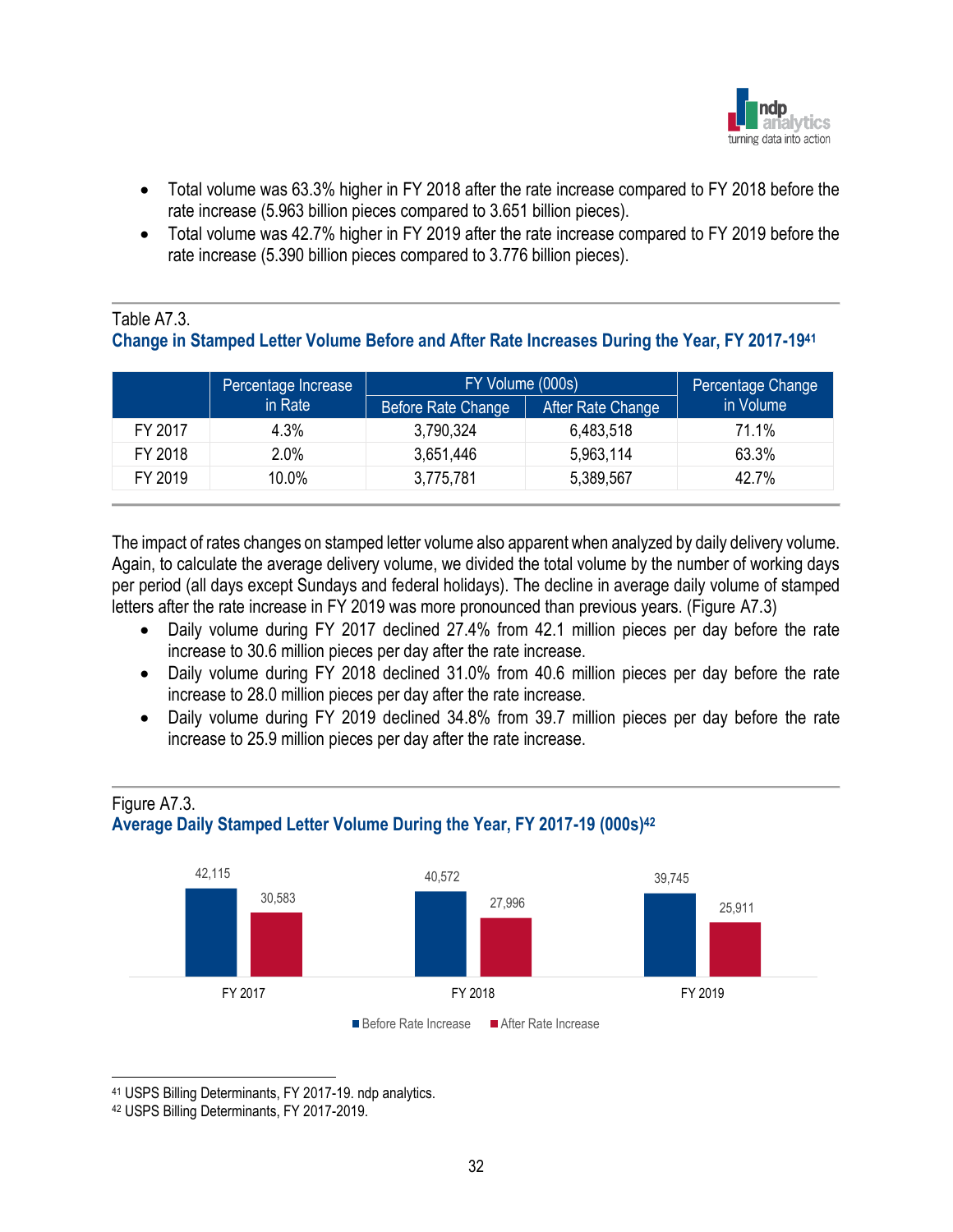

## *Changes in Q1 Stamped Letter Volume Following Rate Increases the Year Prior*

The final segment of this analysis focuses on first quarter stamped letter volume only. The first quarter of the USPS fiscal year (October-December) is the peak season for stamped letters and accounts for about onethird of total volume of compared to the rest of the year. Since rate increases were implemented in the second quarter of the fiscal year, we analyzed the performance of stamped letters in Q1 of the following fiscal year.

USPS first quarter of FY 2020 was the first peak season with a 55 cent first ounce stamp. Compared to prior years with rate increases, volume fell substantially. (Table A7.4)

- Q1 volume declined 5.1% from 3.275 billion pieces in FY 2017 to 3.109 billion in FY 2018.
- Q1 volume declined 1.8% from 3.109 billion pieces in FY 2018 to 3.054 billion in FY 2019.
- Q1 volume declined 11.0% from 3.054 billion pieces in FY 2019 to 2.716 billion in FY 2020.

## Table A74

## **Year Over Year Change in Q1 Stamped Letter Volume (October to December), FY 2017-20<sup>43</sup>**

|         | Q1 First-Ounce Stamp<br>Rate | Q1 Volume (000s) | Percent Change from<br><b>Previous Year</b> |
|---------|------------------------------|------------------|---------------------------------------------|
| FY 2017 | 0.47                         | 3,274,978        |                                             |
| FY 2018 | 0.49                         | 3,109,093        | $-5.1%$                                     |
| FY 2019 | 0.50                         | 3,054,123        | $-1.8%$                                     |
| FY 2020 | 0.55                         | 2,716,820        | $-11.0%$                                    |

A similar pattern in volume decline is apparent when analyzed by daily delivery volume. Again, to calculate the average delivery volume, we divided the total volume by the number of working days per period (all days except Sundays and federal holidays). (Figure A7.4)

- Q1 daily volume declined 6.3% from 44.3 million pieces per day in FY 2017 to 41.5 million pieces per day in FY 2018.
- Q1 daily volume declined 1.8% from 41.5 million pieces per day in FY 2018 to 40.7 million pieces per day in FY 2019.
- Q1 daily volume declined 9.8% from 40.7 million pieces per day in FY 2019 to 36.7 million pieces per day in FY 2020.

<sup>43</sup> USPS Billing Determinants, FY 2017-20.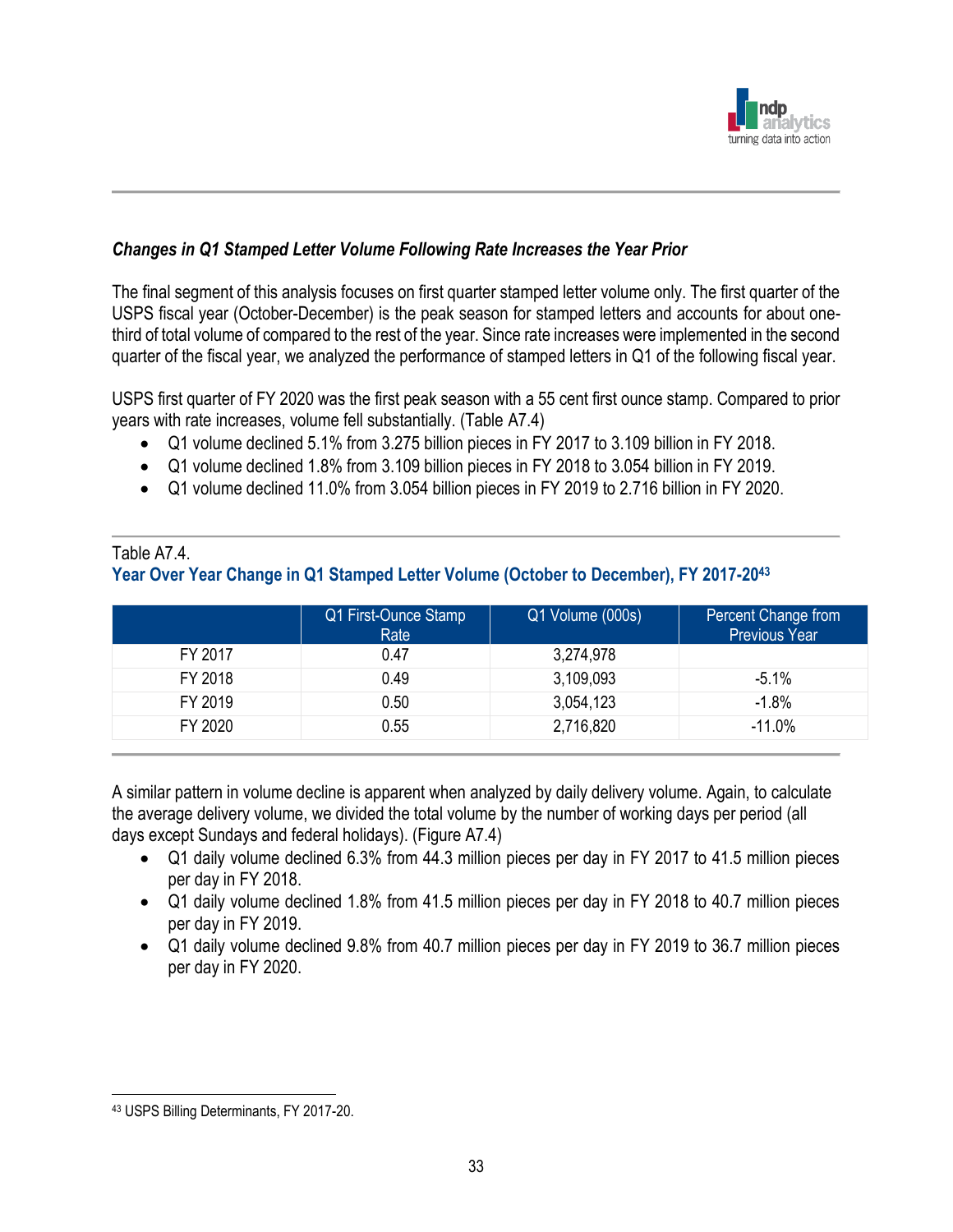

## Figure A7.4. **Q1 Average Daily Stamped Letter Volume (000s), FY 2017-20<sup>44</sup>**



## **Section 2. Factors Impacted Greeting Card Volume**

Greeting cards are a subset of stamped letters. Unlike the stamped letter category overall, greeting card volume has risen in recent years. From FY 2015 to FY 2018 greeting card volume grew 6.2% from about 2.2 million to 2.3 million while overall stamped letters declined 17.1% from 11.6 million to 9.6 million. However, greeting card volume declined abruptly in FY 2019, which was much steeper than the decline for stamped letters overall. Greeting card volume declined nearly 15.3% from 2.3 million pieces in FY 2018 to less than 2.0 million in FY 2019, and with a 10.0% cumulative decline in volume since FY 2015. (Figure A7.5)





Panel A. Stamped Letter and Greeting Card Volume (000s)

<sup>44</sup> USPS Billing Determinants, FY 2017-20.

<sup>45</sup> USPS Billing Determinants FY2015-19; USPS Household Diary Survey FY2019.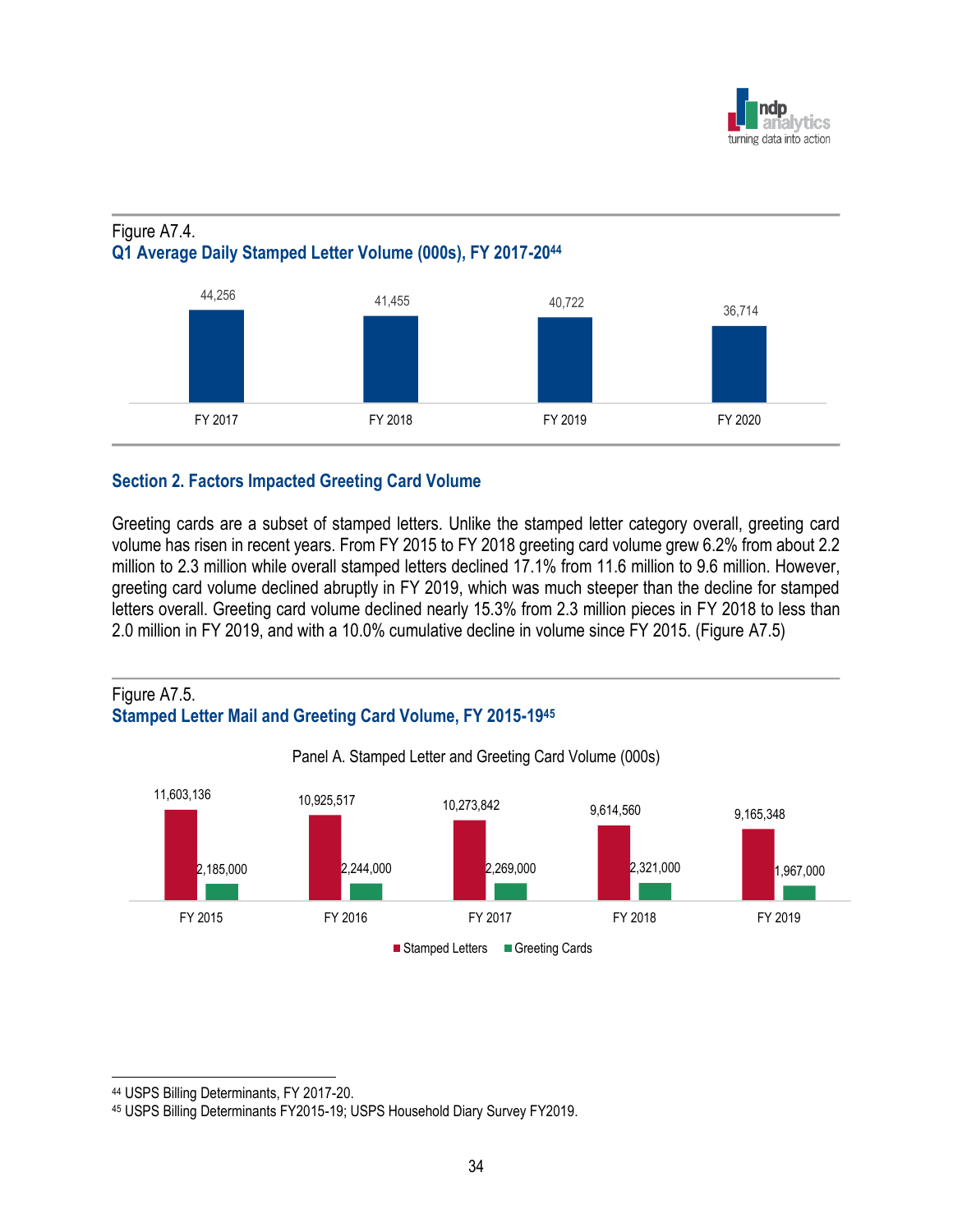



#### Panel B. Cumulative Change in Stamped Letter and Greeting Card Volume

Detailed quarterly data and data before and after rate changes are not available for greeting cards. So, to better understand the sharp decline in greeting card volume, we examined historical data for factors that impact greeting card sales overall and greeting card mail volume. These factors are described below and summarized in Table A7.5.

- 1. **Personal income & consumer spending:** Changes in personal income and consumer expenditures go hand in hand. As income rises, so does consumer spending on products and services. Market research identifies these two categories as positive drivers of greeting card sales. In other words, as personal income and consumer spending rise, greeting card volume is expected to increase. Moreover, since more than half of greeting card volume occurs during the holiday season, it is expected that changes in holiday spending will impact greeting card sales. For this analysis, we examine changes in personal income, consumer spending on nondurable goods, and holiday spending from FY 2015 to FY 2019.
- 2. **USPS marketing efforts:** USPS engaged in marketing efforts to promote greeting cards and other postal products and services. These efforts are expected to have a positive impact on greeting card mail volume. While no data is available on the success of USPS marketing efforts, we examine the timing of select marking campaigns and trends in holiday and non-holiday greeting cards during FY 2015 to FY 2019.
- 3. **Greeting card & postage costs:** Market research shows that, overall, consumers are sensitive to price changes in greeting cards and similar products. As a result, when costs related to purchasing and mailing cards rises, volume is expected to decline. For this analysis, we examine changes in greeting card prices and postage prices from FY 2015 to FY 2019.
- 4. **Electronic greeting card volume:** Market research related to the greeting card industry identifies online competition and increased volume of e-cards as negatively impacting physical greeting card volume. While there is no publicly available timeseries data on the total volume of e-cards, we reviewed USPS Household Diary Study data on internet cards and ad hoc reports to evaluate the patterns in e-cards and physical greeting card volume.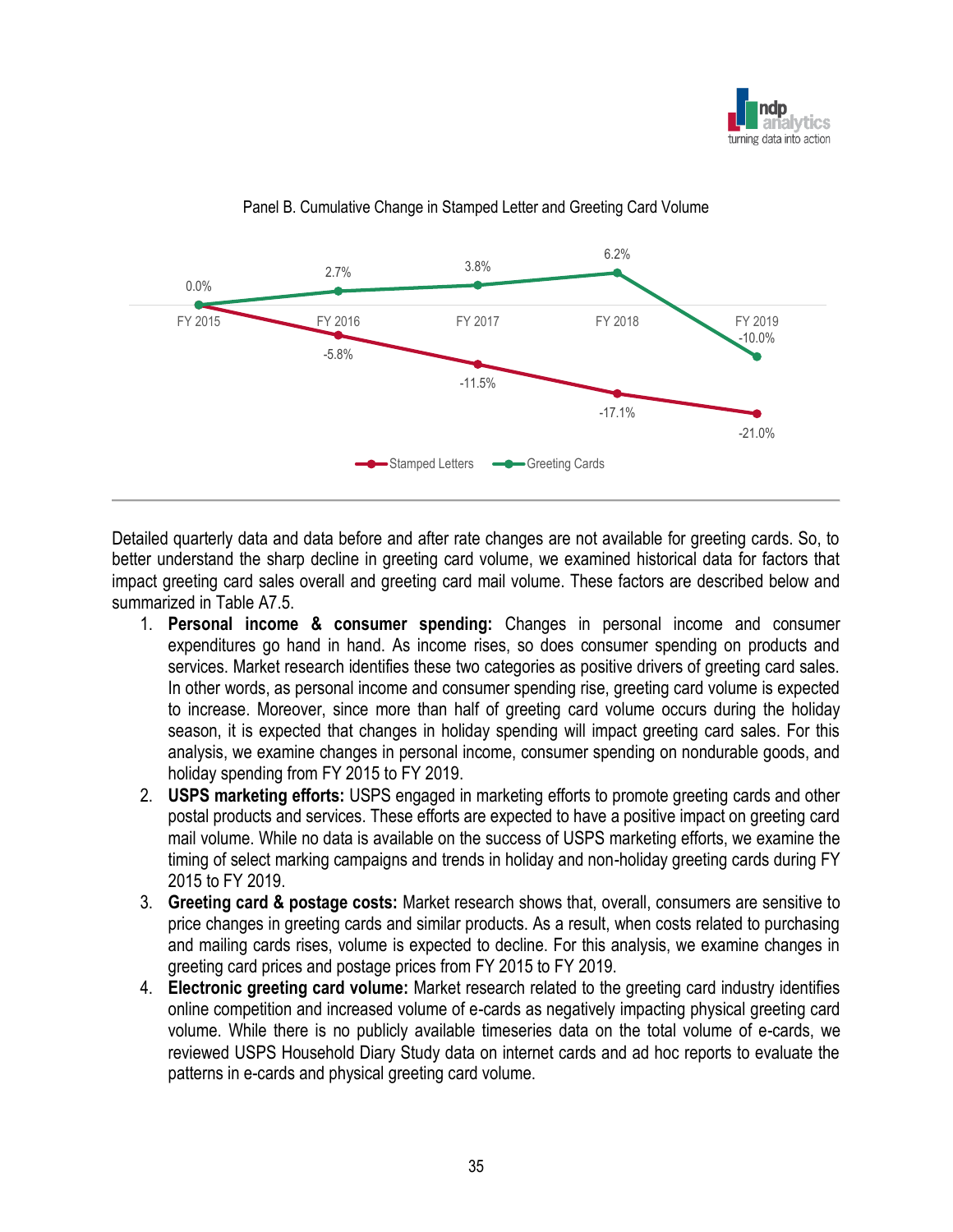

## Table A7.5. **Summary of Factors Influencing Greeting Card Volume and Available Data**

| Relationship                                                        | Factor                                 | <b>Available Timeseries Data</b>                                                                                                        |  |
|---------------------------------------------------------------------|----------------------------------------|-----------------------------------------------------------------------------------------------------------------------------------------|--|
| <b>Positive</b>                                                     | Personal Income                        | <b>BEA Personal Income</b>                                                                                                              |  |
| Greeting card volume is<br>expected to increase<br>factor increases | <b>Consumer Spending</b>               | BEA Consumer Expenditures on Non-Durable Goods                                                                                          |  |
|                                                                     | <b>Holiday Retail Sales</b>            | National Retail Federation Holiday Sales (Nov-Dec retail<br>sales excludes automobiles, gas stations and restaurants)                   |  |
|                                                                     | <b>USPS Marketing Efforts</b>          | No timeseries data available; Ad hoc information on select<br>campaigns from USPS and third-party sources                               |  |
| <b>Negative</b><br>Greeting card volume is<br>expected to decrease  | <b>Greeting Card Prices</b>            | BLS Consumer Price Index (CPI-U) for stationery,<br>stationery supplies, and gift wrap; Datapoints from ad hoc<br>industry publications |  |
| as factor increases                                                 | Postage Prices                         | USPS first ounce stamp prices                                                                                                           |  |
|                                                                     | <b>Online Competition</b><br>(E-Cards) | USPS Household Diary Survey and ad hoc third<br>publications                                                                            |  |

## *Factors that Positively Influence Greeting Card Volume*

We identified four positive factors influencing greeting card volume: personal income, consumer expenditures on nondurable goods, holiday spending, and USPS marketing efforts. Of these, timeseries data is available for personal income, consumer expenditures, and holiday spending. All these factors experienced growth each year from FY 2015 to FY 2019. (Table A7.6)

#### Table A7.6.

## **Personal Income, Consumer Spending & Holiday Sales (Billions), FY 2015-19<sup>46</sup>**

| <b>USPS Fiscal Year</b> | Personal Income<br>(Oct-Sept) | <b>Consumer Spending</b><br>Nondurable Goods<br>(Oct-Sept) | <b>Holiday Retail Sales (Nov-</b><br>Dec) |
|-------------------------|-------------------------------|------------------------------------------------------------|-------------------------------------------|
| FY 2015                 | \$15,580.3                    | \$2,618.9                                                  | \$616.1                                   |
| FY 2016                 | \$16,036.3                    | \$2,633.2                                                  | \$626.1                                   |
| FY 2017                 | \$16,722.3                    | \$2,725.8                                                  | \$658.3                                   |
| FY 2018                 | \$17,642.8                    | \$2,866.7                                                  | \$691.9                                   |
| FY 2019                 | \$18,394.3                    | \$2,954.6                                                  | \$707.5                                   |

<sup>46</sup> BEA. National Income and Product Accounts. Quarterly Personal Income and Personal Consumption Expenditures by Major Type of Product, 2014-19; National Retail Federation. Holiday Retail Sales, 2014-18.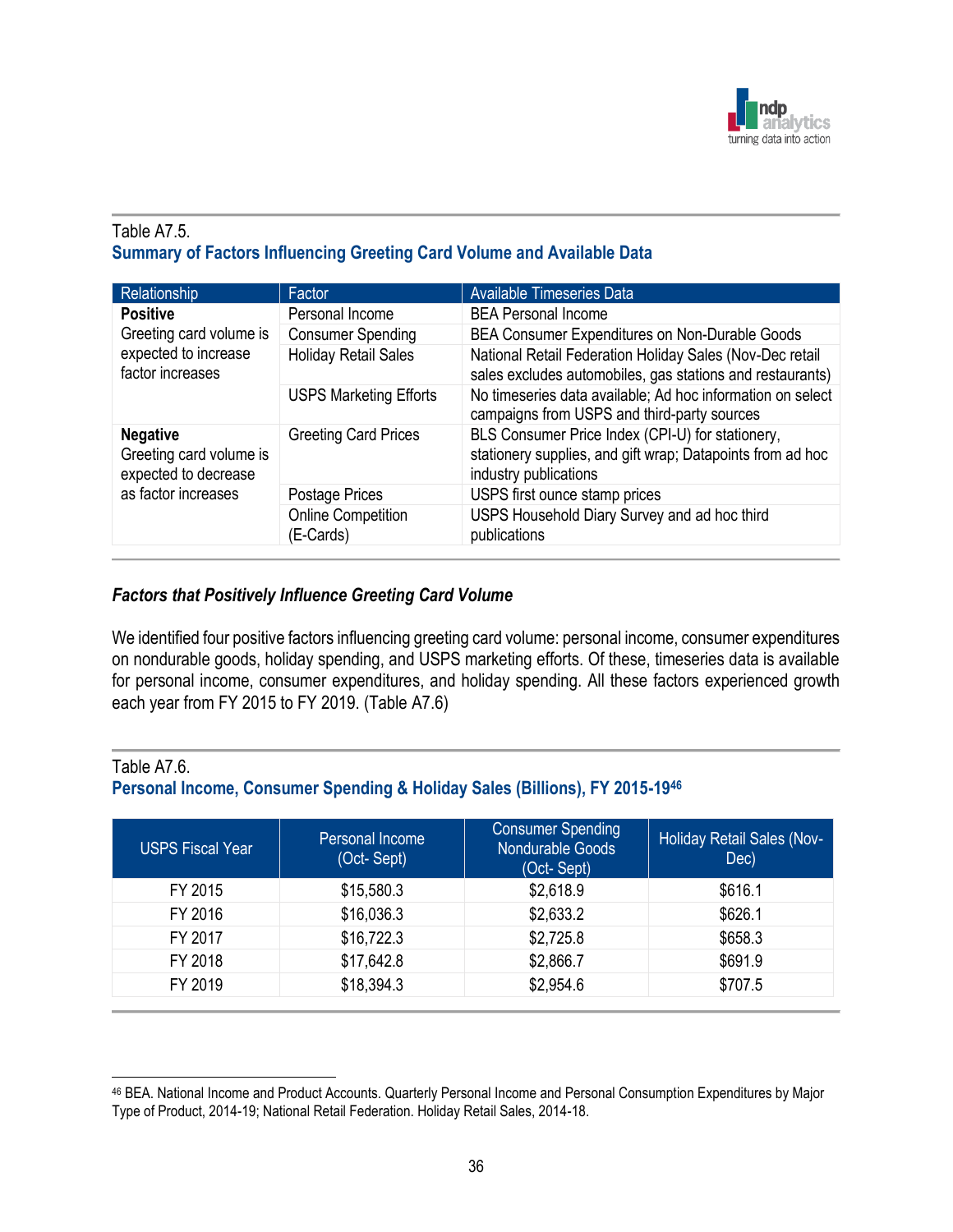

We compared the year over year and cumulative change in personal income, consumer spending, holiday sales, and greeting card volume from FY 2015 to FY 2019. Similar to these factors, mailed greeting cards also experienced growth until FY 2019. Total greeting card volume sent via USPS increased 6.2% from FY 2015 to FY 2018. During this time, personal income increased 13.2%, consumer spending increased 9.5%, and holiday sales increased 12.3%. In FY 2019, personal income, consumer spending, and holiday spending continued to rise, but greeting cards declined sharply. From FY 2018 to FY 2019 greeting card volume declined 15.3% resulting in a 10.0% cumulative decline since FY 2015. (Figure A7.6)

## Figure A7.6. **Factors Positively Influencing Greeting Card Volume, FY 2015-19<sup>47</sup>**



#### Panel A. Percent Change from Previous Fiscal Year

<sup>47</sup> BEA. National Income and Product Accounts. Quarterly Personal Income and Personal Consumption Expenditures by Major Type of Product, 2014-19; National Retail Federation. Holiday Retail Sales, 2014-18; USPS Household Diary Study.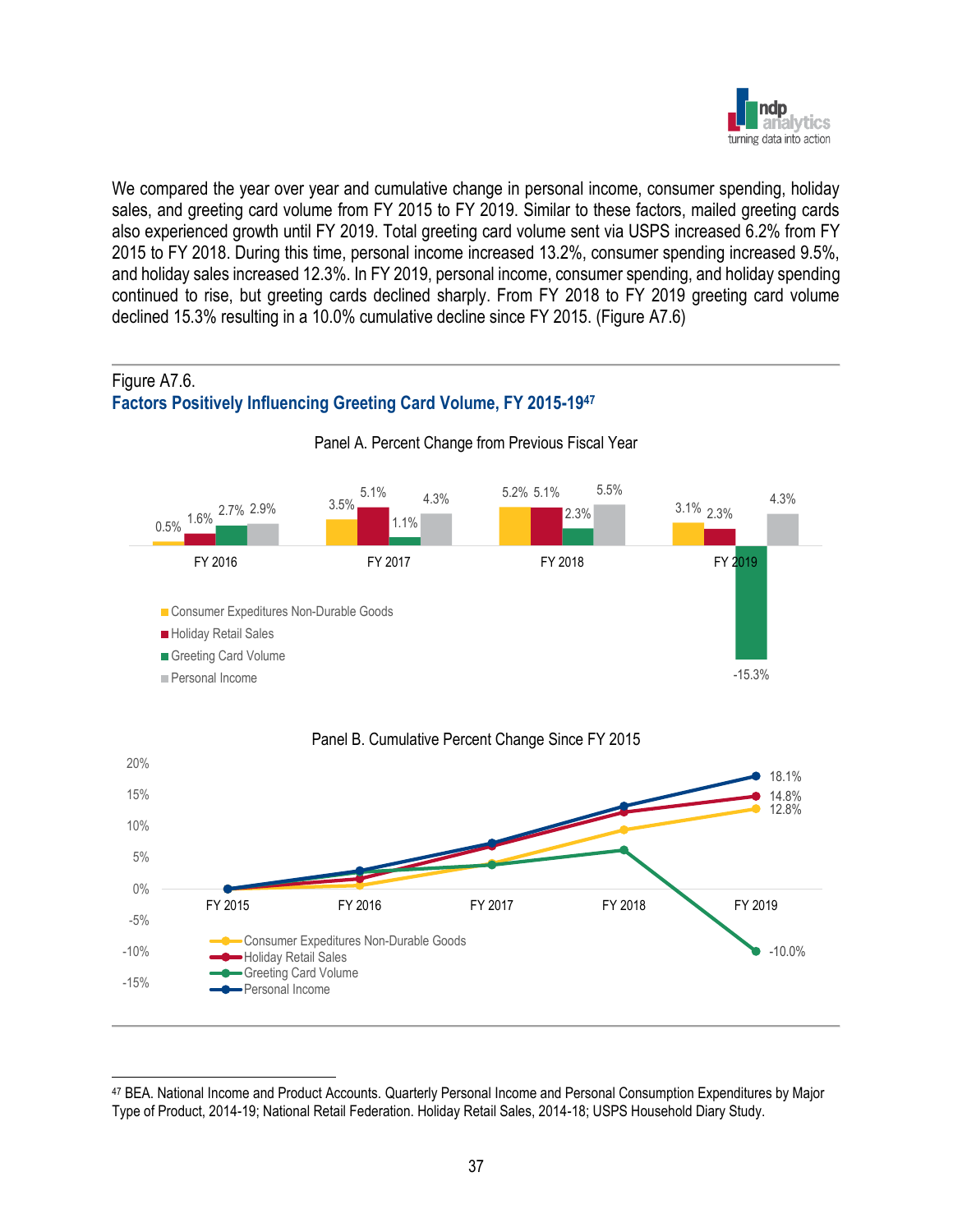

While there is no quantitative data for USPS marketing efforts, the year over year increase in greeting card mail volume points to a positive impact. USPS marketing efforts have included partnerships with the Greeting Card Association (GCA) and seasonal greeting cards promotions.<sup>48</sup> For example, GCA and USPS partnered to promote holiday cards with a joint marketing campaign December 2017 (FY 2018).<sup>49</sup> Holiday cards from FY 2017 to FY 2018 increased 3.6%. Then, in September 2018, GCA and USPS partnered for "Thinking of You" week.<sup>50</sup> This annual event promotes greeting cards throughout the month of September. In 2018, both the holiday and "Thinking of you" campaigns corresponded with growth in holiday and non-holiday greeting card volumes. (Figure A7.7)



## *Factors that Negatively Influence Greeting Card Volume*

We identified three factors that have a negative relationship with greeting card sales: greeting card prices, stamp price and electronic diversion. Of these, we were able to collect timeseries data for stamp prices and greeting card prices (proxied by CPI for stationery). First ounce postage prices are available from USPS. Since postal rates change mid-year, we calculated the weighted average rate based on the number of days in the fiscal year with each rate. While timeseries data is not available for greeting card prices, we use BLS Consumer Price Index for All Urban Consumers (CPI) for stationery, stationery supplies, and gift wrap as a proxy. This category includes greeting cards and is in line with greeting card industry reports on average card prices. Specifically, industry reports suggest that greeting card prices have remained relatively steady over five-year period from FY 2015 to FY 2019 averaging between \$2.00 and \$4.00 per card during this period.<sup>52</sup> The CPI for stationery remained relatively unchanged over this period. (Table A7.7)

<sup>48</sup> USPS. 2019. "Greet News: Mail Volume Shows Growth for Cards." USPS News. September 20.

<sup>49</sup> GCA. 2017. "GCA Teams Up with USPS For First Ever Holiday Card Campaign." Greeting Card Association. December 6. <sup>50</sup> GCA. "Thinking of You Week Is About the Personal Touch." <https://www.thinkingofyouweekusa.com/about/>

<sup>51</sup> BEA. National Income and Product Accounts. Quarterly Personal Income and Personal Consumption Expenditures by Major Type of Product, 2014-19; National Retail Federation. Holiday Retail Sales, 2014-18; USPS Household Diary Study.

<sup>52</sup> Greeting Card Association. Industry Facts and Figures Reports.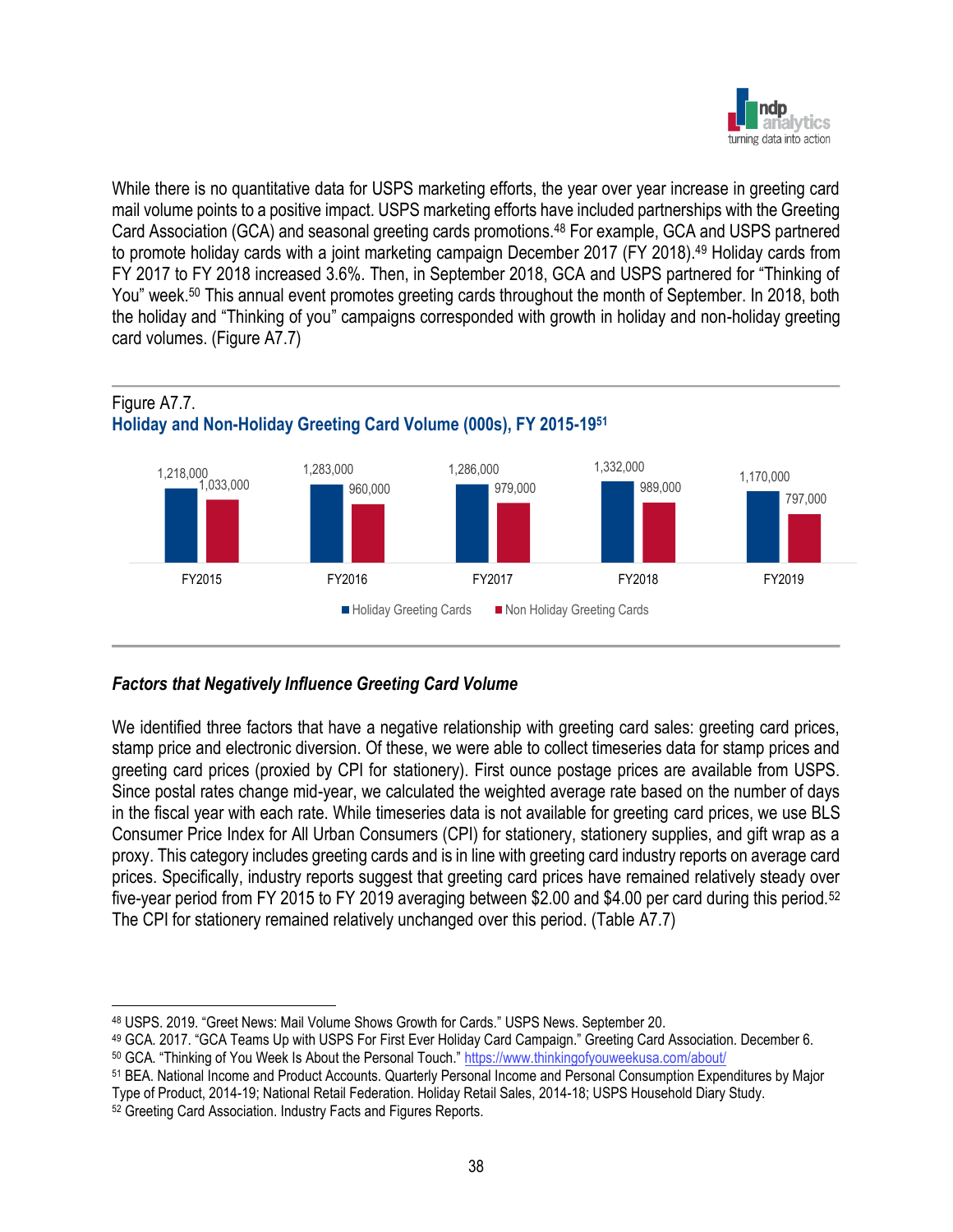

## Table A7.7. **Stamp Price and Stationery Prices, FY 2015-19**

|         | <b>First Ounce Stamp Price</b> |                  |                   |                    |
|---------|--------------------------------|------------------|-------------------|--------------------|
|         | FY Start (Oct 1)               | FY End (Sept 30) | <b>FY Average</b> | Average (Oct-Sept) |
| FY 2015 | 0.49                           | 0.49             | 0.49              | 152.4              |
| FY 2016 | 0.49                           | 0.47             | 0.48              | 150.0              |
| FY 2017 | 0.47                           | 0.49             | 0.48              | 150.2              |
| FY 2018 | 0.49                           | 0.50             | 0.50              | 150.5              |
| FY 2019 | 0.50                           | 0.55             | 0.53              | 148.4              |

We compared the year over year and cumulative change in average stamp price, CPI for stationery and greeting card volume from FY 2015 to FY 2019. Greeting card volume rose 2.7% from FY 2015 to FY 2016 when average stamp prices and stationery prices declined. Two years later, despite a 2.7% increase in average stamp prices in FY 2018 from FY 2017, greeting card volume rose 2.3%. However, the following year when the average stamp prices rose 7.4%, greeting card volume declined 15.3%. In total, during this period (FY 2015-19), CPI for stationery declined 2.6% and the average price for a stamp increased 8.9%. (Figure A7.8)

## Figure A7.8. **Factors Negatively Influencing Greeting Card Volume, FY 2015-19**



Panel A. Percent Change from Previous Fiscal Year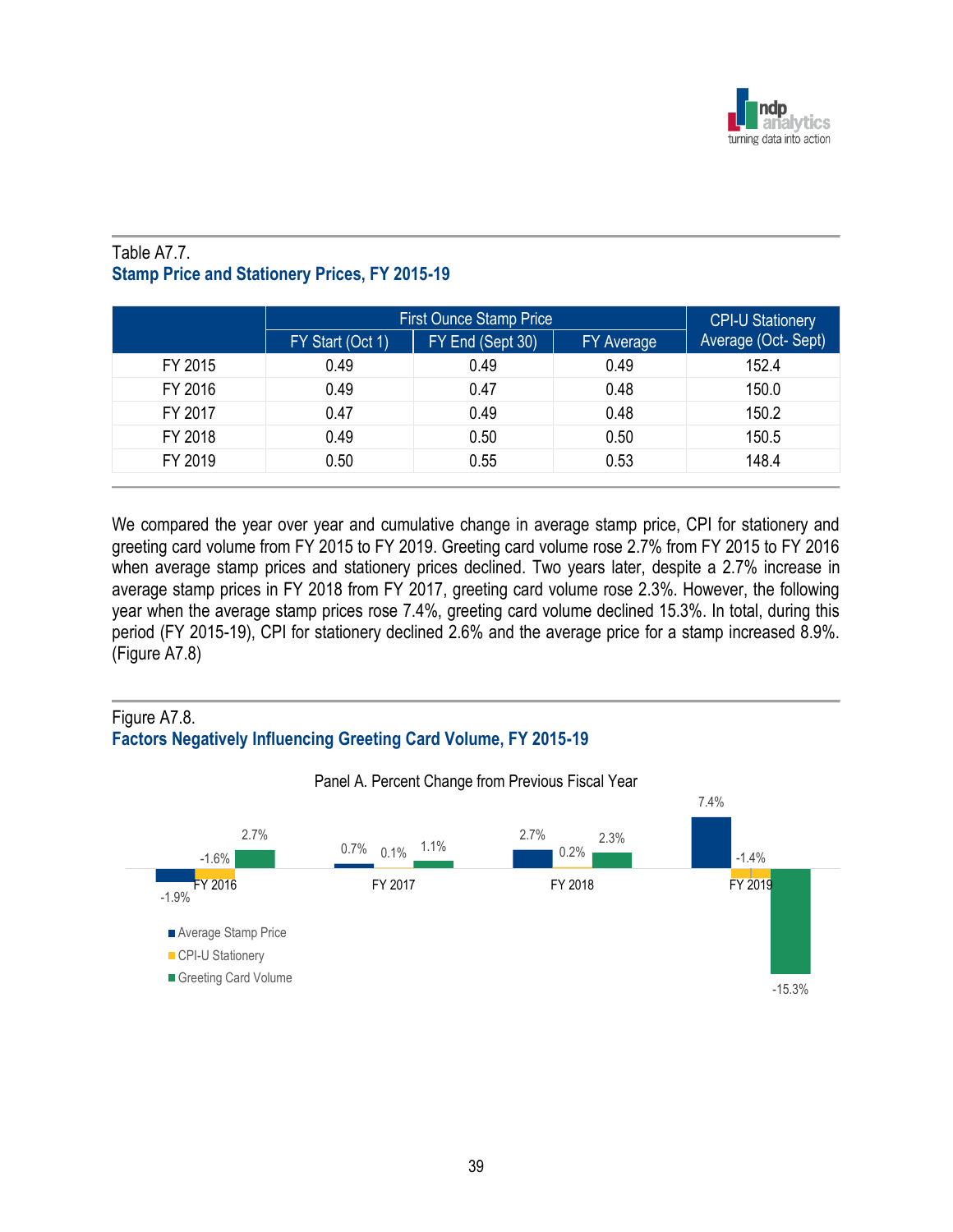



It is expected that greeting card volume decreases when price increases. Since the price of greeting cards did not increase during this period, it is unlikely that the price of greeting cards had a negative impact on changes in greeting card volume. On the other hand, first ounce stamp prices increased substantially. Initially, first ounce stamp prices declined from 49 cents in FY 2015 to 47 cents in FY 2016. Since then, the price of a stamp has increased. However, the rate increase from 50 cents to 55 cents during FY 2019 was, by far, the largest.

The final factor that negatively impacts greeting card volume is electronic diversion to e-cards. While there is no publicly available data on total e- card volume, some industry market research firms attribute declines in industry revenue to electronic diversion. For example, IBIS World found that the total revenue of the greeting card and other publishing industry declined by 1.8% on average each year due to the "proliferation of paperless substitutes."<sup>53</sup>

However, most households have been slow to adopt e-cards. The USPS Household Diary Study analyzes internet cards in addition to mailed greeting cards by head of household age. There appears to be some substitution for e-cards by households under 35 years old, but not older demographics. From FY 2018 to FY 2019, the number of internet card sent by households under 35 increased by 3 while the number of greeting cards (holiday plus other greetings) declined by 3. For the other age groups there was no indication of substitution. For households ages 35 to 54, both the number of internet and greeting cards declined from FY 2018 to FY 2019. For households ages 55 and older, which send the most greeting cards, the number of internet cards remained constant while the number of greeting cards declined. (Figure A7.9)

<sup>53</sup> IBISWorld. 2020. Greeting Cards & Other Publishing Industry in the US - Market Research Report. February 29.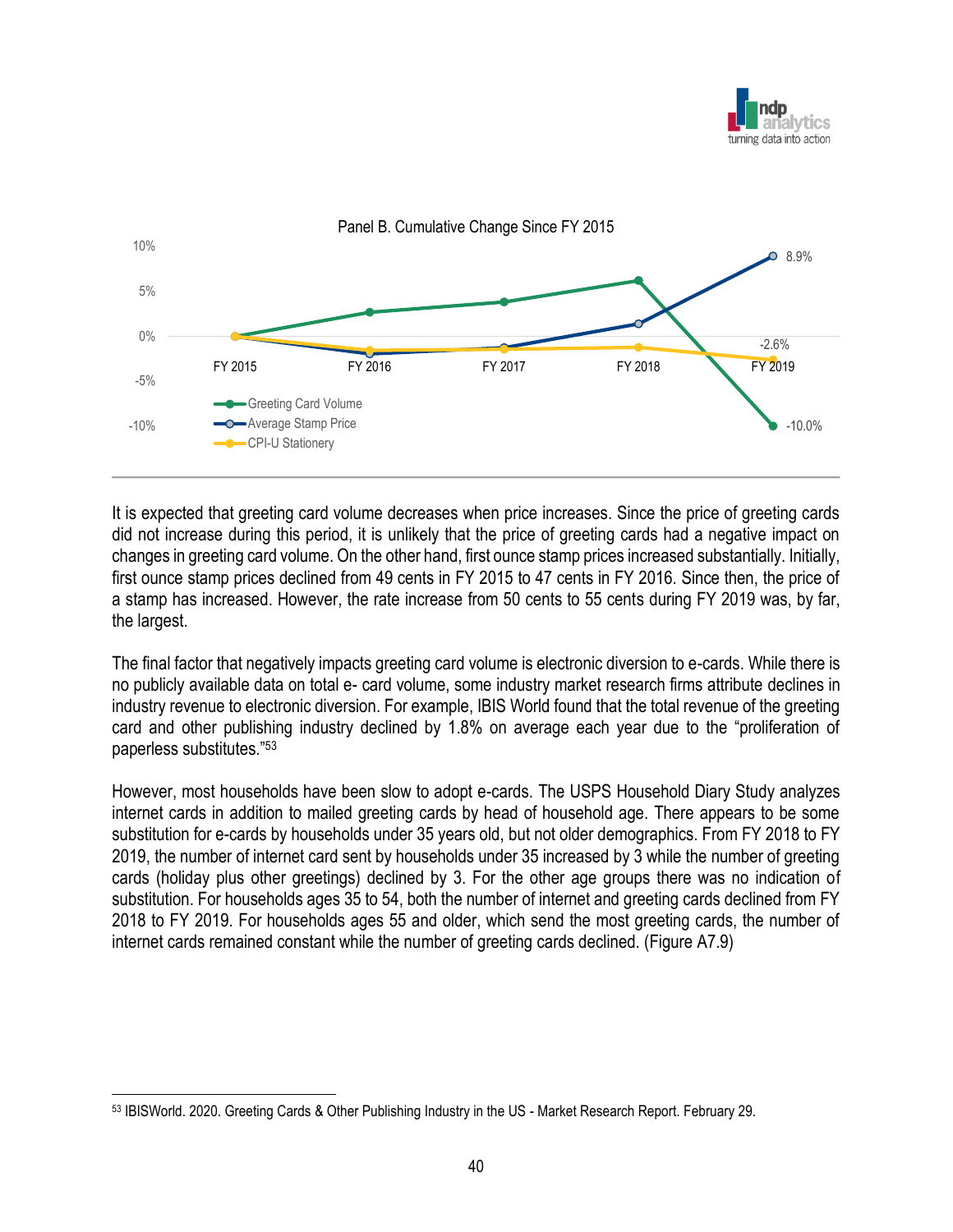

## Figure A7.9. **Internet and Greeting Cards Sent Per Household by Age, FY 2015-19<sup>54</sup>**



Another component of electronic diversion that is not captured with e-cards is use of social media and other types of communication in place of greeting cards. While the share of adults under 50 that use social media has remained relatively steady from 2015 to 2019, the share of adults ages 50-64 has increased significantly from 51% to 69%. Therefore, it is possible that some of these users are turning to social media as a substitute for greeting cards.

## *Comparison of All Factors*

We examined the year over year and cumulative changes in the factors together. In terms of consumer behavior, consumers react to year over year changes more than cumulative changes over time. So, even though the cumulative increase in stamp prices is lower than increases in personal income and consumer spending (holiday and overall), the sharp rate increase FY 2019 seems to have created a shock for mailed greeting card volume.

The only major difference in FY 2019 compared to prior years is the increase in average postal prices and the magnitude of the increase compared to other factors. Year over year growth for personal income,

<sup>54</sup> Pew Research Center. 2019. Social Media Fact Sheet. June 12.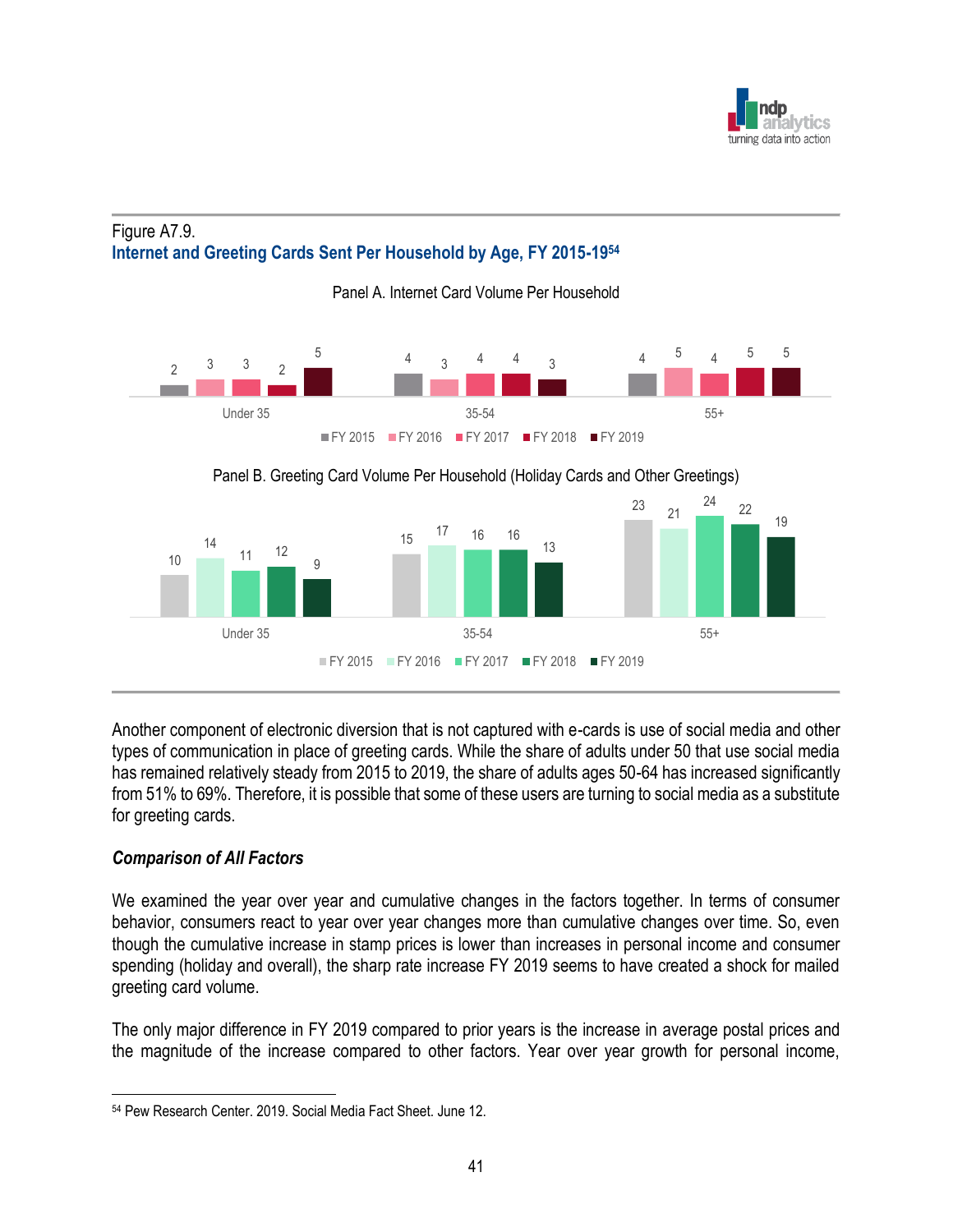

consumer spending, and holiday sales growth was positive, but had slowed in FY 2019 compared to FY 2018. In contrast, the increase in postal prices was substantial. The 7.4% increase in the average stamp price from FY 2018 to FY 2019, far outpaced positive changes in all other factors. (Table A7.8)

#### Table A7.8. **Comparison of Greeting Card Volume and All Factors, FY 2015-19**

|                     |                                | FY 2016 | FY 2017 | FY 2018 | FY 2019  |
|---------------------|--------------------------------|---------|---------|---------|----------|
|                     | <b>Greeting Card Volume</b>    | 2.7%    | 1.1%    | 2.3%    | $-15.3%$ |
| Positive<br>Factors | Personal Income                | 2.9%    | 4.3%    | 5.5%    | 4.3%     |
|                     | <b>Consumer Spending</b>       | 0.5%    | 3.5%    | 5.2%    | 3.1%     |
|                     | <b>Holiday Retail Sales</b>    | 1.6%    | 5.1%    | 5.1%    | 2.3%     |
|                     | <b>USPS Marketing Efforts</b>  |         |         | ÷       |          |
| Negative            | Average Stamp Price            | $-1.9%$ | 0.7%    | $2.7\%$ | 7.4%     |
| Factors             | <b>Stationery Prices (CPI)</b> | $-1.6%$ | 0.1%    | 0.2%    | $-1.4%$  |
|                     | Electronic Diversion (E-cards) |         |         |         |          |

Panel A. Year Over Year Change

Green: Positive influence on greeting card volume

Orange: Limited influence on greeting card volume (YOY absolute value is less than 1%)

Red: Negative influence on greeting card volume

#### Panel B. Cumulative Change

| 2.7%<br>6.2%<br><b>Greeting Card Volume</b><br>3.8%<br>Positive<br>Personal Income<br>2.9%<br>7.3%<br>13.2%<br>Factors<br>4.1%<br><b>Consumer Spending</b><br>0.5%<br>9.5% | $-10.0%$<br>18.1% |
|----------------------------------------------------------------------------------------------------------------------------------------------------------------------------|-------------------|
|                                                                                                                                                                            |                   |
|                                                                                                                                                                            |                   |
|                                                                                                                                                                            | 12.8%             |
| 1.6%<br>6.8%<br>12.3%<br><b>Holiday Sales</b>                                                                                                                              | 14.8%             |
| <b>USPS Marketing Efforts</b><br>$\ddot{}$                                                                                                                                 |                   |
| Negative<br>Average Stamp Price<br>1.4%<br>$-1.9%$<br>$-1.3%$                                                                                                              | 8.9%              |
| Factors<br><b>Stationery Prices (CPI)</b><br>$-1.4%$<br>$-1.2%$<br>$-1.6%$                                                                                                 | $-2.6%$           |
| Electronic Diversion (E-cards)<br>٠                                                                                                                                        |                   |

While total e-card volume data is not available, electronic diversion to e-cards had negative impact on greeting card volume, especially for younger households (under 35). However, these households send much fewer cards than older households (35 and older). The change the number of greeting cards sent for older households cannot be attributed to e-cards. The degree to which social media is factor in greeting card decline in unknown.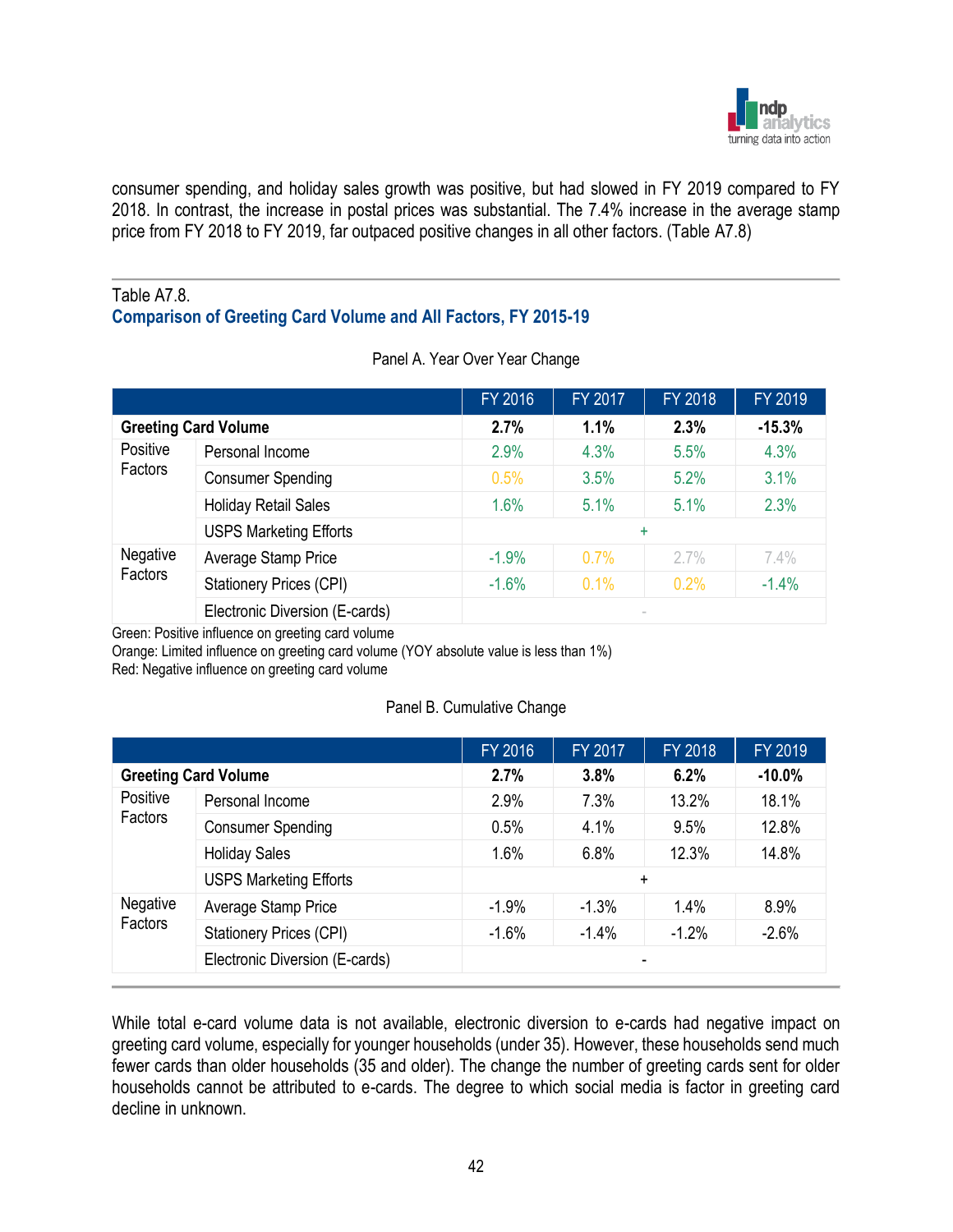

At the same time, USPS marking campaigns and holiday promotions have corresponded with increased greeting card volume in the past. Despite the steep decline in FY 2019 volume, it is possible that these campaigns have prevented greeting cards from further volume losses.

In sum, the upward trend of greeting card growth that USPS realized from FY 2015 to FY 2018, was completely erased when volume fell 15.3% in FY 2019. There are numerous factors that influence greeting card volume. Data is available for some of these factors, but not all. Key drivers of greeting card growth, such as personal income, consumer spending, and holiday sales, all continued to rise in FY 2019 and cannot explain the sharp decline in cards. On the other hand, the increase in stamp prices stands out as a factor that could contribute to lower greeting card volumes. The evident importance of price in this analysis appears sufficient to motivate re-thinking by USPS of its pricing policy for single-piece letters. To understand the changes in FY 2019 greeting card volume even more completely, however, more research is needed on consumer trends, including preferred methods of sending greeting cards and greeting card substitutes such as e-cards, social media, and other types of correspondence.

### **References**

- Bureau of Economic Analysis. National Income and Product Accounts. Quarterly Personal Income and Personal Consumption Expenditures by Major Type of Product, 2014-2019.
- Greeting Card Association. 2017. "GCA Teams Up with USPS For First Ever Holiday Card Campaign." December 6.
- Greeting Card Association. Industry Facts and Figures Reports.
- Greeting Card Association. Thinking of You Week.<https://www.thinkingofyouweekusa.com/about/>
- IBIS World. 2020. Greeting Cards & Other Publishing Industry in the US Market Research Report. February 29.
- National Retail Federation. Holiday Retail Sales, 2014-2019.
- Pew Research Center. 2020. Social Media Fact Sheet. June 12.
- U.S. Postal Service. 2019. "Greet News: Mail Volume Shows Growth for Cards." News. September 20.
- U.S. Postal Service. Billing Determinants for First Class Mail, FY2015-19.
- U.S. Postal Service. Household Diary Survey Reports, FY 2015-19.
- U.S. Postal Service. Quarterly Statistics, FY2015-19.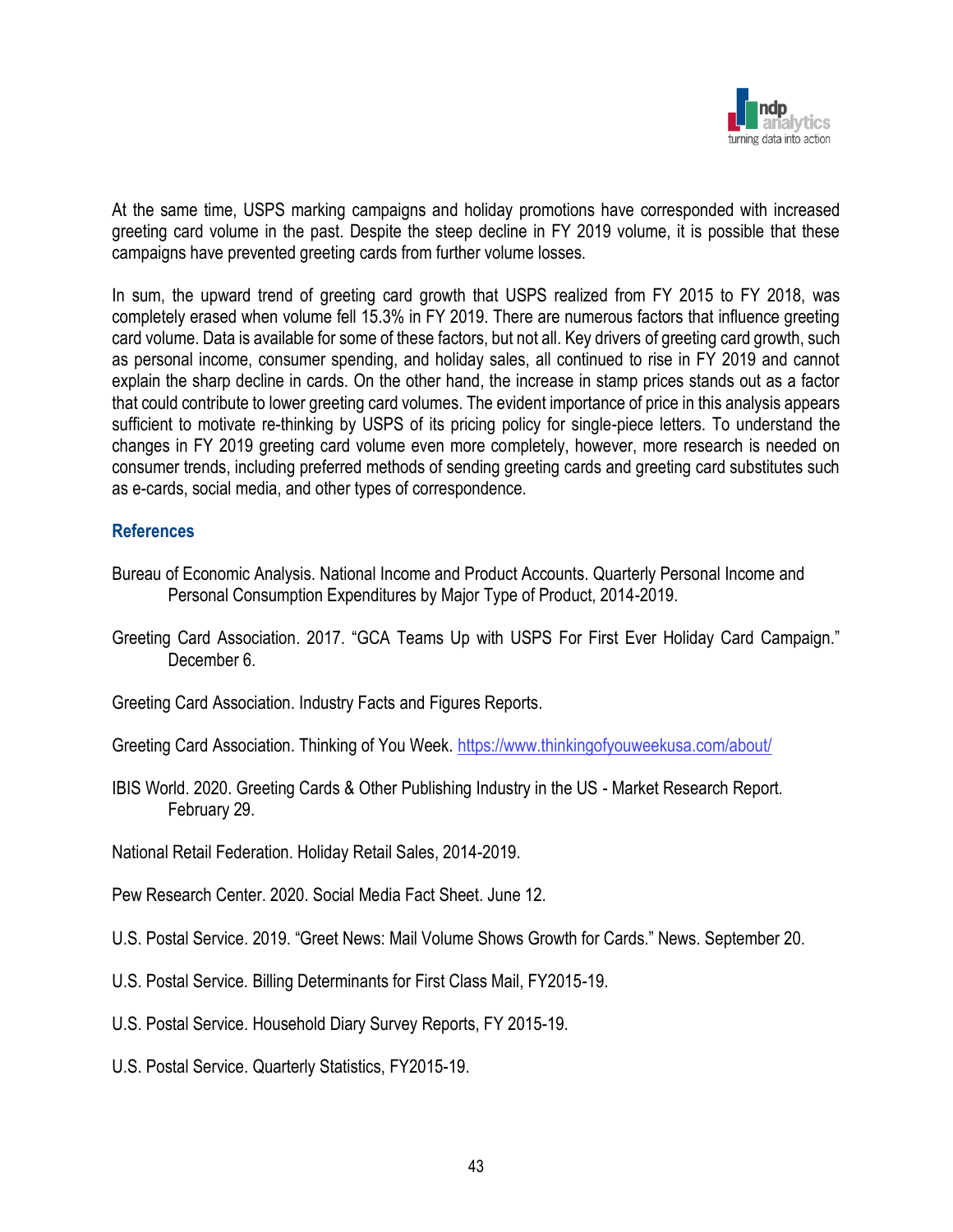

## **APPENDIX 8. Exploring Mail Volume Impact from the PRC's Proposed Rate Structure<sup>55</sup>**

## **Executive Summary**

In 2017, the print & mail communication channel accounted for an estimated 35% of total communication volumes sent through a range of channels, inclusive of email, mobile, social media and company webpages. This illustrates that mail continues to be an important part of the communication mix. However, budgets for mailed communications are under pressure, with cannibalization from digital communications being a market reality. This affects all forms of customer communications, whether they be statements & bills, marketing mail, customer care, or regulatory information.

An objective of the study was to examine the likely impact of the Commission's recommendations. To achieve this, study participants were provided a succinct description of the Commission's Notice of Proposed Rulemaking, and were then asked a series of questions to measure the mailer respondents' level of concern and likely reactions. The study found that the percentage of companies that become very concerned increase significantly with the level of potential mail rate increase. Whereas 15% of companies were very concerned with a postal rate increase tied to only the CPI inflation rate, it jumps to 28% when the potential rate increase is the CPI inflation rate plus an additional 3%.

Also, when asked about the likely impact on mail volumes if the various ranges of postal rate increases were to be implemented, the percentage of companies that indicated a significant decrease would be the result jumps from 13% (CPI) to 20% (CPI + 2%) to finally 28% (CPI + 3%). This suggests that if the postal rate increases were to go into effect, then the already strong tail wind pushing print & mail budgets to digital channels will increase. As a result, a significant number of mailers are likely to reduce mail volumes being sent through the U.S. Postal Service.

## **Key Findings**

- Survey respondents averaged 12.3 million mail pieces each sent via the USPS in 2017
- Print & mail accounted for an estimated 35% of total communications volume, with digital channels making up the other 65% of volume
- Thirty-five percent of mailers indicated that they will continue to use mail because it is a valuable channel, and will wait and see what happens with postage increases before taking action.
- Primary reasons why enterprises and public sector entities communicate by mail include that it is viewed as the most effective channel, it provides the best response rates, it offers better control of cost per message, and it is the recipient's preference
- Primary barriers to communicating via the USPS include high total end-to-end costs, the time-consuming nature of executing a mail campaign, concerns about future rate increases, and lack of visibility into delivery and related metrics
- A postal rate increase tied to the CPI inflation rate alone has 15% of companies very concerned, whereas 28% are very concerned when the potential rate increase is the CPI inflation rate plus an additional 3%.

<sup>55</sup> InfoTrends. 2017. White Paper: Exploring Mail Volume Impact from the PRC's Proposed Rate Structure. February.